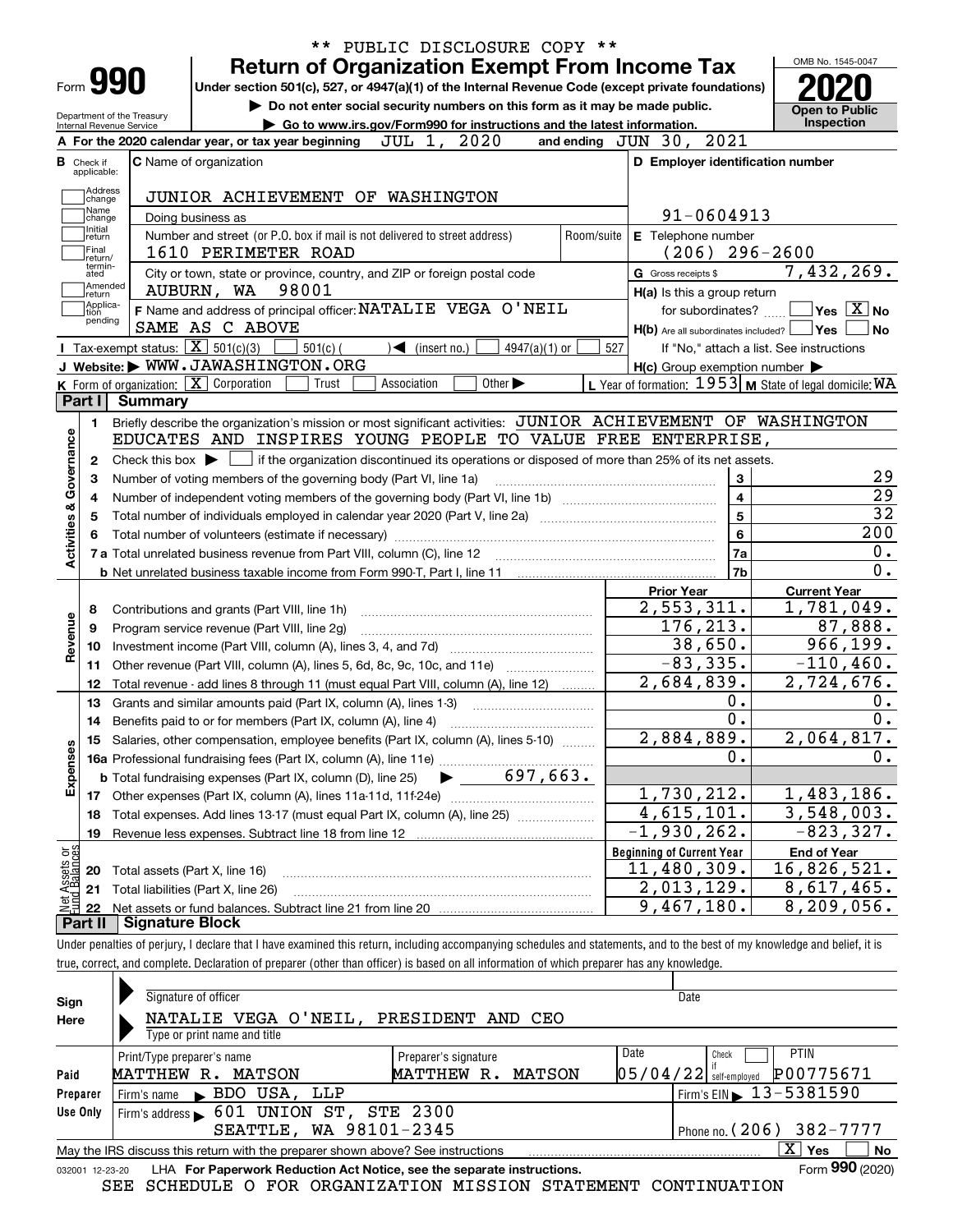|              | 91-0604913<br>JUNIOR ACHIEVEMENT OF WASHINGTON<br>Page 2<br>Form 990 (2020)                                                                     |
|--------------|-------------------------------------------------------------------------------------------------------------------------------------------------|
|              | <b>Statement of Program Service Accomplishments</b><br>Part III                                                                                 |
|              |                                                                                                                                                 |
| 1            | Briefly describe the organization's mission:<br>TO EDUCATE AND INSPIRE YOUNG PEOPLE TO VALUE FREE ENTERPRISE,                                   |
|              | UNDERSTAND BUSINESS AND ECONOMICS, AND BE WORKFORCE READY.                                                                                      |
|              |                                                                                                                                                 |
|              |                                                                                                                                                 |
| $\mathbf{2}$ | Did the organization undertake any significant program services during the year which were not listed on the                                    |
|              | Yes $\boxed{\text{X}}$ No                                                                                                                       |
|              | If "Yes," describe these new services on Schedule O.                                                                                            |
| 3            | $Yes$ $X$ No<br>Did the organization cease conducting, or make significant changes in how it conducts, any program services?                    |
|              | If "Yes," describe these changes on Schedule O.                                                                                                 |
| 4            | Describe the organization's program service accomplishments for each of its three largest program services, as measured by expenses.            |
|              | Section 501(c)(3) and 501(c)(4) organizations are required to report the amount of grants and allocations to others, the total expenses, and    |
|              | revenue, if any, for each program service reported.                                                                                             |
| 4a           | 919,891. including grants of \$<br>(Code: ) (Expenses \$<br>) (Revenue \$                                                                       |
|              | ELEMENTARY SCHOOL, MIDDLE SCHOOL AND HIGH SCHOOL PROGRAMS:<br>JA PROGRAMS                                                                       |
|              | ON ECONOMICS, FINANCIAL LITERACY AND THE FREE ENTERPRISE SYSTEM WERE<br>TAUGHT BY OVER 2,900 VOLUNTEERS TO SCHOOL AGE CHILDREN IN 4,500 CLASSES |
|              | THROUGHOUT WESTERN AND SOUTHERN WASHINGTON.                                                                                                     |
|              |                                                                                                                                                 |
|              |                                                                                                                                                 |
|              |                                                                                                                                                 |
|              |                                                                                                                                                 |
|              |                                                                                                                                                 |
|              |                                                                                                                                                 |
|              |                                                                                                                                                 |
|              |                                                                                                                                                 |
| 4b           | 1,091,558.<br>87,888.<br>including grants of \$<br>) (Expenses \$<br>) (Revenue \$<br>(Code:                                                    |
|              | JA WORLD PROVIDES EXPERIMENTAL LEARNING EXPERIENCES FOR 5TH AND 8TH                                                                             |
|              | GRADERS.<br>5TH GRADERS OPERATE A SMALL VILLAGE FOR A FULL DAY WITH HELP                                                                        |
|              | FROM VOLUNTEERS. 8TH GRADERS LEARN ABOUT PERSONAL FINANCE AND                                                                                   |
|              | <b>BUDGETING.</b>                                                                                                                               |
|              |                                                                                                                                                 |
|              |                                                                                                                                                 |
|              |                                                                                                                                                 |
|              |                                                                                                                                                 |
|              |                                                                                                                                                 |
|              |                                                                                                                                                 |
|              |                                                                                                                                                 |
|              |                                                                                                                                                 |
| 4с           | ) (Revenue \$<br>$\left(\text{Code:} \right)$ $\left(\text{Expenses $}\right)$<br>including grants of \$                                        |
|              |                                                                                                                                                 |
|              |                                                                                                                                                 |
|              |                                                                                                                                                 |
|              |                                                                                                                                                 |
|              |                                                                                                                                                 |
|              |                                                                                                                                                 |
|              |                                                                                                                                                 |
|              |                                                                                                                                                 |
|              |                                                                                                                                                 |
|              |                                                                                                                                                 |
|              |                                                                                                                                                 |
| 4d           | Other program services (Describe on Schedule O.)                                                                                                |
|              | (Expenses \$<br>including grants of \$<br>(Revenue \$                                                                                           |
| 4e           | 2,011,449.<br>Total program service expenses                                                                                                    |
|              | Form 990 (2020)                                                                                                                                 |
|              | 032002 12-23-20                                                                                                                                 |
|              |                                                                                                                                                 |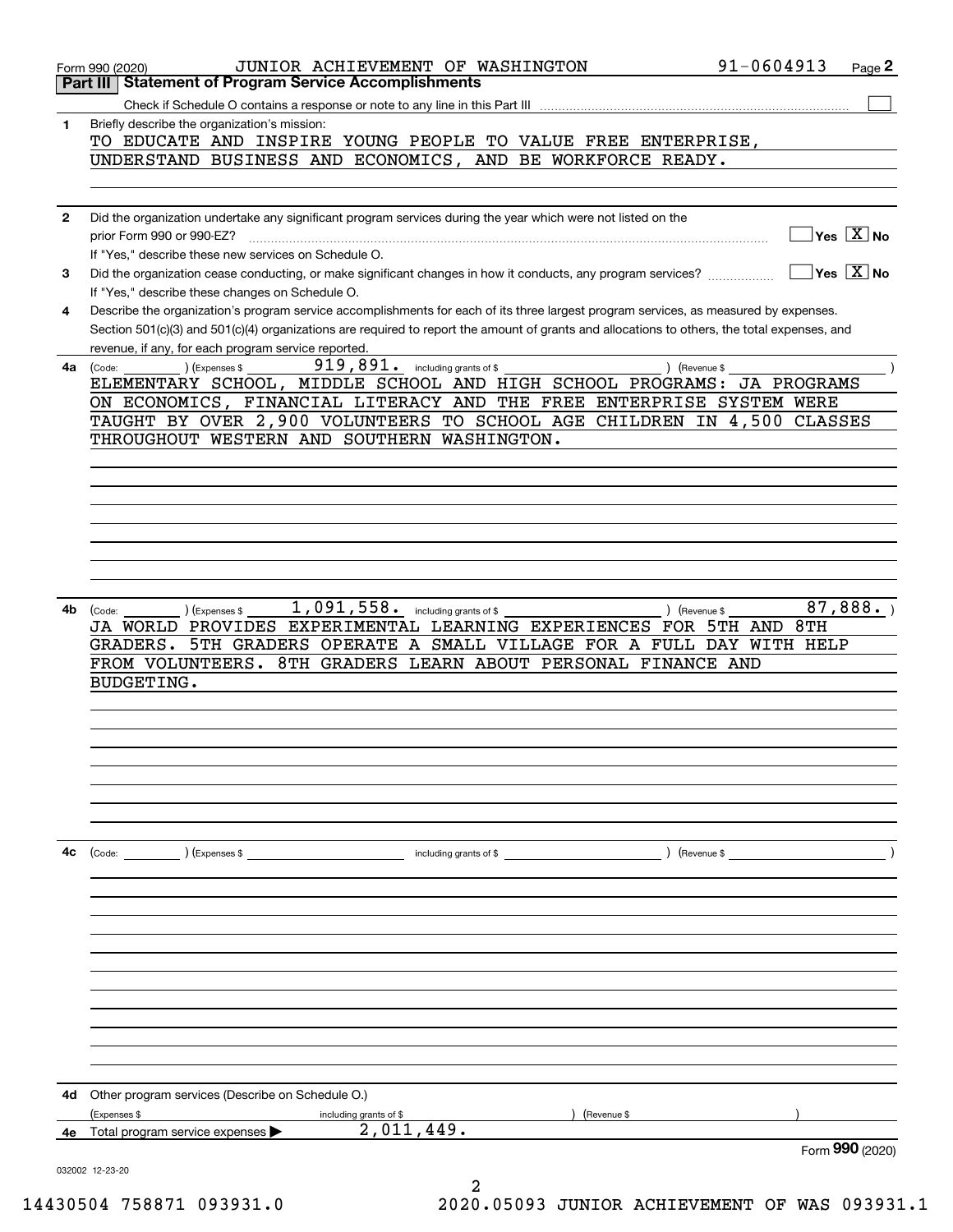|  | Form 990 (2020) |
|--|-----------------|

|     |                                                                                                                                                 |                 | Yes                     | No |
|-----|-------------------------------------------------------------------------------------------------------------------------------------------------|-----------------|-------------------------|----|
| 1.  | Is the organization described in section $501(c)(3)$ or $4947(a)(1)$ (other than a private foundation)?                                         |                 |                         |    |
|     |                                                                                                                                                 | 1               | X                       |    |
| 2   |                                                                                                                                                 | $\overline{2}$  | $\overline{\mathbf{x}}$ |    |
| 3   | Did the organization engage in direct or indirect political campaign activities on behalf of or in opposition to candidates for                 |                 |                         |    |
|     |                                                                                                                                                 | 3               |                         | x  |
| 4   | Section 501(c)(3) organizations. Did the organization engage in lobbying activities, or have a section 501(h) election in effect                |                 |                         |    |
|     |                                                                                                                                                 | 4               |                         | x  |
| 5   | Is the organization a section 501(c)(4), 501(c)(5), or 501(c)(6) organization that receives membership dues, assessments, or                    |                 |                         |    |
|     |                                                                                                                                                 | 5               |                         | x  |
| 6   | Did the organization maintain any donor advised funds or any similar funds or accounts for which donors have the right to                       |                 |                         |    |
|     | provide advice on the distribution or investment of amounts in such funds or accounts? If "Yes," complete Schedule D, Part I                    | 6               |                         | x  |
| 7   | Did the organization receive or hold a conservation easement, including easements to preserve open space,                                       |                 |                         |    |
|     |                                                                                                                                                 | $\overline{7}$  |                         | x  |
| 8   | Did the organization maintain collections of works of art, historical treasures, or other similar assets? If "Yes," complete                    |                 |                         | x  |
|     |                                                                                                                                                 | 8               |                         |    |
| 9   | Did the organization report an amount in Part X, line 21, for escrow or custodial account liability, serve as a custodian for                   |                 |                         |    |
|     | amounts not listed in Part X; or provide credit counseling, debt management, credit repair, or debt negotiation services?                       |                 |                         | x  |
|     |                                                                                                                                                 | 9               |                         |    |
| 10  | Did the organization, directly or through a related organization, hold assets in donor-restricted endowments                                    | 10              | Χ                       |    |
| 11  |                                                                                                                                                 |                 |                         |    |
|     | If the organization's answer to any of the following questions is "Yes," then complete Schedule D, Parts VI, VII, VIII, IX, or X                |                 |                         |    |
|     | as applicable.<br>a Did the organization report an amount for land, buildings, and equipment in Part X, line 10? If "Yes," complete Schedule D, |                 |                         |    |
|     |                                                                                                                                                 | 11a             | X                       |    |
|     | <b>b</b> Did the organization report an amount for investments - other securities in Part X, line 12, that is 5% or more of its total           |                 |                         |    |
|     |                                                                                                                                                 | 11 <sub>b</sub> |                         | x  |
|     | c Did the organization report an amount for investments - program related in Part X, line 13, that is 5% or more of its total                   |                 |                         |    |
|     |                                                                                                                                                 | 11c             |                         | X. |
|     | d Did the organization report an amount for other assets in Part X, line 15, that is 5% or more of its total assets reported in                 |                 |                         |    |
|     |                                                                                                                                                 | 11d             | х                       |    |
|     | e Did the organization report an amount for other liabilities in Part X, line 25? If "Yes," complete Schedule D, Part X                         | 11e             |                         | X  |
|     | f Did the organization's separate or consolidated financial statements for the tax year include a footnote that addresses                       |                 |                         |    |
|     | the organization's liability for uncertain tax positions under FIN 48 (ASC 740)? If "Yes," complete Schedule D, Part X                          | 11f             |                         | X. |
|     | 12a Did the organization obtain separate, independent audited financial statements for the tax year? If "Yes," complete                         |                 |                         |    |
|     |                                                                                                                                                 | 12a             | x                       |    |
|     | b Was the organization included in consolidated, independent audited financial statements for the tax year?                                     |                 |                         |    |
|     | If "Yes," and if the organization answered "No" to line 12a, then completing Schedule D, Parts XI and XII is optional manum                     | 12b             |                         | ᅀ  |
| 13  |                                                                                                                                                 | 13              |                         | X  |
| 14a | Did the organization maintain an office, employees, or agents outside of the United States?                                                     | 14a             |                         | x  |
|     | <b>b</b> Did the organization have aggregate revenues or expenses of more than \$10,000 from grantmaking, fundraising, business,                |                 |                         |    |
|     | investment, and program service activities outside the United States, or aggregate foreign investments valued at \$100,000                      |                 |                         |    |
|     |                                                                                                                                                 | 14b             |                         | x  |
| 15  | Did the organization report on Part IX, column (A), line 3, more than \$5,000 of grants or other assistance to or for any                       |                 |                         |    |
|     |                                                                                                                                                 | 15              |                         | x  |
| 16  | Did the organization report on Part IX, column (A), line 3, more than \$5,000 of aggregate grants or other assistance to                        |                 |                         |    |
|     |                                                                                                                                                 | 16              |                         | x  |
| 17  | Did the organization report a total of more than \$15,000 of expenses for professional fundraising services on Part IX,                         |                 |                         |    |
|     |                                                                                                                                                 | 17              |                         | x  |
| 18  | Did the organization report more than \$15,000 total of fundraising event gross income and contributions on Part VIII, lines                    |                 |                         |    |
|     |                                                                                                                                                 | 18              | х                       |    |
| 19  | Did the organization report more than \$15,000 of gross income from gaming activities on Part VIII, line 9a? If "Yes."                          |                 |                         |    |
|     |                                                                                                                                                 | 19              |                         | x  |
|     |                                                                                                                                                 | <b>20a</b>      |                         | x  |
|     | b If "Yes" to line 20a, did the organization attach a copy of its audited financial statements to this return?                                  | 20 <sub>b</sub> |                         |    |
| 21  | Did the organization report more than \$5,000 of grants or other assistance to any domestic organization or                                     |                 |                         |    |
|     |                                                                                                                                                 | 21              |                         | x  |
|     | 032003 12-23-20                                                                                                                                 |                 | Form 990 (2020)         |    |

3

032003 12-23-20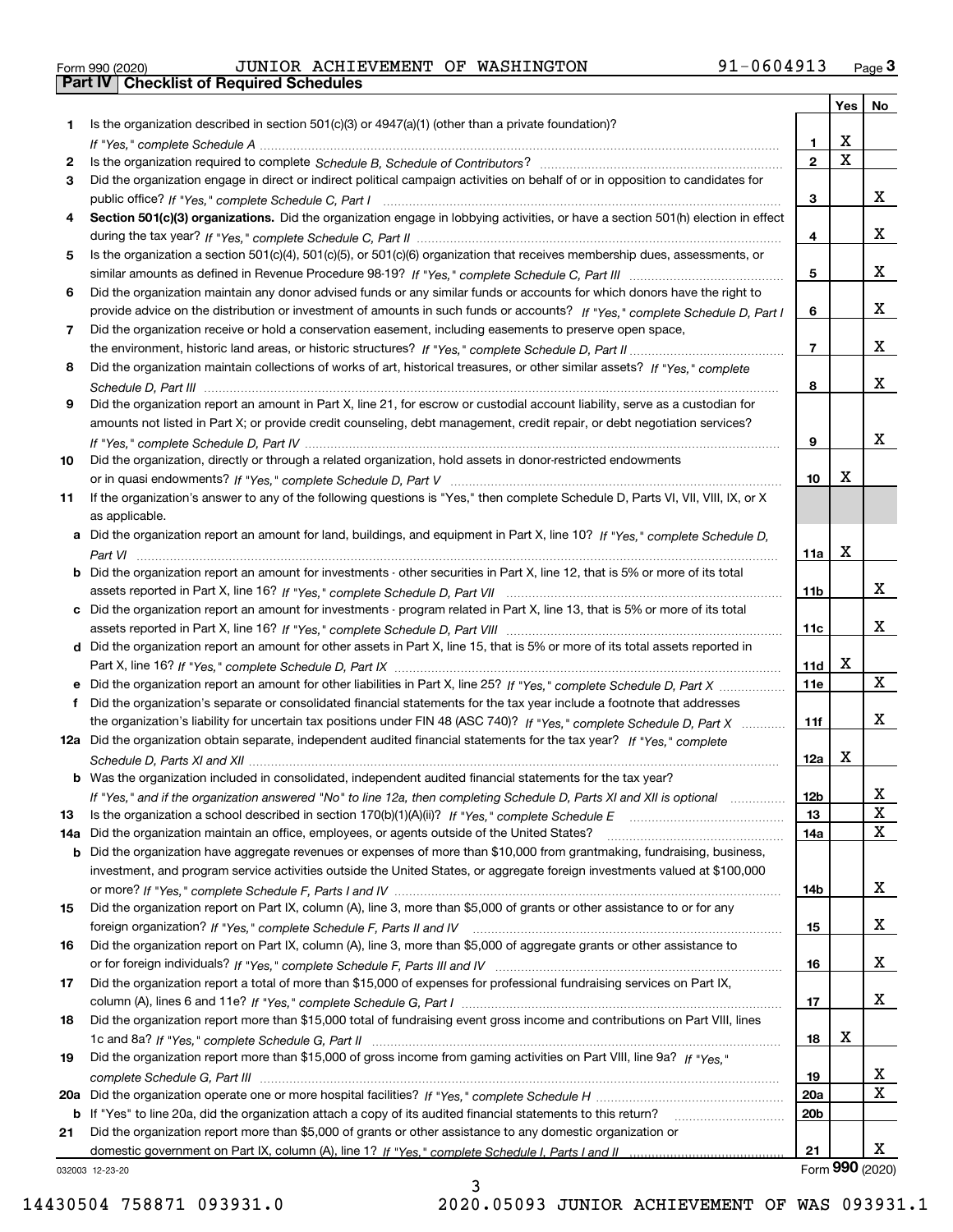| Form 990 (2020) |  |
|-----------------|--|

|               |                                                                                                                                       |            | Yes | No               |
|---------------|---------------------------------------------------------------------------------------------------------------------------------------|------------|-----|------------------|
| 22            | Did the organization report more than \$5,000 of grants or other assistance to or for domestic individuals on                         |            |     |                  |
|               | Part IX, column (A), line 2? If "Yes," complete Schedule I, Parts I and III [[11]] [11] [11] [11] [11] [11] [1                        | 22         |     | х                |
| 23            | Did the organization answer "Yes" to Part VII, Section A, line 3, 4, or 5 about compensation of the organization's current            |            |     |                  |
|               | and former officers, directors, trustees, key employees, and highest compensated employees? If "Yes," complete                        |            |     |                  |
|               |                                                                                                                                       | 23         | X   |                  |
|               | 24a Did the organization have a tax-exempt bond issue with an outstanding principal amount of more than \$100,000 as of the           |            |     |                  |
|               | last day of the year, that was issued after December 31, 2002? If "Yes," answer lines 24b through 24d and complete                    |            |     |                  |
|               |                                                                                                                                       | 24a        |     | x                |
|               |                                                                                                                                       | 24b        |     |                  |
|               | c Did the organization maintain an escrow account other than a refunding escrow at any time during the year to defease                |            |     |                  |
|               |                                                                                                                                       | 24c        |     |                  |
|               |                                                                                                                                       | 24d        |     |                  |
|               | 25a Section 501(c)(3), 501(c)(4), and 501(c)(29) organizations. Did the organization engage in an excess benefit                      |            |     |                  |
|               |                                                                                                                                       | 25a        |     | х                |
|               | b Is the organization aware that it engaged in an excess benefit transaction with a disqualified person in a prior year, and          |            |     |                  |
|               | that the transaction has not been reported on any of the organization's prior Forms 990 or 990-EZ? If "Yes," complete                 |            |     |                  |
|               |                                                                                                                                       | 25b        |     | x                |
|               | Schedule L, Part I<br>Did the organization report any amount on Part X, line 5 or 22, for receivables from or payables to any current |            |     |                  |
| 26            |                                                                                                                                       |            |     |                  |
|               | or former officer, director, trustee, key employee, creator or founder, substantial contributor, or 35%                               |            |     | х                |
|               | controlled entity or family member of any of these persons? If "Yes," complete Schedule L, Part II                                    | 26         |     |                  |
| 27            | Did the organization provide a grant or other assistance to any current or former officer, director, trustee, key employee,           |            |     |                  |
|               | creator or founder, substantial contributor or employee thereof, a grant selection committee member, or to a 35% controlled           |            |     | x                |
|               | entity (including an employee thereof) or family member of any of these persons? If "Yes," complete Schedule L, Part III              | 27         |     |                  |
| 28            | Was the organization a party to a business transaction with one of the following parties (see Schedule L, Part IV                     |            |     |                  |
|               | instructions, for applicable filing thresholds, conditions, and exceptions):                                                          |            |     |                  |
|               | a A current or former officer, director, trustee, key employee, creator or founder, or substantial contributor? If                    |            |     |                  |
|               |                                                                                                                                       | 28a        |     | x                |
|               |                                                                                                                                       | 28b        |     | $\mathbf X$      |
|               | c A 35% controlled entity of one or more individuals and/or organizations described in lines 28a or 28b? If                           |            |     |                  |
|               |                                                                                                                                       | 28c        |     | х<br>$\mathbf x$ |
| 29            |                                                                                                                                       | 29         |     |                  |
| 30            | Did the organization receive contributions of art, historical treasures, or other similar assets, or qualified conservation           |            |     |                  |
|               |                                                                                                                                       | 30         |     | х                |
| 31            | Did the organization liquidate, terminate, or dissolve and cease operations? If "Yes," complete Schedule N, Part I                    | 31         |     | $\mathbf X$      |
| 32            | Did the organization sell, exchange, dispose of, or transfer more than 25% of its net assets? If "Yes," complete                      |            |     |                  |
|               | Schedule N, Part II                                                                                                                   | 32         |     | х                |
| 33            | Did the organization own 100% of an entity disregarded as separate from the organization under Regulations                            |            |     |                  |
|               |                                                                                                                                       | 33         |     | х                |
| 34            | Was the organization related to any tax-exempt or taxable entity? If "Yes," complete Schedule R, Part II, III, or IV, and             |            |     |                  |
|               |                                                                                                                                       | 34         |     | х                |
|               | 35a Did the organization have a controlled entity within the meaning of section 512(b)(13)?                                           | <b>35a</b> |     | X                |
|               | <b>b</b> If "Yes" to line 35a, did the organization receive any payment from or engage in any transaction with a controlled entity    |            |     |                  |
|               |                                                                                                                                       | 35b        |     |                  |
| 36            | Section 501(c)(3) organizations. Did the organization make any transfers to an exempt non-charitable related organization?            |            |     |                  |
|               |                                                                                                                                       | 36         |     | x                |
| 37            | Did the organization conduct more than 5% of its activities through an entity that is not a related organization                      |            |     |                  |
|               | and that is treated as a partnership for federal income tax purposes? If "Yes," complete Schedule R, Part VI                          | 37         |     | х                |
| 38            | Did the organization complete Schedule O and provide explanations in Schedule O for Part VI, lines 11b and 19?                        |            |     |                  |
|               | Note: All Form 990 filers are required to complete Schedule O                                                                         | 38         | х   |                  |
| <b>Part V</b> | <b>Statements Regarding Other IRS Filings and Tax Compliance</b>                                                                      |            |     |                  |
|               | Check if Schedule O contains a response or note to any line in this Part V                                                            |            |     |                  |
|               |                                                                                                                                       |            | Yes | No               |
|               | 1a Enter the number reported in Box 3 of Form 1096. Enter -0- if not applicable<br>1a                                                 |            |     |                  |
|               | 0<br><b>b</b> Enter the number of Forms W-2G included in line 1a. Enter -0- if not applicable <i>mummummmmm</i><br>1b                 |            |     |                  |
|               | c Did the organization comply with backup withholding rules for reportable payments to vendors and reportable gaming                  |            |     |                  |
|               | (gambling) winnings to prize winners?                                                                                                 | 1c         | X   |                  |
|               | 032004 12-23-20                                                                                                                       |            |     | Form 990 (2020)  |
|               | 4                                                                                                                                     |            |     |                  |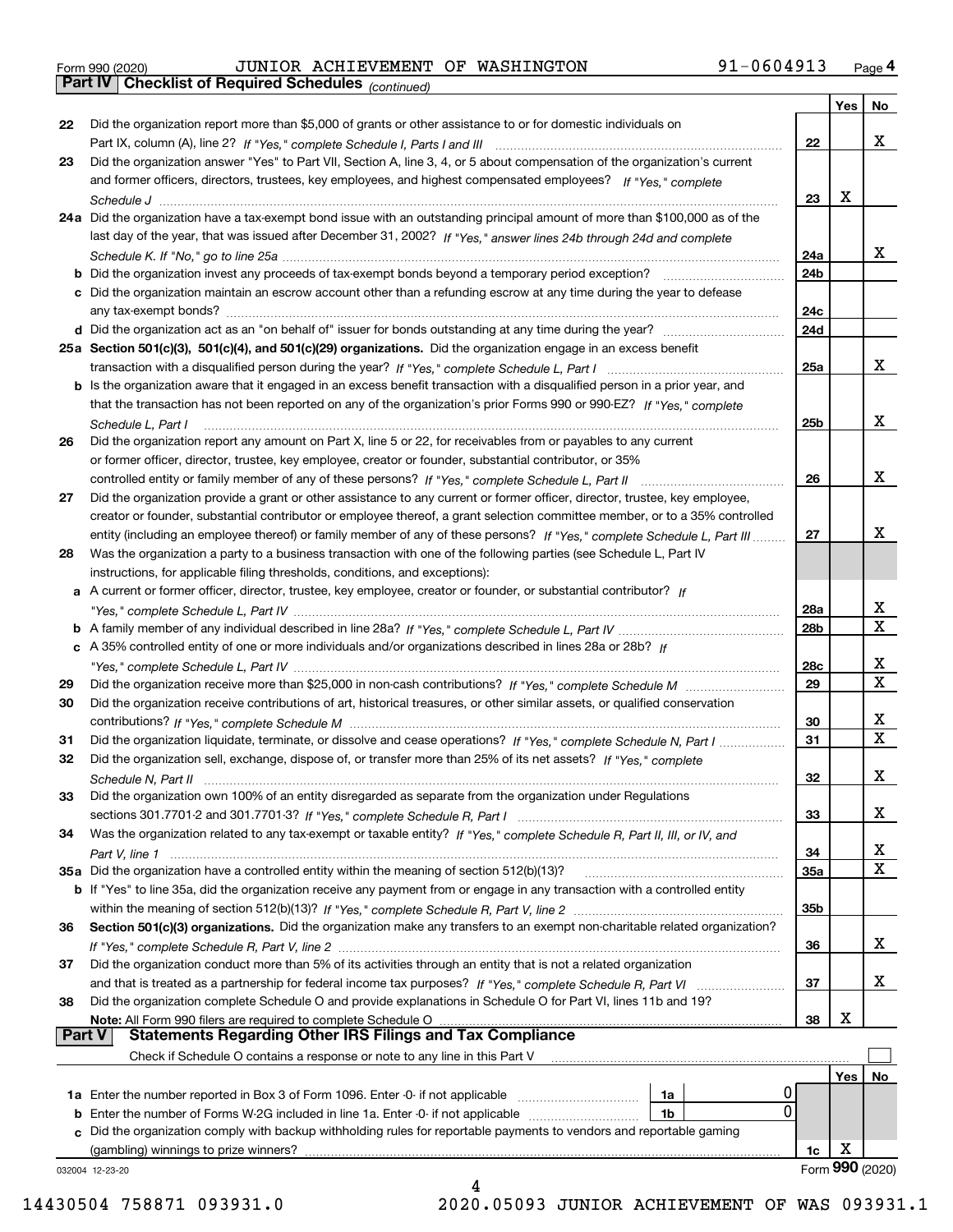|               | 91-0604913<br>JUNIOR ACHIEVEMENT OF WASHINGTON<br>Form 990 (2020)                                                                               |                |                  | Page 5      |  |  |  |  |  |
|---------------|-------------------------------------------------------------------------------------------------------------------------------------------------|----------------|------------------|-------------|--|--|--|--|--|
| <b>Part V</b> | Statements Regarding Other IRS Filings and Tax Compliance (continued)                                                                           |                |                  |             |  |  |  |  |  |
|               |                                                                                                                                                 |                | Yes              | No          |  |  |  |  |  |
|               | 2a Enter the number of employees reported on Form W-3, Transmittal of Wage and Tax Statements,                                                  |                |                  |             |  |  |  |  |  |
|               | 32<br>filed for the calendar year ending with or within the year covered by this return <i>manumumumum</i><br>2a                                |                |                  |             |  |  |  |  |  |
|               |                                                                                                                                                 | 2 <sub>b</sub> | X                |             |  |  |  |  |  |
|               |                                                                                                                                                 |                |                  |             |  |  |  |  |  |
| За            | Did the organization have unrelated business gross income of \$1,000 or more during the year?                                                   | 3a             |                  | x           |  |  |  |  |  |
|               |                                                                                                                                                 | 3b             |                  |             |  |  |  |  |  |
|               | 4a At any time during the calendar year, did the organization have an interest in, or a signature or other authority over, a                    |                |                  |             |  |  |  |  |  |
|               |                                                                                                                                                 | 4a             |                  | x           |  |  |  |  |  |
|               | <b>b</b> If "Yes," enter the name of the foreign country                                                                                        |                |                  |             |  |  |  |  |  |
|               | See instructions for filing requirements for FinCEN Form 114, Report of Foreign Bank and Financial Accounts (FBAR).                             |                |                  |             |  |  |  |  |  |
| 5a            |                                                                                                                                                 | 5a             |                  | х           |  |  |  |  |  |
| b             |                                                                                                                                                 | 5 <sub>b</sub> |                  | $\mathbf X$ |  |  |  |  |  |
|               |                                                                                                                                                 | 5c             |                  |             |  |  |  |  |  |
|               | 6a Does the organization have annual gross receipts that are normally greater than \$100,000, and did the organization solicit                  |                |                  |             |  |  |  |  |  |
|               | any contributions that were not tax deductible as charitable contributions?                                                                     | 6a             |                  | x           |  |  |  |  |  |
|               | <b>b</b> If "Yes," did the organization include with every solicitation an express statement that such contributions or gifts                   |                |                  |             |  |  |  |  |  |
|               | were not tax deductible?                                                                                                                        | 6b             |                  |             |  |  |  |  |  |
| 7             | Organizations that may receive deductible contributions under section 170(c).                                                                   |                |                  |             |  |  |  |  |  |
| а             | Did the organization receive a payment in excess of \$75 made partly as a contribution and partly for goods and services provided to the payor? | 7a             | х<br>$\mathbf X$ |             |  |  |  |  |  |
|               | If "Yes," did the organization notify the donor of the value of the goods or services provided?                                                 |                |                  |             |  |  |  |  |  |
|               | c Did the organization sell, exchange, or otherwise dispose of tangible personal property for which it was required                             |                |                  |             |  |  |  |  |  |
|               |                                                                                                                                                 | 7c             |                  | x           |  |  |  |  |  |
|               | 7d<br>d If "Yes," indicate the number of Forms 8282 filed during the year manufactured in the numerous state.                                   |                |                  |             |  |  |  |  |  |
|               | Did the organization receive any funds, directly or indirectly, to pay premiums on a personal benefit contract?                                 | 7e             |                  | х           |  |  |  |  |  |
|               | Did the organization, during the year, pay premiums, directly or indirectly, on a personal benefit contract?                                    | 7f             |                  | $\mathbf X$ |  |  |  |  |  |
|               | If the organization received a contribution of qualified intellectual property, did the organization file Form 8899 as required?                | 7g             |                  |             |  |  |  |  |  |
| h             | If the organization received a contribution of cars, boats, airplanes, or other vehicles, did the organization file a Form 1098-C?              | 7h             |                  |             |  |  |  |  |  |
| 8             | Sponsoring organizations maintaining donor advised funds. Did a donor advised fund maintained by the                                            |                |                  |             |  |  |  |  |  |
|               | sponsoring organization have excess business holdings at any time during the year?                                                              | 8              |                  |             |  |  |  |  |  |
| 9             | Sponsoring organizations maintaining donor advised funds.                                                                                       |                |                  |             |  |  |  |  |  |
|               | Did the sponsoring organization make any taxable distributions under section 4966?                                                              | 9а             |                  |             |  |  |  |  |  |
|               | <b>b</b> Did the sponsoring organization make a distribution to a donor, donor advisor, or related person?                                      | 9b             |                  |             |  |  |  |  |  |
| טו            | Section 501(c)(7) organizations. Enter:                                                                                                         |                |                  |             |  |  |  |  |  |
| a             | 10a                                                                                                                                             |                |                  |             |  |  |  |  |  |
| b             | Gross receipts, included on Form 990, Part VIII, line 12, for public use of club facilities<br>10 <sub>b</sub>                                  |                |                  |             |  |  |  |  |  |
| 11            | Section 501(c)(12) organizations. Enter:                                                                                                        |                |                  |             |  |  |  |  |  |
| а             | 11a<br>Gross income from members or shareholders                                                                                                |                |                  |             |  |  |  |  |  |
|               | b Gross income from other sources (Do not net amounts due or paid to other sources against                                                      |                |                  |             |  |  |  |  |  |
|               | amounts due or received from them.)<br>11b                                                                                                      |                |                  |             |  |  |  |  |  |
|               | 12a Section 4947(a)(1) non-exempt charitable trusts. Is the organization filing Form 990 in lieu of Form 1041?                                  | 12a            |                  |             |  |  |  |  |  |
|               | b If "Yes," enter the amount of tax-exempt interest received or accrued during the year<br><b>12b</b><br>.                                      |                |                  |             |  |  |  |  |  |
|               |                                                                                                                                                 |                |                  |             |  |  |  |  |  |

|     | <b>b</b> If "Yes," enter the amount of tax-exempt interest received or accrued during the year<br>12b              |     |  |   |  |  |  |  |  |
|-----|--------------------------------------------------------------------------------------------------------------------|-----|--|---|--|--|--|--|--|
| 13. | Section 501(c)(29) qualified nonprofit health insurance issuers.                                                   |     |  |   |  |  |  |  |  |
|     | <b>a</b> Is the organization licensed to issue qualified health plans in more than one state?                      |     |  |   |  |  |  |  |  |
|     | <b>Note:</b> See the instructions for additional information the organization must report on Schedule O.           |     |  |   |  |  |  |  |  |
|     | <b>b</b> Enter the amount of reserves the organization is required to maintain by the states in which the          |     |  |   |  |  |  |  |  |
|     | 13b                                                                                                                |     |  |   |  |  |  |  |  |
|     | 13с                                                                                                                |     |  |   |  |  |  |  |  |
| 14a | Did the organization receive any payments for indoor tanning services during the tax year?                         | 14a |  | х |  |  |  |  |  |
|     | <b>b</b> If "Yes," has it filed a Form 720 to report these payments? If "No," provide an explanation on Schedule O | 14b |  |   |  |  |  |  |  |
| 15  | Is the organization subject to the section 4960 tax on payment(s) of more than \$1,000,000 in remuneration or      |     |  |   |  |  |  |  |  |
|     |                                                                                                                    |     |  |   |  |  |  |  |  |
|     | If "Yes," see instructions and file Form 4720, Schedule N.                                                         |     |  |   |  |  |  |  |  |
| 16  | Is the organization an educational institution subject to the section 4968 excise tax on net investment income?    | 16  |  | ▵ |  |  |  |  |  |
|     | If "Yes," complete Form 4720, Schedule O.                                                                          |     |  |   |  |  |  |  |  |

Form (2020) **990**

032005 12-23-20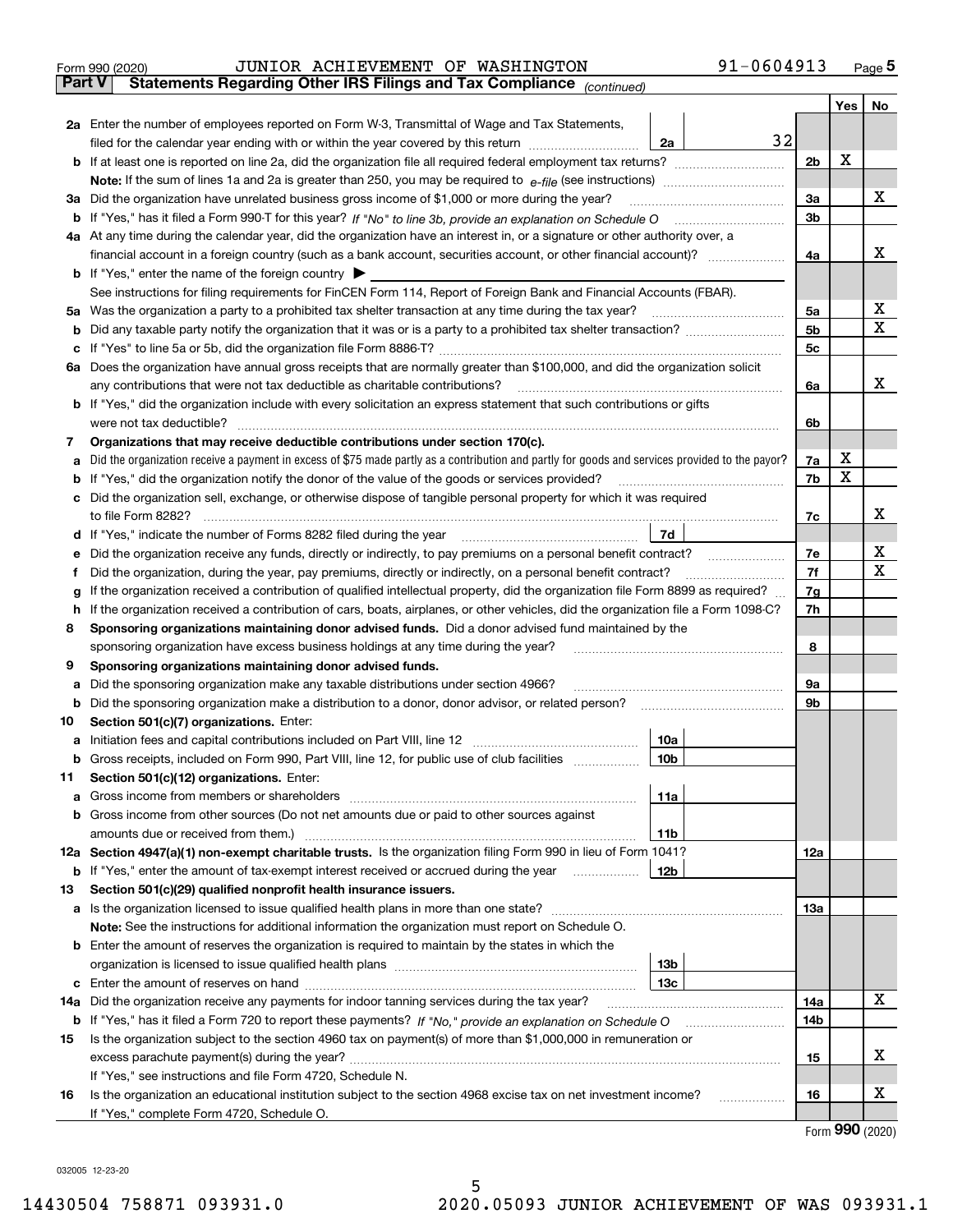|     | to line 8a, 8b, or 10b below, describe the circumstances, processes, or changes on Schedule O. See instructions.                                                                                                                        |                 |                 |                         |  |  |  |  |
|-----|-----------------------------------------------------------------------------------------------------------------------------------------------------------------------------------------------------------------------------------------|-----------------|-----------------|-------------------------|--|--|--|--|
|     | Check if Schedule O contains a response or note to any line in this Part VI                                                                                                                                                             |                 |                 | $\overline{\mathbf{X}}$ |  |  |  |  |
|     | <b>Section A. Governing Body and Management</b>                                                                                                                                                                                         |                 |                 |                         |  |  |  |  |
|     |                                                                                                                                                                                                                                         |                 | Yes             | No                      |  |  |  |  |
|     | 29<br>1a<br><b>1a</b> Enter the number of voting members of the governing body at the end of the tax year <i>manumum</i>                                                                                                                |                 |                 |                         |  |  |  |  |
|     | If there are material differences in voting rights among members of the governing body, or if the governing                                                                                                                             |                 |                 |                         |  |  |  |  |
|     | body delegated broad authority to an executive committee or similar committee, explain on Schedule O.                                                                                                                                   |                 |                 |                         |  |  |  |  |
|     | 29<br>Enter the number of voting members included on line 1a, above, who are independent<br>1b                                                                                                                                          |                 |                 |                         |  |  |  |  |
| 2   | Did any officer, director, trustee, or key employee have a family relationship or a business relationship with any other                                                                                                                |                 |                 |                         |  |  |  |  |
|     | officer, director, trustee, or key employee?<br>.                                                                                                                                                                                       | $\mathbf{2}$    |                 | х                       |  |  |  |  |
| з   | Did the organization delegate control over management duties customarily performed by or under the direct supervision                                                                                                                   |                 |                 |                         |  |  |  |  |
|     | of officers, directors, trustees, or key employees to a management company or other person?                                                                                                                                             | 3               |                 | х                       |  |  |  |  |
| 4   | Did the organization make any significant changes to its governing documents since the prior Form 990 was filed?                                                                                                                        | 4               |                 | X                       |  |  |  |  |
| 5   |                                                                                                                                                                                                                                         | 5               |                 | X                       |  |  |  |  |
| 6   | Did the organization have members or stockholders?                                                                                                                                                                                      | 6               | X               |                         |  |  |  |  |
| 7a  | Did the organization have members, stockholders, or other persons who had the power to elect or appoint one or                                                                                                                          |                 |                 |                         |  |  |  |  |
|     |                                                                                                                                                                                                                                         | 7a              | X               |                         |  |  |  |  |
|     | <b>b</b> Are any governance decisions of the organization reserved to (or subject to approval by) members, stockholders, or                                                                                                             |                 |                 |                         |  |  |  |  |
|     | persons other than the governing body?                                                                                                                                                                                                  | 7b              |                 | х                       |  |  |  |  |
| 8   | Did the organization contemporaneously document the meetings held or written actions undertaken during the year by the following:                                                                                                       |                 |                 |                         |  |  |  |  |
| a   |                                                                                                                                                                                                                                         | 8a              | х               |                         |  |  |  |  |
|     |                                                                                                                                                                                                                                         | 8b              | X               |                         |  |  |  |  |
| 9   | Is there any officer, director, trustee, or key employee listed in Part VII, Section A, who cannot be reached at the                                                                                                                    |                 |                 |                         |  |  |  |  |
|     |                                                                                                                                                                                                                                         | 9               |                 | x                       |  |  |  |  |
|     | Section B. Policies (This Section B requests information about policies not required by the Internal Revenue Code.)                                                                                                                     |                 |                 |                         |  |  |  |  |
|     |                                                                                                                                                                                                                                         |                 | Yes             | No                      |  |  |  |  |
|     |                                                                                                                                                                                                                                         | 10a             | Χ               |                         |  |  |  |  |
|     | <b>b</b> If "Yes," did the organization have written policies and procedures governing the activities of such chapters, affiliates,                                                                                                     |                 |                 |                         |  |  |  |  |
|     | and branches to ensure their operations are consistent with the organization's exempt purposes?                                                                                                                                         | 10b             | X               |                         |  |  |  |  |
|     | 11a Has the organization provided a complete copy of this Form 990 to all members of its governing body before filing the form?                                                                                                         | 11a             |                 | х                       |  |  |  |  |
|     | <b>b</b> Describe in Schedule O the process, if any, used by the organization to review this Form 990.                                                                                                                                  |                 |                 |                         |  |  |  |  |
| 12a |                                                                                                                                                                                                                                         | 12a             | х               |                         |  |  |  |  |
|     |                                                                                                                                                                                                                                         |                 |                 |                         |  |  |  |  |
|     | c Did the organization regularly and consistently monitor and enforce compliance with the policy? If "Yes," describe                                                                                                                    | 12 <sub>b</sub> | Χ               |                         |  |  |  |  |
|     |                                                                                                                                                                                                                                         | 12c             | X               |                         |  |  |  |  |
| 13  | in Schedule O how this was done manufactured and continuum control of the state of the state of the state of t                                                                                                                          | 13              | X               |                         |  |  |  |  |
|     |                                                                                                                                                                                                                                         | 14              | X               |                         |  |  |  |  |
| 14  | Did the process for determining compensation of the following persons include a review and approval by independent                                                                                                                      |                 |                 |                         |  |  |  |  |
| 15  |                                                                                                                                                                                                                                         |                 |                 |                         |  |  |  |  |
|     | persons, comparability data, and contemporaneous substantiation of the deliberation and decision?                                                                                                                                       |                 | х               |                         |  |  |  |  |
| а   | The organization's CEO, Executive Director, or top management official manufactured content content of the organization's CEO, Executive Director, or top management official                                                           | 15a             | X               |                         |  |  |  |  |
| b   | Other officers or key employees of the organization                                                                                                                                                                                     | <b>15b</b>      |                 |                         |  |  |  |  |
|     | If "Yes" to line 15a or 15b, describe the process in Schedule O (see instructions).                                                                                                                                                     |                 |                 |                         |  |  |  |  |
|     | 16a Did the organization invest in, contribute assets to, or participate in a joint venture or similar arrangement with a                                                                                                               |                 |                 | х                       |  |  |  |  |
|     | taxable entity during the year?<br><b>b</b> If "Yes," did the organization follow a written policy or procedure requiring the organization to evaluate its participation                                                                | 16a             |                 |                         |  |  |  |  |
|     |                                                                                                                                                                                                                                         |                 |                 |                         |  |  |  |  |
|     | in joint venture arrangements under applicable federal tax law, and take steps to safeguard the organization's                                                                                                                          |                 |                 |                         |  |  |  |  |
|     | <b>Section C. Disclosure</b>                                                                                                                                                                                                            | 16b             |                 |                         |  |  |  |  |
|     | <b>NONE</b>                                                                                                                                                                                                                             |                 |                 |                         |  |  |  |  |
| 17  | List the states with which a copy of this Form 990 is required to be filed >                                                                                                                                                            |                 |                 |                         |  |  |  |  |
| 18  | Section 6104 requires an organization to make its Forms 1023 (1024 or 1024-A, if applicable), 990, and 990-T (Section 501(c)(3)s only) available<br>for public inspection. Indicate how you made these available. Check all that apply. |                 |                 |                         |  |  |  |  |
|     | $X$ Own website<br>$\lfloor x \rfloor$ Upon request<br>Another's website                                                                                                                                                                |                 |                 |                         |  |  |  |  |
|     | Other (explain on Schedule O)<br>Describe on Schedule O whether (and if so, how) the organization made its governing documents, conflict of interest policy, and financial                                                              |                 |                 |                         |  |  |  |  |
| 19  | statements available to the public during the tax year.                                                                                                                                                                                 |                 |                 |                         |  |  |  |  |
| 20  | State the name, address, and telephone number of the person who possesses the organization's books and records                                                                                                                          |                 |                 |                         |  |  |  |  |
|     | TAMMY NEESE - (206) 296-2600                                                                                                                                                                                                            |                 |                 |                         |  |  |  |  |
|     | 98001<br>AUBURN,<br>1610 PERIMETER ROAD,<br>WA                                                                                                                                                                                          |                 |                 |                         |  |  |  |  |
|     | 032006 12-23-20                                                                                                                                                                                                                         |                 | Form 990 (2020) |                         |  |  |  |  |
|     | 6                                                                                                                                                                                                                                       |                 |                 |                         |  |  |  |  |
|     |                                                                                                                                                                                                                                         |                 |                 |                         |  |  |  |  |

Form 990 (2020) **CONVIOR ACHIEVEMENT OF WASHINGTON** 91-0604913 Page 6<br>**Part VI Governance, Management, and Disclosure** For each "Yes" response to lines 2 through 7b below, and for a "No" response

JUNIOR ACHIEVEMENT OF WASHINGTON 91-0604913

14430504 758871 093931.0 2020.05093 JUNIOR ACHIEVEMENT OF WAS 093931.1

*For each "Yes" response to lines 2 through 7b below, and for a "No" response*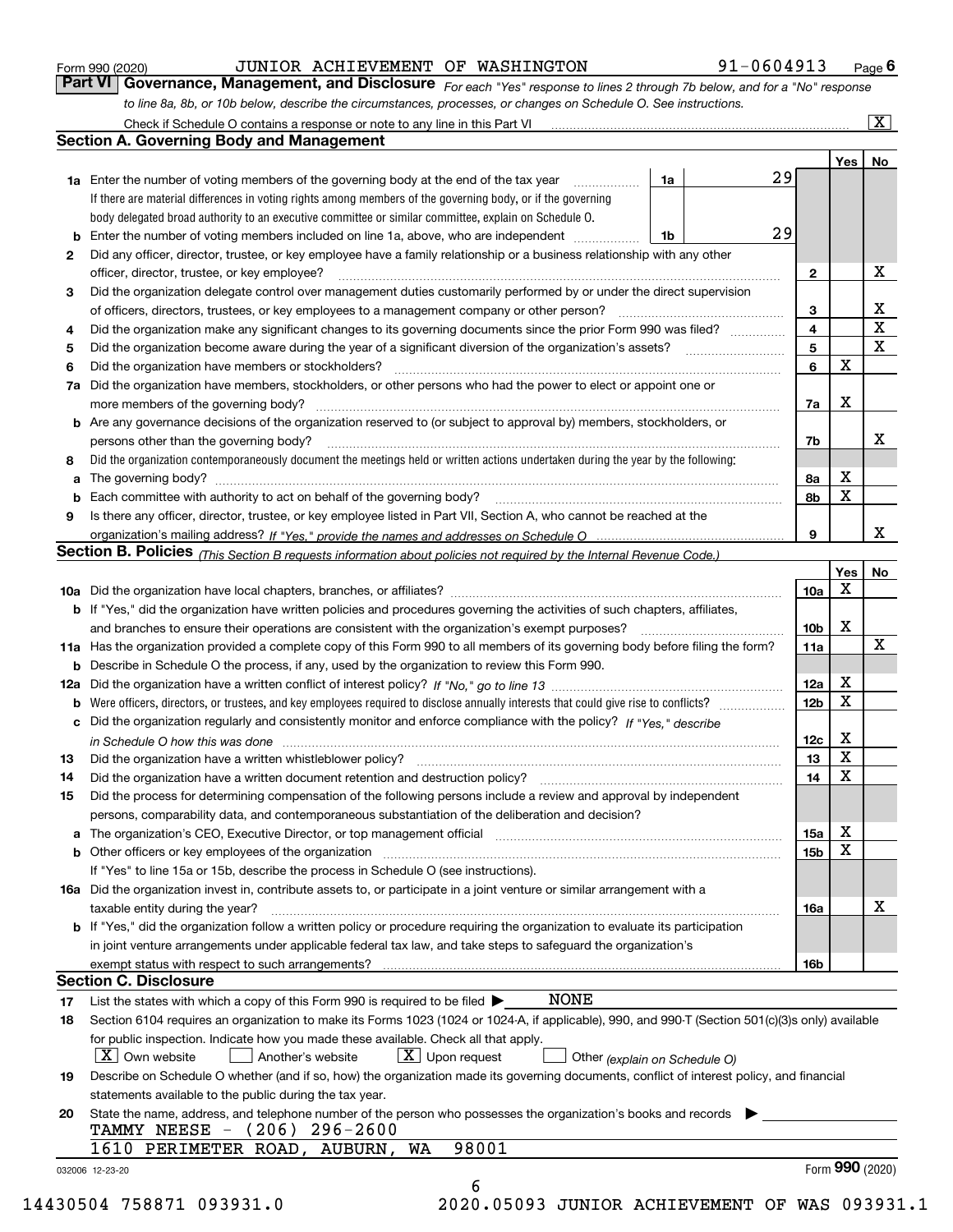$\mathcal{L}^{\text{max}}$ 

**7Part VII Compensation of Officers, Directors, Trustees, Key Employees, Highest Compensated Employees, and Independent Contractors**

Check if Schedule O contains a response or note to any line in this Part VII

**Section A. Officers, Directors, Trustees, Key Employees, and Highest Compensated Employees**

**1a**  Complete this table for all persons required to be listed. Report compensation for the calendar year ending with or within the organization's tax year. **•** List all of the organization's current officers, directors, trustees (whether individuals or organizations), regardless of amount of compensation.

Enter -0- in columns (D), (E), and (F) if no compensation was paid.

 $\bullet$  List all of the organization's  $\,$ current key employees, if any. See instructions for definition of "key employee."

**•** List the organization's five current highest compensated employees (other than an officer, director, trustee, or key employee) who received reportable compensation (Box 5 of Form W-2 and/or Box 7 of Form 1099-MISC) of more than \$100,000 from the organization and any related organizations.

**•** List all of the organization's former officers, key employees, and highest compensated employees who received more than \$100,000 of reportable compensation from the organization and any related organizations.

**former directors or trustees**  ¥ List all of the organization's that received, in the capacity as a former director or trustee of the organization, more than \$10,000 of reportable compensation from the organization and any related organizations.

See instructions for the order in which to list the persons above.

Check this box if neither the organization nor any related organization compensated any current officer, director, or trustee.  $\mathcal{L}^{\text{max}}$ 

| Name and title<br>Reportable<br>Reportable<br>Average<br>Estimated<br>(do not check more than one<br>compensation<br>amount of<br>hours per<br>compensation<br>box, unless person is both an<br>officer and a director/trustee)<br>from related<br>week<br>from<br>other<br>ndividual trustee or director<br>the<br>organizations<br>(list any<br>compensation<br>(W-2/1099-MISC)<br>hours for<br>organization<br>from the<br>Highest compensated<br>employee<br>In stitutional trustee<br>(W-2/1099-MISC)<br>related<br>organization<br>Key employee<br>and related<br>organizations<br>below<br>organizations<br>Former<br>Officer<br>line)<br>40.00<br>NATALIE VEGA O'NEIL<br>(1)<br>266,889.<br>$\mathbf X$<br>$0$ .<br>16,841.<br>CEO PRESIDENT<br>40.00<br>(2)<br>GLENN COREY<br>99,930.<br>$\mathbf 0$ .<br>6,747.<br>X<br>CFO<br>1.00<br>LISA STIRGUS<br>(3)<br>X<br>0.<br>X<br>0.<br>0.<br><b>BOARD CHAIR</b><br>1.00<br><b>ANTHONY METOYER</b><br>(4)<br>X<br>X<br>$\mathbf{0}$ .<br>0.<br>$\mathbf 0$ .<br><b>SECRETARY</b><br>1.00<br>MS. ROBIN KRUEGER<br>(5)<br>X<br>0.<br>0.<br>$\mathbf 0$ .<br>X<br>TREASURER<br>1.00<br>STEVE HATFIELD<br>(6)<br>$\mathbf 0$ .<br>X<br>X<br>0.<br>$\mathbf 0$ .<br>VICE CHAIRMAN<br>1.00<br>MS. AMY BANOVICH<br>(7)<br>0.<br>X<br>$\mathbf 0$ .<br><b>DIRECTOR</b><br>0.<br>1.00<br>DOUG BEIGHLE<br>(8)<br>X<br>$\mathbf 0$ .<br>0.<br>$0_{.}$<br><b>DIRECTOR</b><br>1.00<br>(9) MICHELLE CHIN<br>X<br>0.<br>$\mathbf 0$ .<br>Ο.<br><b>DIRECTOR</b><br>1.00<br>(10) MS. LENORE DROLLINGER<br>X<br>$\mathbf 0$ .<br>$\mathbf 0$ .<br>$0_{.}$<br><b>DIRECTOR</b><br>1.00<br>(11) MEGAN GEBHARDT<br>0.<br>$0_{.}$<br>X<br>0.<br><b>DIRECTOR</b><br>1.00<br>(12) MEGAN HANNAH<br>0.<br>0.<br>X<br>$\mathbf 0$ .<br><b>DIRECTOR</b><br>1.00<br>(13) JAMIE HUDSON<br>$0$ .<br>$0$ .<br>X<br>0.<br><b>DIRECTOR</b><br>1.00<br>(14) DAVID LARKIN<br>X<br>0.<br>0.<br>0.<br><b>DIRECTOR</b><br>1.00<br>(15) JAN LURING<br>X<br>$\mathbf 0$ .<br>$0$ .<br>$\mathbf 0$ .<br><b>DIRECTOR</b><br>1.00<br>(16) KEVIN MATHER<br>X<br>0.<br>0.<br>0.<br><b>DIRECTOR</b><br>1.00<br>(17) STAN MCNAUGHTON<br>0.<br>X<br>0.<br>0.<br><b>DIRECTOR</b><br>$\overline{a}$ | (A) | (B) | (C)      |  |  |  |  |  | (D) | (E) | (F) |
|-------------------------------------------------------------------------------------------------------------------------------------------------------------------------------------------------------------------------------------------------------------------------------------------------------------------------------------------------------------------------------------------------------------------------------------------------------------------------------------------------------------------------------------------------------------------------------------------------------------------------------------------------------------------------------------------------------------------------------------------------------------------------------------------------------------------------------------------------------------------------------------------------------------------------------------------------------------------------------------------------------------------------------------------------------------------------------------------------------------------------------------------------------------------------------------------------------------------------------------------------------------------------------------------------------------------------------------------------------------------------------------------------------------------------------------------------------------------------------------------------------------------------------------------------------------------------------------------------------------------------------------------------------------------------------------------------------------------------------------------------------------------------------------------------------------------------------------------------------------------------------------------------------------------------------------------------------------------------------------------------------------------------------------------------------------------------------------------------------------------------------------------------------------------------------------------------------|-----|-----|----------|--|--|--|--|--|-----|-----|-----|
|                                                                                                                                                                                                                                                                                                                                                                                                                                                                                                                                                                                                                                                                                                                                                                                                                                                                                                                                                                                                                                                                                                                                                                                                                                                                                                                                                                                                                                                                                                                                                                                                                                                                                                                                                                                                                                                                                                                                                                                                                                                                                                                                                                                                       |     |     | Position |  |  |  |  |  |     |     |     |
|                                                                                                                                                                                                                                                                                                                                                                                                                                                                                                                                                                                                                                                                                                                                                                                                                                                                                                                                                                                                                                                                                                                                                                                                                                                                                                                                                                                                                                                                                                                                                                                                                                                                                                                                                                                                                                                                                                                                                                                                                                                                                                                                                                                                       |     |     |          |  |  |  |  |  |     |     |     |
|                                                                                                                                                                                                                                                                                                                                                                                                                                                                                                                                                                                                                                                                                                                                                                                                                                                                                                                                                                                                                                                                                                                                                                                                                                                                                                                                                                                                                                                                                                                                                                                                                                                                                                                                                                                                                                                                                                                                                                                                                                                                                                                                                                                                       |     |     |          |  |  |  |  |  |     |     |     |
|                                                                                                                                                                                                                                                                                                                                                                                                                                                                                                                                                                                                                                                                                                                                                                                                                                                                                                                                                                                                                                                                                                                                                                                                                                                                                                                                                                                                                                                                                                                                                                                                                                                                                                                                                                                                                                                                                                                                                                                                                                                                                                                                                                                                       |     |     |          |  |  |  |  |  |     |     |     |
|                                                                                                                                                                                                                                                                                                                                                                                                                                                                                                                                                                                                                                                                                                                                                                                                                                                                                                                                                                                                                                                                                                                                                                                                                                                                                                                                                                                                                                                                                                                                                                                                                                                                                                                                                                                                                                                                                                                                                                                                                                                                                                                                                                                                       |     |     |          |  |  |  |  |  |     |     |     |
|                                                                                                                                                                                                                                                                                                                                                                                                                                                                                                                                                                                                                                                                                                                                                                                                                                                                                                                                                                                                                                                                                                                                                                                                                                                                                                                                                                                                                                                                                                                                                                                                                                                                                                                                                                                                                                                                                                                                                                                                                                                                                                                                                                                                       |     |     |          |  |  |  |  |  |     |     |     |
|                                                                                                                                                                                                                                                                                                                                                                                                                                                                                                                                                                                                                                                                                                                                                                                                                                                                                                                                                                                                                                                                                                                                                                                                                                                                                                                                                                                                                                                                                                                                                                                                                                                                                                                                                                                                                                                                                                                                                                                                                                                                                                                                                                                                       |     |     |          |  |  |  |  |  |     |     |     |
|                                                                                                                                                                                                                                                                                                                                                                                                                                                                                                                                                                                                                                                                                                                                                                                                                                                                                                                                                                                                                                                                                                                                                                                                                                                                                                                                                                                                                                                                                                                                                                                                                                                                                                                                                                                                                                                                                                                                                                                                                                                                                                                                                                                                       |     |     |          |  |  |  |  |  |     |     |     |
|                                                                                                                                                                                                                                                                                                                                                                                                                                                                                                                                                                                                                                                                                                                                                                                                                                                                                                                                                                                                                                                                                                                                                                                                                                                                                                                                                                                                                                                                                                                                                                                                                                                                                                                                                                                                                                                                                                                                                                                                                                                                                                                                                                                                       |     |     |          |  |  |  |  |  |     |     |     |
|                                                                                                                                                                                                                                                                                                                                                                                                                                                                                                                                                                                                                                                                                                                                                                                                                                                                                                                                                                                                                                                                                                                                                                                                                                                                                                                                                                                                                                                                                                                                                                                                                                                                                                                                                                                                                                                                                                                                                                                                                                                                                                                                                                                                       |     |     |          |  |  |  |  |  |     |     |     |
|                                                                                                                                                                                                                                                                                                                                                                                                                                                                                                                                                                                                                                                                                                                                                                                                                                                                                                                                                                                                                                                                                                                                                                                                                                                                                                                                                                                                                                                                                                                                                                                                                                                                                                                                                                                                                                                                                                                                                                                                                                                                                                                                                                                                       |     |     |          |  |  |  |  |  |     |     |     |
|                                                                                                                                                                                                                                                                                                                                                                                                                                                                                                                                                                                                                                                                                                                                                                                                                                                                                                                                                                                                                                                                                                                                                                                                                                                                                                                                                                                                                                                                                                                                                                                                                                                                                                                                                                                                                                                                                                                                                                                                                                                                                                                                                                                                       |     |     |          |  |  |  |  |  |     |     |     |
|                                                                                                                                                                                                                                                                                                                                                                                                                                                                                                                                                                                                                                                                                                                                                                                                                                                                                                                                                                                                                                                                                                                                                                                                                                                                                                                                                                                                                                                                                                                                                                                                                                                                                                                                                                                                                                                                                                                                                                                                                                                                                                                                                                                                       |     |     |          |  |  |  |  |  |     |     |     |
|                                                                                                                                                                                                                                                                                                                                                                                                                                                                                                                                                                                                                                                                                                                                                                                                                                                                                                                                                                                                                                                                                                                                                                                                                                                                                                                                                                                                                                                                                                                                                                                                                                                                                                                                                                                                                                                                                                                                                                                                                                                                                                                                                                                                       |     |     |          |  |  |  |  |  |     |     |     |
|                                                                                                                                                                                                                                                                                                                                                                                                                                                                                                                                                                                                                                                                                                                                                                                                                                                                                                                                                                                                                                                                                                                                                                                                                                                                                                                                                                                                                                                                                                                                                                                                                                                                                                                                                                                                                                                                                                                                                                                                                                                                                                                                                                                                       |     |     |          |  |  |  |  |  |     |     |     |
|                                                                                                                                                                                                                                                                                                                                                                                                                                                                                                                                                                                                                                                                                                                                                                                                                                                                                                                                                                                                                                                                                                                                                                                                                                                                                                                                                                                                                                                                                                                                                                                                                                                                                                                                                                                                                                                                                                                                                                                                                                                                                                                                                                                                       |     |     |          |  |  |  |  |  |     |     |     |
|                                                                                                                                                                                                                                                                                                                                                                                                                                                                                                                                                                                                                                                                                                                                                                                                                                                                                                                                                                                                                                                                                                                                                                                                                                                                                                                                                                                                                                                                                                                                                                                                                                                                                                                                                                                                                                                                                                                                                                                                                                                                                                                                                                                                       |     |     |          |  |  |  |  |  |     |     |     |
|                                                                                                                                                                                                                                                                                                                                                                                                                                                                                                                                                                                                                                                                                                                                                                                                                                                                                                                                                                                                                                                                                                                                                                                                                                                                                                                                                                                                                                                                                                                                                                                                                                                                                                                                                                                                                                                                                                                                                                                                                                                                                                                                                                                                       |     |     |          |  |  |  |  |  |     |     |     |
|                                                                                                                                                                                                                                                                                                                                                                                                                                                                                                                                                                                                                                                                                                                                                                                                                                                                                                                                                                                                                                                                                                                                                                                                                                                                                                                                                                                                                                                                                                                                                                                                                                                                                                                                                                                                                                                                                                                                                                                                                                                                                                                                                                                                       |     |     |          |  |  |  |  |  |     |     |     |
|                                                                                                                                                                                                                                                                                                                                                                                                                                                                                                                                                                                                                                                                                                                                                                                                                                                                                                                                                                                                                                                                                                                                                                                                                                                                                                                                                                                                                                                                                                                                                                                                                                                                                                                                                                                                                                                                                                                                                                                                                                                                                                                                                                                                       |     |     |          |  |  |  |  |  |     |     |     |
|                                                                                                                                                                                                                                                                                                                                                                                                                                                                                                                                                                                                                                                                                                                                                                                                                                                                                                                                                                                                                                                                                                                                                                                                                                                                                                                                                                                                                                                                                                                                                                                                                                                                                                                                                                                                                                                                                                                                                                                                                                                                                                                                                                                                       |     |     |          |  |  |  |  |  |     |     |     |
|                                                                                                                                                                                                                                                                                                                                                                                                                                                                                                                                                                                                                                                                                                                                                                                                                                                                                                                                                                                                                                                                                                                                                                                                                                                                                                                                                                                                                                                                                                                                                                                                                                                                                                                                                                                                                                                                                                                                                                                                                                                                                                                                                                                                       |     |     |          |  |  |  |  |  |     |     |     |
|                                                                                                                                                                                                                                                                                                                                                                                                                                                                                                                                                                                                                                                                                                                                                                                                                                                                                                                                                                                                                                                                                                                                                                                                                                                                                                                                                                                                                                                                                                                                                                                                                                                                                                                                                                                                                                                                                                                                                                                                                                                                                                                                                                                                       |     |     |          |  |  |  |  |  |     |     |     |
|                                                                                                                                                                                                                                                                                                                                                                                                                                                                                                                                                                                                                                                                                                                                                                                                                                                                                                                                                                                                                                                                                                                                                                                                                                                                                                                                                                                                                                                                                                                                                                                                                                                                                                                                                                                                                                                                                                                                                                                                                                                                                                                                                                                                       |     |     |          |  |  |  |  |  |     |     |     |
|                                                                                                                                                                                                                                                                                                                                                                                                                                                                                                                                                                                                                                                                                                                                                                                                                                                                                                                                                                                                                                                                                                                                                                                                                                                                                                                                                                                                                                                                                                                                                                                                                                                                                                                                                                                                                                                                                                                                                                                                                                                                                                                                                                                                       |     |     |          |  |  |  |  |  |     |     |     |
|                                                                                                                                                                                                                                                                                                                                                                                                                                                                                                                                                                                                                                                                                                                                                                                                                                                                                                                                                                                                                                                                                                                                                                                                                                                                                                                                                                                                                                                                                                                                                                                                                                                                                                                                                                                                                                                                                                                                                                                                                                                                                                                                                                                                       |     |     |          |  |  |  |  |  |     |     |     |
|                                                                                                                                                                                                                                                                                                                                                                                                                                                                                                                                                                                                                                                                                                                                                                                                                                                                                                                                                                                                                                                                                                                                                                                                                                                                                                                                                                                                                                                                                                                                                                                                                                                                                                                                                                                                                                                                                                                                                                                                                                                                                                                                                                                                       |     |     |          |  |  |  |  |  |     |     |     |
|                                                                                                                                                                                                                                                                                                                                                                                                                                                                                                                                                                                                                                                                                                                                                                                                                                                                                                                                                                                                                                                                                                                                                                                                                                                                                                                                                                                                                                                                                                                                                                                                                                                                                                                                                                                                                                                                                                                                                                                                                                                                                                                                                                                                       |     |     |          |  |  |  |  |  |     |     |     |
|                                                                                                                                                                                                                                                                                                                                                                                                                                                                                                                                                                                                                                                                                                                                                                                                                                                                                                                                                                                                                                                                                                                                                                                                                                                                                                                                                                                                                                                                                                                                                                                                                                                                                                                                                                                                                                                                                                                                                                                                                                                                                                                                                                                                       |     |     |          |  |  |  |  |  |     |     |     |
|                                                                                                                                                                                                                                                                                                                                                                                                                                                                                                                                                                                                                                                                                                                                                                                                                                                                                                                                                                                                                                                                                                                                                                                                                                                                                                                                                                                                                                                                                                                                                                                                                                                                                                                                                                                                                                                                                                                                                                                                                                                                                                                                                                                                       |     |     |          |  |  |  |  |  |     |     |     |
|                                                                                                                                                                                                                                                                                                                                                                                                                                                                                                                                                                                                                                                                                                                                                                                                                                                                                                                                                                                                                                                                                                                                                                                                                                                                                                                                                                                                                                                                                                                                                                                                                                                                                                                                                                                                                                                                                                                                                                                                                                                                                                                                                                                                       |     |     |          |  |  |  |  |  |     |     |     |
|                                                                                                                                                                                                                                                                                                                                                                                                                                                                                                                                                                                                                                                                                                                                                                                                                                                                                                                                                                                                                                                                                                                                                                                                                                                                                                                                                                                                                                                                                                                                                                                                                                                                                                                                                                                                                                                                                                                                                                                                                                                                                                                                                                                                       |     |     |          |  |  |  |  |  |     |     |     |
|                                                                                                                                                                                                                                                                                                                                                                                                                                                                                                                                                                                                                                                                                                                                                                                                                                                                                                                                                                                                                                                                                                                                                                                                                                                                                                                                                                                                                                                                                                                                                                                                                                                                                                                                                                                                                                                                                                                                                                                                                                                                                                                                                                                                       |     |     |          |  |  |  |  |  |     |     |     |
|                                                                                                                                                                                                                                                                                                                                                                                                                                                                                                                                                                                                                                                                                                                                                                                                                                                                                                                                                                                                                                                                                                                                                                                                                                                                                                                                                                                                                                                                                                                                                                                                                                                                                                                                                                                                                                                                                                                                                                                                                                                                                                                                                                                                       |     |     |          |  |  |  |  |  |     |     |     |
|                                                                                                                                                                                                                                                                                                                                                                                                                                                                                                                                                                                                                                                                                                                                                                                                                                                                                                                                                                                                                                                                                                                                                                                                                                                                                                                                                                                                                                                                                                                                                                                                                                                                                                                                                                                                                                                                                                                                                                                                                                                                                                                                                                                                       |     |     |          |  |  |  |  |  |     |     |     |
|                                                                                                                                                                                                                                                                                                                                                                                                                                                                                                                                                                                                                                                                                                                                                                                                                                                                                                                                                                                                                                                                                                                                                                                                                                                                                                                                                                                                                                                                                                                                                                                                                                                                                                                                                                                                                                                                                                                                                                                                                                                                                                                                                                                                       |     |     |          |  |  |  |  |  |     |     |     |
|                                                                                                                                                                                                                                                                                                                                                                                                                                                                                                                                                                                                                                                                                                                                                                                                                                                                                                                                                                                                                                                                                                                                                                                                                                                                                                                                                                                                                                                                                                                                                                                                                                                                                                                                                                                                                                                                                                                                                                                                                                                                                                                                                                                                       |     |     |          |  |  |  |  |  |     |     |     |
|                                                                                                                                                                                                                                                                                                                                                                                                                                                                                                                                                                                                                                                                                                                                                                                                                                                                                                                                                                                                                                                                                                                                                                                                                                                                                                                                                                                                                                                                                                                                                                                                                                                                                                                                                                                                                                                                                                                                                                                                                                                                                                                                                                                                       |     |     |          |  |  |  |  |  |     |     |     |
|                                                                                                                                                                                                                                                                                                                                                                                                                                                                                                                                                                                                                                                                                                                                                                                                                                                                                                                                                                                                                                                                                                                                                                                                                                                                                                                                                                                                                                                                                                                                                                                                                                                                                                                                                                                                                                                                                                                                                                                                                                                                                                                                                                                                       |     |     |          |  |  |  |  |  |     |     |     |
|                                                                                                                                                                                                                                                                                                                                                                                                                                                                                                                                                                                                                                                                                                                                                                                                                                                                                                                                                                                                                                                                                                                                                                                                                                                                                                                                                                                                                                                                                                                                                                                                                                                                                                                                                                                                                                                                                                                                                                                                                                                                                                                                                                                                       |     |     |          |  |  |  |  |  |     |     |     |
|                                                                                                                                                                                                                                                                                                                                                                                                                                                                                                                                                                                                                                                                                                                                                                                                                                                                                                                                                                                                                                                                                                                                                                                                                                                                                                                                                                                                                                                                                                                                                                                                                                                                                                                                                                                                                                                                                                                                                                                                                                                                                                                                                                                                       |     |     |          |  |  |  |  |  |     |     |     |
|                                                                                                                                                                                                                                                                                                                                                                                                                                                                                                                                                                                                                                                                                                                                                                                                                                                                                                                                                                                                                                                                                                                                                                                                                                                                                                                                                                                                                                                                                                                                                                                                                                                                                                                                                                                                                                                                                                                                                                                                                                                                                                                                                                                                       |     |     |          |  |  |  |  |  |     |     |     |

032007 12-23-20

Form (2020) **990**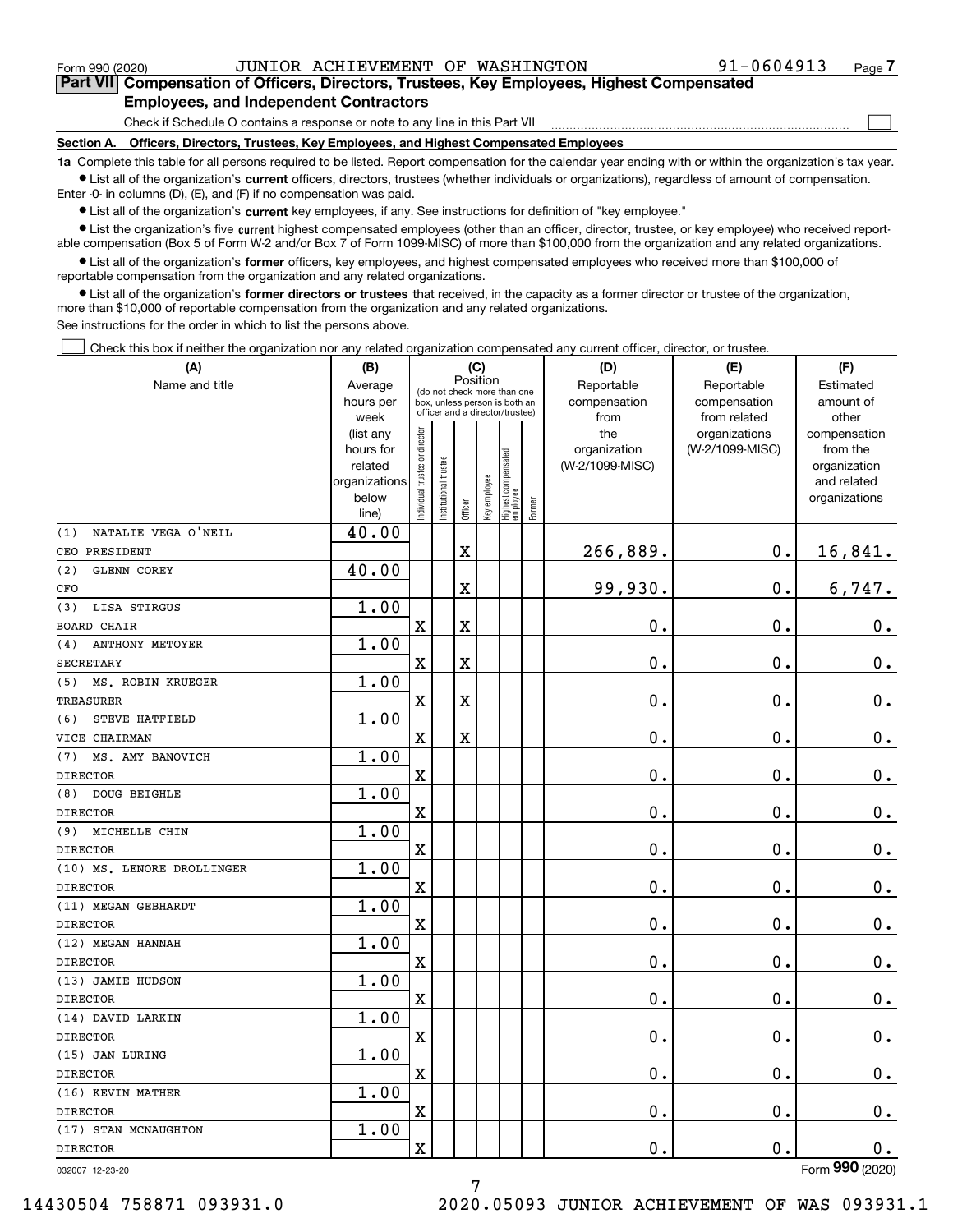| JUNIOR ACHIEVEMENT OF WASHINGTON<br>Form 990 (2020)                                                                                                                                                            |                                                                      |                                                                                                                    |                       |         |              |                                   |        |                                                                                                                                                                                                                                                                                                                                                                                                                                                                                            | 91-0604913                                        |                        |                     |                                                                          | Page 8   |
|----------------------------------------------------------------------------------------------------------------------------------------------------------------------------------------------------------------|----------------------------------------------------------------------|--------------------------------------------------------------------------------------------------------------------|-----------------------|---------|--------------|-----------------------------------|--------|--------------------------------------------------------------------------------------------------------------------------------------------------------------------------------------------------------------------------------------------------------------------------------------------------------------------------------------------------------------------------------------------------------------------------------------------------------------------------------------------|---------------------------------------------------|------------------------|---------------------|--------------------------------------------------------------------------|----------|
| <b>Part VII</b><br>Section A. Officers, Directors, Trustees, Key Employees, and Highest Compensated Employees (continued)                                                                                      |                                                                      |                                                                                                                    |                       |         |              |                                   |        |                                                                                                                                                                                                                                                                                                                                                                                                                                                                                            |                                                   |                        |                     |                                                                          |          |
| (A)<br>Name and title                                                                                                                                                                                          | (B)<br>Average<br>hours per<br>week                                  | (C)<br>Position<br>(do not check more than one<br>box, unless person is both an<br>officer and a director/trustee) |                       |         |              |                                   |        | (D)<br>Reportable<br>compensation<br>from                                                                                                                                                                                                                                                                                                                                                                                                                                                  | (E)<br>Reportable<br>compensation<br>from related |                        |                     | (F)<br>Estimated<br>amount of<br>other                                   |          |
|                                                                                                                                                                                                                | (list any<br>hours for<br>related<br>organizations<br>below<br>line) | Individual trustee or director                                                                                     | Institutional trustee | Officer | Key employee | Highest compensated<br>  employee | Former | the<br>organization<br>(W-2/1099-MISC)                                                                                                                                                                                                                                                                                                                                                                                                                                                     | organizations<br>(W-2/1099-MISC)                  |                        |                     | compensation<br>from the<br>organization<br>and related<br>organizations |          |
| (18) MATT NELSON<br><b>DIRECTOR</b>                                                                                                                                                                            | 1.00                                                                 | $\mathbf x$                                                                                                        |                       |         |              |                                   |        | Ο.                                                                                                                                                                                                                                                                                                                                                                                                                                                                                         |                                                   | 0.                     |                     |                                                                          | 0.       |
| (19) KEVIN RUOFF<br><b>DIRECTOR</b>                                                                                                                                                                            | 1.00                                                                 | $\mathbf x$                                                                                                        |                       |         |              |                                   |        | Ο.                                                                                                                                                                                                                                                                                                                                                                                                                                                                                         |                                                   | 0.                     |                     |                                                                          | 0.       |
| (20) KEN SPRICK<br><b>DIRECTOR</b>                                                                                                                                                                             | 1.00                                                                 | $\mathbf x$                                                                                                        |                       |         |              |                                   |        | Ο.                                                                                                                                                                                                                                                                                                                                                                                                                                                                                         |                                                   | 0.                     |                     |                                                                          | 0.       |
| (21) STEPHEN WILLIAMS                                                                                                                                                                                          | 1.00                                                                 |                                                                                                                    |                       |         |              |                                   |        |                                                                                                                                                                                                                                                                                                                                                                                                                                                                                            |                                                   |                        |                     |                                                                          |          |
| <b>DIRECTOR</b><br>(22) MR. DAVID A. WISE<br><b>DIRECTOR</b>                                                                                                                                                   | 1.00                                                                 | $\mathbf x$<br>$\mathbf x$                                                                                         |                       |         |              |                                   |        | Ο.<br>Ο.                                                                                                                                                                                                                                                                                                                                                                                                                                                                                   |                                                   | 0.<br>0.               |                     |                                                                          | 0.<br>0. |
| (23) MRS. AMY BASCHE<br><b>DIRECTOR</b>                                                                                                                                                                        | 1.00                                                                 | $\mathbf x$                                                                                                        |                       |         |              |                                   |        | Ο.                                                                                                                                                                                                                                                                                                                                                                                                                                                                                         |                                                   | 0.                     |                     |                                                                          | 0.       |
| (24) MR. BRAD BERG<br><b>DIRECTOR</b>                                                                                                                                                                          | 1.00                                                                 | $\mathbf x$                                                                                                        |                       |         |              |                                   |        | Ο.                                                                                                                                                                                                                                                                                                                                                                                                                                                                                         |                                                   | 0.                     |                     |                                                                          | 0.       |
| (25) MS. CHRISTINE DEPUTY<br><b>DIRECTOR</b>                                                                                                                                                                   | 1.00                                                                 | $\mathbf x$                                                                                                        |                       |         |              |                                   |        | Ο.                                                                                                                                                                                                                                                                                                                                                                                                                                                                                         |                                                   | 0.                     |                     |                                                                          | $0$ .    |
| (26) MR. DAVID FETTO<br><b>DIRECTOR</b>                                                                                                                                                                        | 1.00                                                                 | $\mathbf x$                                                                                                        |                       |         |              |                                   |        | 0.                                                                                                                                                                                                                                                                                                                                                                                                                                                                                         |                                                   | $0$ .                  |                     |                                                                          | 0.       |
| c Total from continuation sheets to Part VII, Section A                                                                                                                                                        |                                                                      |                                                                                                                    |                       |         |              |                                   |        | 366, 819.<br>Ο.                                                                                                                                                                                                                                                                                                                                                                                                                                                                            |                                                   | $\overline{0}$ .<br>0. |                     | 23,588.                                                                  | 0.       |
| 2 Total number of individuals (including but not limited to those listed above) who received more than \$100,000 of reportable                                                                                 |                                                                      |                                                                                                                    |                       |         |              |                                   |        | 366,819.                                                                                                                                                                                                                                                                                                                                                                                                                                                                                   |                                                   | 0.                     |                     | 23,588.                                                                  |          |
| compensation from the organization $\blacktriangleright$                                                                                                                                                       |                                                                      |                                                                                                                    |                       |         |              |                                   |        |                                                                                                                                                                                                                                                                                                                                                                                                                                                                                            |                                                   |                        |                     | Yes                                                                      | ı<br>No  |
| 3<br>Did the organization list any former officer, director, trustee, key employee, or highest compensated employee on<br>line 1a? If "Yes," complete Schedule J for such individual                           |                                                                      |                                                                                                                    |                       |         |              |                                   |        | $\begin{minipage}{.4\linewidth} \begin{tabular}{l} \hline \multicolumn{3}{l}{} & \multicolumn{3}{l}{} & \multicolumn{3}{l}{} & \multicolumn{3}{l}{} \\ \multicolumn{3}{l}{} & \multicolumn{3}{l}{} & \multicolumn{3}{l}{} & \multicolumn{3}{l}{} \\ \multicolumn{3}{l}{} & \multicolumn{3}{l}{} & \multicolumn{3}{l}{} & \multicolumn{3}{l}{} \\ \multicolumn{3}{l}{} & \multicolumn{3}{l}{} & \multicolumn{3}{l}{} & \multicolumn{3}{l}{} \\ \multicolumn{3}{l}{} & \multicolumn{3}{l}{}$ |                                                   |                        | 3                   |                                                                          | x        |
| For any individual listed on line 1a, is the sum of reportable compensation and other compensation from the organization<br>4                                                                                  |                                                                      |                                                                                                                    |                       |         |              |                                   |        |                                                                                                                                                                                                                                                                                                                                                                                                                                                                                            |                                                   |                        | 4                   | X                                                                        |          |
| Did any person listed on line 1a receive or accrue compensation from any unrelated organization or individual for services<br>5<br>rendered to the organization? If "Yes." complete Schedule J for such person |                                                                      |                                                                                                                    |                       |         |              |                                   |        |                                                                                                                                                                                                                                                                                                                                                                                                                                                                                            |                                                   |                        | 5                   |                                                                          | X        |
| <b>Section B. Independent Contractors</b><br>Complete this table for your five highest compensated independent contractors that received more than \$100,000 of compensation from<br>1                         |                                                                      |                                                                                                                    |                       |         |              |                                   |        |                                                                                                                                                                                                                                                                                                                                                                                                                                                                                            |                                                   |                        |                     |                                                                          |          |
| the organization. Report compensation for the calendar year ending with or within the organization's tax year.                                                                                                 |                                                                      |                                                                                                                    |                       |         |              |                                   |        |                                                                                                                                                                                                                                                                                                                                                                                                                                                                                            |                                                   |                        |                     |                                                                          |          |
| (A)<br>Name and business address                                                                                                                                                                               |                                                                      |                                                                                                                    | <b>NONE</b>           |         |              |                                   |        | (B)<br>Description of services                                                                                                                                                                                                                                                                                                                                                                                                                                                             |                                                   |                        | (C)<br>Compensation |                                                                          |          |
|                                                                                                                                                                                                                |                                                                      |                                                                                                                    |                       |         |              |                                   |        |                                                                                                                                                                                                                                                                                                                                                                                                                                                                                            |                                                   |                        |                     |                                                                          |          |
|                                                                                                                                                                                                                |                                                                      |                                                                                                                    |                       |         |              |                                   |        |                                                                                                                                                                                                                                                                                                                                                                                                                                                                                            |                                                   |                        |                     |                                                                          |          |
|                                                                                                                                                                                                                |                                                                      |                                                                                                                    |                       |         |              |                                   |        |                                                                                                                                                                                                                                                                                                                                                                                                                                                                                            |                                                   |                        |                     |                                                                          |          |
|                                                                                                                                                                                                                |                                                                      |                                                                                                                    |                       |         |              |                                   |        |                                                                                                                                                                                                                                                                                                                                                                                                                                                                                            |                                                   |                        |                     |                                                                          |          |
|                                                                                                                                                                                                                |                                                                      |                                                                                                                    |                       |         |              |                                   |        |                                                                                                                                                                                                                                                                                                                                                                                                                                                                                            |                                                   |                        |                     |                                                                          |          |

**2**Total number of independent contractors (including but not limited to those listed above) who received more than \$100,000 of compensation from the organization 0

Form (2020) **990**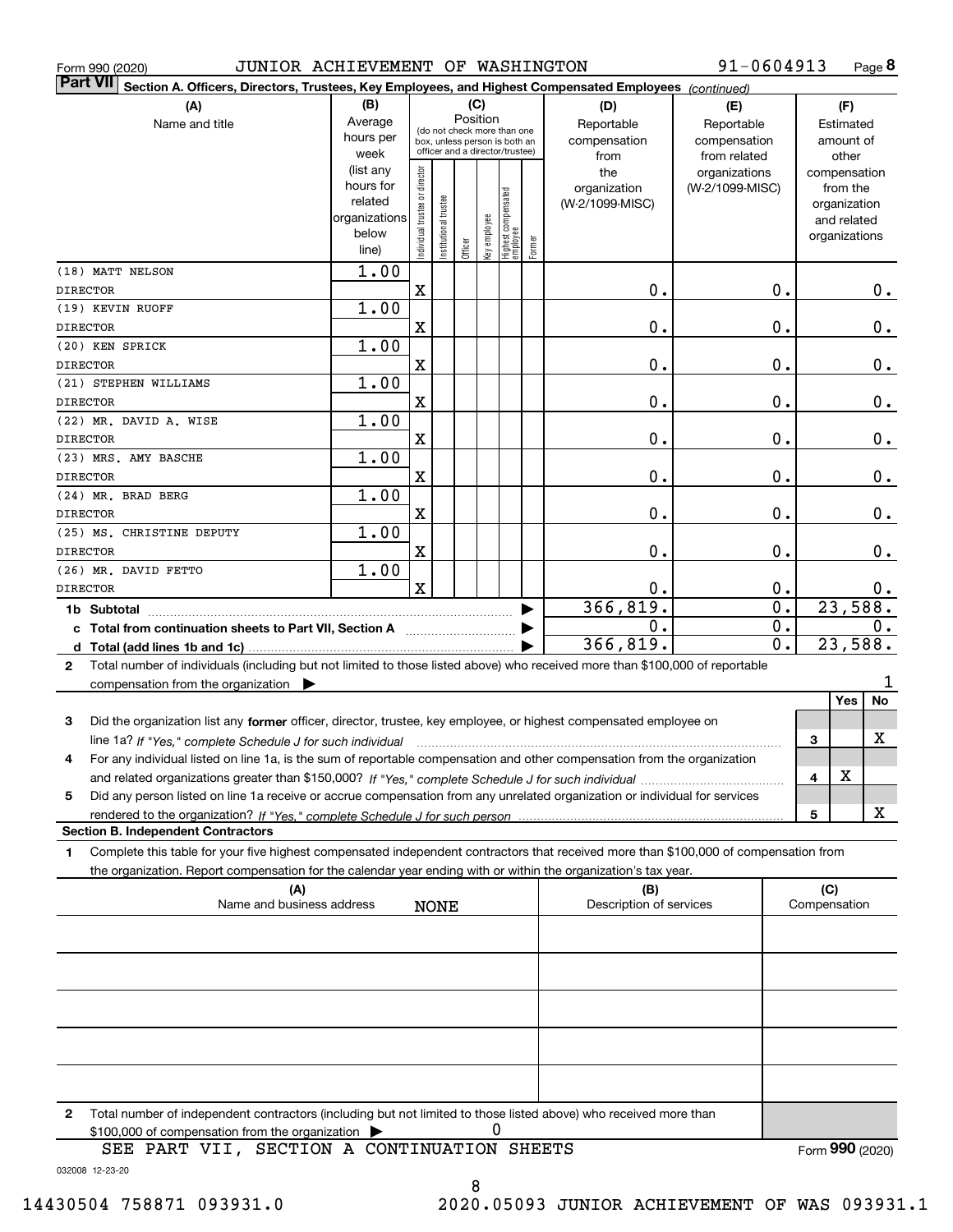| JUNIOR ACHIEVEMENT OF WASHINGTON<br>Form 990                                                                                 |                        |                                |                       |         |                        |                              |        |                 | 91-0604913                    |                       |
|------------------------------------------------------------------------------------------------------------------------------|------------------------|--------------------------------|-----------------------|---------|------------------------|------------------------------|--------|-----------------|-------------------------------|-----------------------|
| <b>Part VII</b><br>Section A.<br>Officers, Directors, Trustees, Key Employees, and Highest Compensated Employees (continued) |                        |                                |                       |         |                        |                              |        |                 |                               |                       |
| (A)                                                                                                                          | (B)                    |                                |                       |         | (C)                    |                              |        | (D)             | (E)                           | (F)                   |
| Name and title                                                                                                               | Average                |                                |                       |         | Position               |                              |        | Reportable      | Reportable                    | Estimated             |
|                                                                                                                              | hours                  |                                |                       |         | (check all that apply) |                              |        | compensation    | compensation                  | amount of             |
|                                                                                                                              | per<br>week            |                                |                       |         |                        |                              |        | from<br>the     | from related<br>organizations | other<br>compensation |
|                                                                                                                              | (list any              |                                |                       |         |                        |                              |        | organization    | (W-2/1099-MISC)               | from the              |
|                                                                                                                              | hours for              |                                |                       |         |                        |                              |        | (W-2/1099-MISC) |                               | organization          |
|                                                                                                                              | related                |                                |                       |         |                        |                              |        |                 |                               | and related           |
|                                                                                                                              | organizations<br>below |                                |                       |         |                        |                              |        |                 |                               | organizations         |
|                                                                                                                              | line)                  | Individual trustee or director | Institutional trustee | Officer | Key employee           | Highest compensated employee | Former |                 |                               |                       |
| (27) MARK L. GIBSON                                                                                                          | 1.00                   |                                |                       |         |                        |                              |        |                 |                               |                       |
| <b>DIRECTOR</b>                                                                                                              |                        | $\mathbf X$                    |                       |         |                        |                              |        | 0.              | 0.                            | 0.                    |
| (28) TIM HOEFEL                                                                                                              | 1.00                   |                                |                       |         |                        |                              |        |                 |                               |                       |
| <b>DIRECTOR</b>                                                                                                              |                        | $\mathbf X$                    |                       |         |                        |                              |        | 0.              | 0.                            | 0.                    |
| (29) SWATI JAIN                                                                                                              | 1.00                   |                                |                       |         |                        |                              |        |                 |                               |                       |
| <b>DIRECTOR</b>                                                                                                              |                        | $\mathbf X$                    |                       |         |                        |                              |        | 0.              | 0.                            | 0.                    |
| (30) MIKE LETTIG                                                                                                             | 1.00                   |                                |                       |         |                        |                              |        |                 |                               |                       |
| <b>DIRECTOR</b>                                                                                                              |                        | $\mathbf X$                    |                       |         |                        |                              |        | 0.              | 0.                            | $0_{.}$               |
| (31) RONALD H. LYNCH                                                                                                         | 1.00                   |                                |                       |         |                        |                              |        |                 |                               |                       |
| <b>DIRECTOR</b>                                                                                                              |                        | $\mathbf X$                    |                       |         |                        |                              |        | 0.              | 0.                            | 0.                    |
| (32) JIM MCDERMET                                                                                                            | 1.00                   |                                |                       |         |                        |                              |        |                 |                               |                       |
| <b>DIRECTOR</b>                                                                                                              |                        | $\overline{\textbf{X}}$        |                       |         |                        |                              |        | 0.              | 0.                            | 0.                    |
| (33) JAN MONTI                                                                                                               | 1.00                   |                                |                       |         |                        |                              |        |                 |                               |                       |
| <b>DIRECTOR</b>                                                                                                              |                        | $\overline{\textbf{X}}$        |                       |         |                        |                              |        | 0.              | 0.                            | 0.                    |
| (34) FRANCESCA PERI                                                                                                          | 1.00                   |                                |                       |         |                        |                              |        |                 |                               |                       |
| <b>DIRECTOR</b>                                                                                                              |                        | $\overline{\textbf{X}}$        |                       |         |                        |                              |        | 0.              | 0.                            | 0.                    |
| (35) TRAVIS SIMPSON                                                                                                          | 1.00                   |                                |                       |         |                        |                              |        |                 |                               |                       |
| <b>DIRECTOR</b><br>(36) TIMOTHY TASKER                                                                                       | 1.00                   | $\mathbf X$                    |                       |         |                        |                              |        | 0.              | 0.                            | 0.                    |
| <b>DIRECTOR</b>                                                                                                              |                        | $\mathbf X$                    |                       |         |                        |                              |        | 0.              | 0.                            | 0.                    |
| (37) MARYETTA WILLIAMS                                                                                                       | 1.00                   |                                |                       |         |                        |                              |        |                 |                               |                       |
| <b>DIRECTOR</b>                                                                                                              |                        | $\mathbf X$                    |                       |         |                        |                              |        | 0.              | 0.                            | 0.                    |
| (38) CARRIE WILSON                                                                                                           | 1.00                   |                                |                       |         |                        |                              |        |                 |                               |                       |
| <b>DIRECTOR</b>                                                                                                              |                        | $\overline{\textbf{X}}$        |                       |         |                        |                              |        | 0.              | 0.                            | 0.                    |
| (39) KATRINA ZAMETS                                                                                                          | 1.00                   |                                |                       |         |                        |                              |        |                 |                               |                       |
| <b>DIRECTOR</b>                                                                                                              |                        | $\mathbf X$                    |                       |         |                        |                              |        | $\pmb{0}$ .     | $\pmb{0}$ .                   | $\pmb{0}$ .           |
| (40) ERIC CEDERSTRAND                                                                                                        | 1.00                   |                                |                       |         |                        |                              |        |                 |                               |                       |
| <b>DIRECTOR</b>                                                                                                              |                        | $\mathbf X$                    |                       |         |                        |                              |        | $\mathbf 0$ .   | $\mathbf 0$ .                 | 0.                    |
|                                                                                                                              |                        |                                |                       |         |                        |                              |        |                 |                               |                       |
|                                                                                                                              |                        |                                |                       |         |                        |                              |        |                 |                               |                       |
|                                                                                                                              |                        |                                |                       |         |                        |                              |        |                 |                               |                       |
|                                                                                                                              |                        |                                |                       |         |                        |                              |        |                 |                               |                       |
|                                                                                                                              |                        |                                |                       |         |                        |                              |        |                 |                               |                       |
|                                                                                                                              |                        |                                |                       |         |                        |                              |        |                 |                               |                       |
|                                                                                                                              |                        |                                |                       |         |                        |                              |        |                 |                               |                       |
|                                                                                                                              |                        |                                |                       |         |                        |                              |        |                 |                               |                       |
|                                                                                                                              |                        |                                |                       |         |                        |                              |        |                 |                               |                       |
|                                                                                                                              |                        |                                |                       |         |                        |                              |        |                 |                               |                       |
|                                                                                                                              |                        |                                |                       |         |                        |                              |        |                 |                               |                       |
|                                                                                                                              |                        |                                |                       |         |                        |                              |        |                 |                               |                       |
| Total to Part VII, Section A, line 1c                                                                                        |                        |                                |                       |         |                        |                              |        |                 |                               |                       |
|                                                                                                                              |                        |                                |                       |         |                        |                              |        |                 |                               |                       |

032201 04-01-20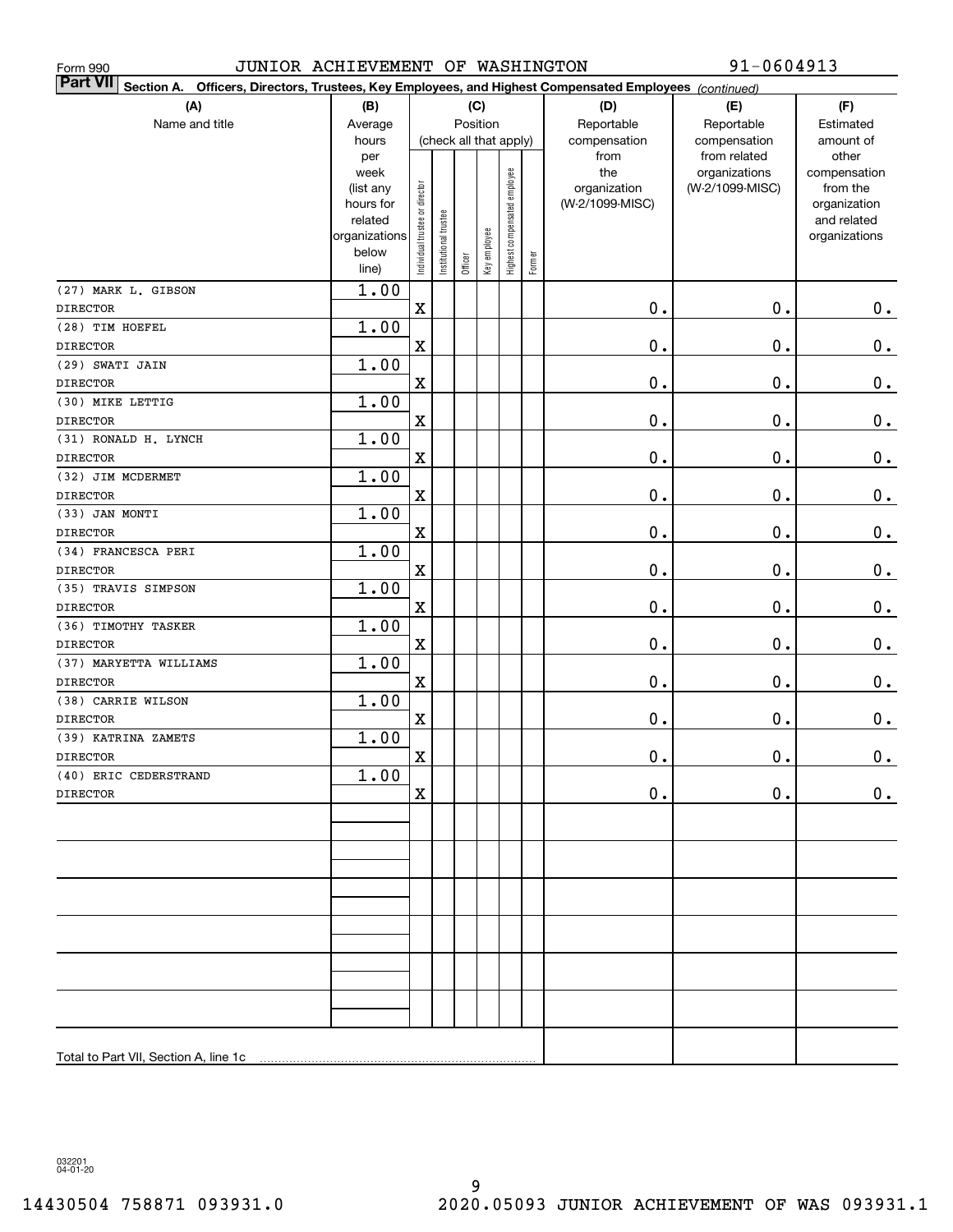|                                                           | <b>Part VIII</b> |        | <b>Statement of Revenue</b>                                                                                          |                          |                |            |                      |                      |                                              |                                                 |                                                                 |
|-----------------------------------------------------------|------------------|--------|----------------------------------------------------------------------------------------------------------------------|--------------------------|----------------|------------|----------------------|----------------------|----------------------------------------------|-------------------------------------------------|-----------------------------------------------------------------|
|                                                           |                  |        | Check if Schedule O contains a response or note to any line in this Part VIII                                        |                          |                |            |                      |                      |                                              |                                                 |                                                                 |
|                                                           |                  |        |                                                                                                                      |                          |                |            |                      | (A)<br>Total revenue | (B)<br>Related or exempt<br>function revenue | $\overline{C}$<br>Unrelated<br>business revenue | (D)<br>Revenue excluded<br>from tax under<br>sections 512 - 514 |
|                                                           |                  |        | 1 a Federated campaigns                                                                                              |                          | 1a             |            |                      |                      |                                              |                                                 |                                                                 |
|                                                           |                  |        | <b>b</b> Membership dues                                                                                             |                          | 1 <sub>b</sub> |            |                      |                      |                                              |                                                 |                                                                 |
|                                                           |                  | c      | Fundraising events                                                                                                   |                          | 1 <sub>c</sub> |            | 644,325.             |                      |                                              |                                                 |                                                                 |
| Contributions, Gifts, Grants<br>and Other Similar Amounts |                  |        | d Related organizations                                                                                              | $\overline{\phantom{a}}$ | 1 <sub>d</sub> |            |                      |                      |                                              |                                                 |                                                                 |
|                                                           |                  | е      | Government grants (contributions)                                                                                    |                          | 1e             |            |                      |                      |                                              |                                                 |                                                                 |
|                                                           |                  | f      | All other contributions, gifts, grants, and                                                                          |                          |                |            |                      |                      |                                              |                                                 |                                                                 |
|                                                           |                  |        | similar amounts not included above                                                                                   |                          | 1f             |            | 1,136,724.           |                      |                                              |                                                 |                                                                 |
|                                                           |                  |        | Noncash contributions included in lines 1a-1f                                                                        |                          | $1g$ \$        |            |                      |                      |                                              |                                                 |                                                                 |
|                                                           |                  | h      |                                                                                                                      |                          |                |            |                      | 1,781,049.           |                                              |                                                 |                                                                 |
|                                                           |                  |        |                                                                                                                      |                          |                |            | <b>Business Code</b> |                      |                                              |                                                 |                                                                 |
|                                                           | 2 a              |        | PROGRAM SERVICE FEES                                                                                                 |                          |                |            | 611600               | 79,448.              | 79,448.                                      |                                                 |                                                                 |
|                                                           |                  | b      | OTHER PROGRAM INCOME                                                                                                 |                          |                |            | 900099               | 8,440.               | 8,440.                                       |                                                 |                                                                 |
|                                                           |                  | с      |                                                                                                                      |                          |                |            |                      |                      |                                              |                                                 |                                                                 |
| Program Service<br>Revenue                                |                  | d<br>e | <u> 1989 - Johann Stein, marwolaethau a bhann an t-Amhair an t-Amhair an t-Amhair an t-Amhair an t-Amhair an t-A</u> |                          |                |            |                      |                      |                                              |                                                 |                                                                 |
|                                                           |                  | f      | All other program service revenue                                                                                    |                          |                |            |                      |                      |                                              |                                                 |                                                                 |
|                                                           |                  | a      |                                                                                                                      |                          |                |            | ▶                    | 87,888.              |                                              |                                                 |                                                                 |
|                                                           | 3                |        | Investment income (including dividends, interest, and                                                                |                          |                |            |                      |                      |                                              |                                                 |                                                                 |
|                                                           |                  |        |                                                                                                                      |                          |                |            |                      | 24,920.              |                                              |                                                 | 24,920.                                                         |
|                                                           | 4                |        | Income from investment of tax-exempt bond proceeds                                                                   |                          |                |            |                      |                      |                                              |                                                 |                                                                 |
|                                                           | 5                |        |                                                                                                                      |                          |                |            |                      |                      |                                              |                                                 |                                                                 |
|                                                           |                  |        |                                                                                                                      |                          | (i) Real       |            | (ii) Personal        |                      |                                              |                                                 |                                                                 |
|                                                           | 6а               |        | Gross rents<br>.                                                                                                     | 6a                       |                |            |                      |                      |                                              |                                                 |                                                                 |
|                                                           |                  | b      | Less: rental expenses                                                                                                | 6 <sub>b</sub>           |                |            |                      |                      |                                              |                                                 |                                                                 |
|                                                           |                  | c      | Rental income or (loss)                                                                                              | 6c                       |                |            |                      |                      |                                              |                                                 |                                                                 |
|                                                           |                  |        | d Net rental income or (loss)                                                                                        |                          | (i) Securities |            | (ii) Other           |                      |                                              |                                                 |                                                                 |
|                                                           |                  |        | 7 a Gross amount from sales of                                                                                       |                          | 81,820.        |            | 5,456,592.           |                      |                                              |                                                 |                                                                 |
|                                                           |                  |        | assets other than inventory<br><b>b</b> Less: cost or other basis                                                    | 7a                       |                |            |                      |                      |                                              |                                                 |                                                                 |
|                                                           |                  |        | and sales expenses                                                                                                   | 7b                       | 80,693.        |            | 4,516,440.           |                      |                                              |                                                 |                                                                 |
| Revenue                                                   |                  |        | c Gain or (loss)                                                                                                     | 7c                       |                | 1,127.     | 940,152.             |                      |                                              |                                                 |                                                                 |
|                                                           |                  |        |                                                                                                                      |                          |                |            |                      | 941,279.             |                                              |                                                 | 941,279.                                                        |
|                                                           |                  |        | 8 a Gross income from fundraising events (not                                                                        |                          |                |            |                      |                      |                                              |                                                 |                                                                 |
| Othe                                                      |                  |        | $644,325$ . of<br>including \$                                                                                       |                          |                |            |                      |                      |                                              |                                                 |                                                                 |
|                                                           |                  |        | contributions reported on line 1c). See                                                                              |                          |                |            |                      |                      |                                              |                                                 |                                                                 |
|                                                           |                  |        |                                                                                                                      |                          |                | 8a         | $\mathbf{0}$ .       |                      |                                              |                                                 |                                                                 |
|                                                           |                  |        | <b>b</b> Less: direct expenses                                                                                       |                          |                | 8b         | 110,460.             |                      |                                              |                                                 |                                                                 |
|                                                           |                  |        | c Net income or (loss) from fundraising events                                                                       |                          |                |            | ▶<br>.               | $-110, 460.$         |                                              |                                                 | $-110,460.$                                                     |
|                                                           |                  |        | 9 a Gross income from gaming activities. See                                                                         |                          |                |            |                      |                      |                                              |                                                 |                                                                 |
|                                                           |                  |        |                                                                                                                      |                          |                | 9a         |                      |                      |                                              |                                                 |                                                                 |
|                                                           |                  |        | <b>b</b> Less: direct expenses <b>manually</b>                                                                       |                          |                | 9b         |                      |                      |                                              |                                                 |                                                                 |
|                                                           |                  |        | c Net income or (loss) from gaming activities                                                                        |                          |                |            |                      |                      |                                              |                                                 |                                                                 |
|                                                           |                  |        | 10 a Gross sales of inventory, less returns                                                                          |                          |                |            |                      |                      |                                              |                                                 |                                                                 |
|                                                           |                  |        | <b>b</b> Less: cost of goods sold                                                                                    |                          |                | 10a<br>10b |                      |                      |                                              |                                                 |                                                                 |
|                                                           |                  |        | c Net income or (loss) from sales of inventory                                                                       |                          |                |            |                      |                      |                                              |                                                 |                                                                 |
|                                                           |                  |        |                                                                                                                      |                          |                |            | <b>Business Code</b> |                      |                                              |                                                 |                                                                 |
|                                                           | 11 a             |        | <u> 1989 - Johann Stein, mars an de Brazilian (b. 1989)</u>                                                          |                          |                |            |                      |                      |                                              |                                                 |                                                                 |
|                                                           |                  | b      |                                                                                                                      |                          |                |            |                      |                      |                                              |                                                 |                                                                 |
| Revenue                                                   |                  | с      |                                                                                                                      |                          |                |            |                      |                      |                                              |                                                 |                                                                 |
| Miscellaneous                                             |                  |        |                                                                                                                      |                          |                |            |                      |                      |                                              |                                                 |                                                                 |
|                                                           |                  |        |                                                                                                                      |                          |                |            | ▶                    |                      |                                              |                                                 |                                                                 |
|                                                           | 12               |        |                                                                                                                      |                          |                |            |                      | 2,724,676.           | 87,888.                                      | 0.                                              | 855,739.                                                        |
| 032009 12-23-20                                           |                  |        |                                                                                                                      |                          |                |            |                      |                      |                                              |                                                 | Form 990 (2020)                                                 |

10

Form 990 (2020) JUNIOR ACHIEVEMENT OF WASHINGTON 91-0604913 Page

**9**

91-0604913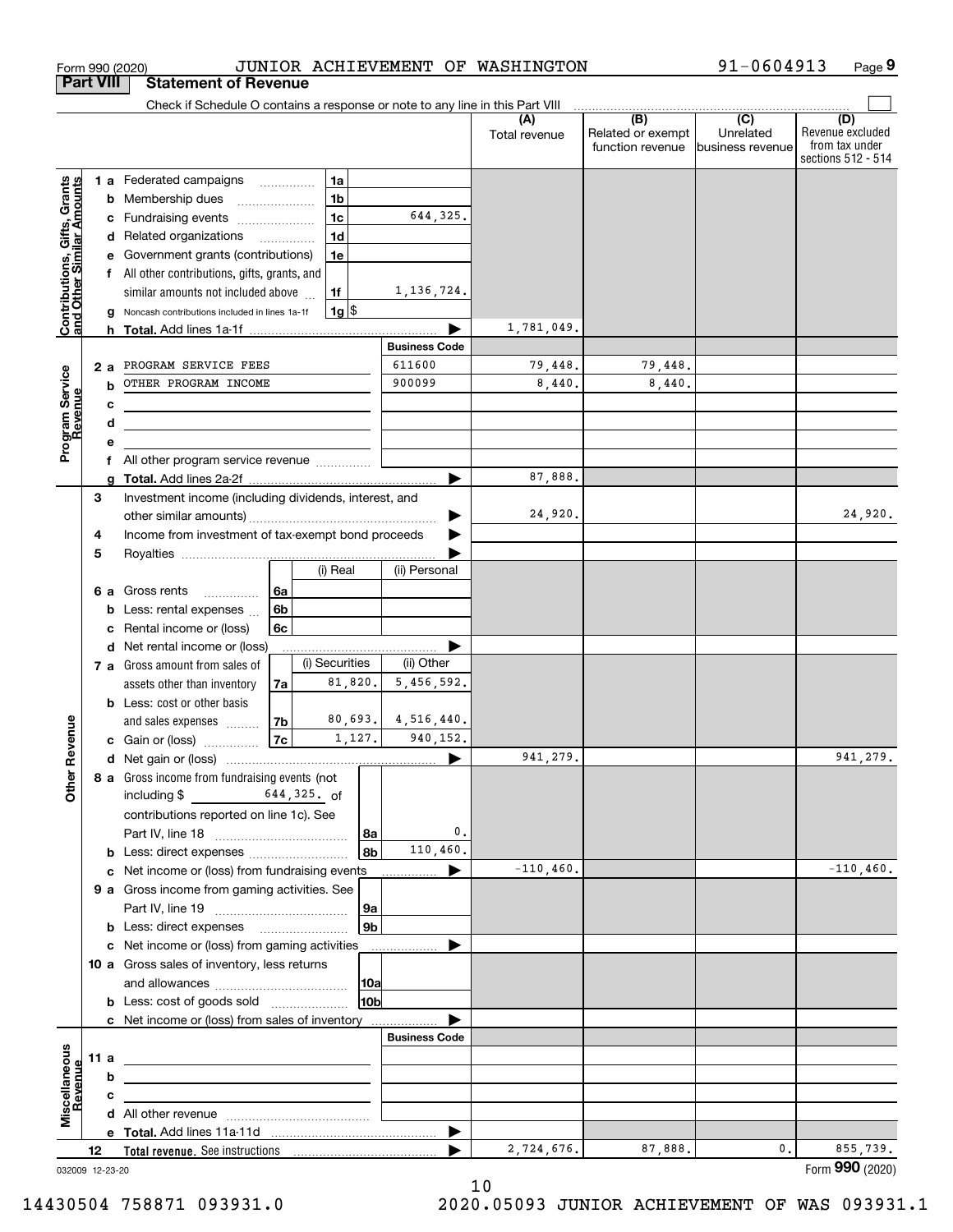Form 990 (2020) JUNIOR ACHIEVEMENT OF WASHINGTON 91-0604913 <sub>Page</sub> **Part IX Statement of Functional Expenses**

|                  | Section 501(c)(3) and 501(c)(4) organizations must complete all columns. All other organizations must complete column (A).                                                                                 |                       |                                    |                                           |                                |
|------------------|------------------------------------------------------------------------------------------------------------------------------------------------------------------------------------------------------------|-----------------------|------------------------------------|-------------------------------------------|--------------------------------|
|                  | Check if Schedule O contains a response or note to any line in this Part IX                                                                                                                                |                       |                                    |                                           |                                |
|                  | Do not include amounts reported on lines 6b,<br>7b, 8b, 9b, and 10b of Part VIII.                                                                                                                          | (A)<br>Total expenses | (B)<br>Program service<br>expenses | (C)<br>Management and<br>general expenses | (D)<br>Fundraising<br>expenses |
| 1.               | Grants and other assistance to domestic organizations                                                                                                                                                      |                       |                                    |                                           |                                |
|                  | and domestic governments. See Part IV, line 21                                                                                                                                                             |                       |                                    |                                           |                                |
| $\mathbf{2}$     | Grants and other assistance to domestic                                                                                                                                                                    |                       |                                    |                                           |                                |
|                  | individuals. See Part IV, line 22<br><u> 1986 - Johann Stoff, Amerikaansk politiker (</u>                                                                                                                  |                       |                                    |                                           |                                |
| 3                | Grants and other assistance to foreign                                                                                                                                                                     |                       |                                    |                                           |                                |
|                  | organizations, foreign governments, and foreign                                                                                                                                                            |                       |                                    |                                           |                                |
|                  | individuals. See Part IV, lines 15 and 16                                                                                                                                                                  |                       |                                    |                                           |                                |
| 4                | Benefits paid to or for members                                                                                                                                                                            |                       |                                    |                                           |                                |
| 5                | Compensation of current officers, directors,                                                                                                                                                               |                       |                                    |                                           |                                |
|                  |                                                                                                                                                                                                            | 350,938.              | 173,975.                           | 66,323.                                   | 110,640.                       |
| 6                | Compensation not included above to disqualified                                                                                                                                                            |                       |                                    |                                           |                                |
|                  | persons (as defined under section 4958(f)(1)) and                                                                                                                                                          |                       |                                    |                                           |                                |
|                  | persons described in section 4958(c)(3)(B)<br><b>Contractor</b>                                                                                                                                            |                       |                                    |                                           |                                |
| 7                |                                                                                                                                                                                                            | 1,404,417.            | 696, 228.                          | 265, 420.                                 | 442,769.                       |
| 8                | Pension plan accruals and contributions (include                                                                                                                                                           |                       |                                    |                                           |                                |
|                  | section 401(k) and 403(b) employer contributions)                                                                                                                                                          | 71,462.               | 35,427.                            | 13,506.                                   | <u>22,529.</u>                 |
| 9                |                                                                                                                                                                                                            | 128,526.              | 63,716.                            | 24, 290.                                  | $\overline{40,520}$ .          |
| 10               |                                                                                                                                                                                                            | 109,474.              | 54, 271.                           | 20,689.                                   | 34,514.                        |
| 11               | Fees for services (nonemployees):                                                                                                                                                                          |                       |                                    |                                           |                                |
| a                |                                                                                                                                                                                                            |                       |                                    |                                           |                                |
| b                |                                                                                                                                                                                                            |                       |                                    |                                           |                                |
| c                |                                                                                                                                                                                                            |                       |                                    |                                           |                                |
| d                |                                                                                                                                                                                                            |                       |                                    |                                           |                                |
| е                | Professional fundraising services. See Part IV, line 17                                                                                                                                                    |                       |                                    |                                           |                                |
| f                | Investment management fees                                                                                                                                                                                 | 9,010.                |                                    | 9,010.                                    |                                |
| g                | Other. (If line 11g amount exceeds 10% of line 25,                                                                                                                                                         |                       |                                    |                                           |                                |
|                  | column (A) amount, list line 11g expenses on Sch O.)                                                                                                                                                       | 35,792.               | 8,046.                             | 23,773.                                   | 3,973.                         |
| 12 <sup>12</sup> |                                                                                                                                                                                                            |                       |                                    |                                           |                                |
| 13               |                                                                                                                                                                                                            | 12, 253.              | 6,860.                             | 2,006.                                    | 3,387.                         |
| 14               |                                                                                                                                                                                                            | 68,001.               | 38,071.                            | 11, 132.                                  | 18,798.                        |
| 15               |                                                                                                                                                                                                            |                       |                                    |                                           |                                |
| 16               |                                                                                                                                                                                                            | 51,755.               | 51, 567.                           | 70.                                       | 118.                           |
| 17               |                                                                                                                                                                                                            |                       |                                    |                                           |                                |
| 18               | Payments of travel or entertainment expenses                                                                                                                                                               |                       |                                    |                                           |                                |
|                  | for any federal, state, or local public officials                                                                                                                                                          |                       |                                    |                                           |                                |
| 19               | Conferences, conventions, and meetings                                                                                                                                                                     | 7,214.                | 4,039.                             | 1,181.                                    | 1,994.                         |
| 20               | Interest                                                                                                                                                                                                   | 149,205.              | 101, 285.                          | 47,687.                                   | 233.                           |
| 21               |                                                                                                                                                                                                            |                       |                                    |                                           |                                |
| 22               | Depreciation, depletion, and amortization                                                                                                                                                                  | 391,987.              | 376,835.                           | 5,635.                                    | 9,517.                         |
| 23               | Insurance                                                                                                                                                                                                  | 37,930.               | 26,878.                            | 4,111.                                    | 6,941.                         |
| 24               | Other expenses. Itemize expenses not covered<br>above (List miscellaneous expenses on line 24e. If<br>line 24e amount exceeds 10% of line 25, column (A)<br>amount, list line 24e expenses on Schedule O.) |                       |                                    |                                           |                                |
|                  | a BAD DEBT EXPENSE                                                                                                                                                                                         | 343,033.              |                                    | 343,033.                                  |                                |
| b                | LICENSE FEE                                                                                                                                                                                                | 310, 438.             | 310,438.                           |                                           |                                |
|                  | PROGRAM EXPENSES                                                                                                                                                                                           | 60, 311.              | 60, 311.                           |                                           |                                |
| d                | OTHER EXPENSES                                                                                                                                                                                             | 6, 257.               | 3,502.                             | 1,025.                                    | 1,730.                         |
|                  | e All other expenses                                                                                                                                                                                       |                       |                                    |                                           |                                |
| 25               | Total functional expenses. Add lines 1 through 24e                                                                                                                                                         | 3,548,003.            | 2,011,449.                         | 838,891.                                  | 697,663.                       |
| 26               | <b>Joint costs.</b> Complete this line only if the organization                                                                                                                                            |                       |                                    |                                           |                                |
|                  | reported in column (B) joint costs from a combined                                                                                                                                                         |                       |                                    |                                           |                                |
|                  | educational campaign and fundraising solicitation.                                                                                                                                                         |                       |                                    |                                           |                                |
|                  | Check here $\blacktriangleright$<br>if following SOP 98-2 (ASC 958-720)                                                                                                                                    |                       |                                    |                                           |                                |

11

032010 12-23-20

Form (2020) **990**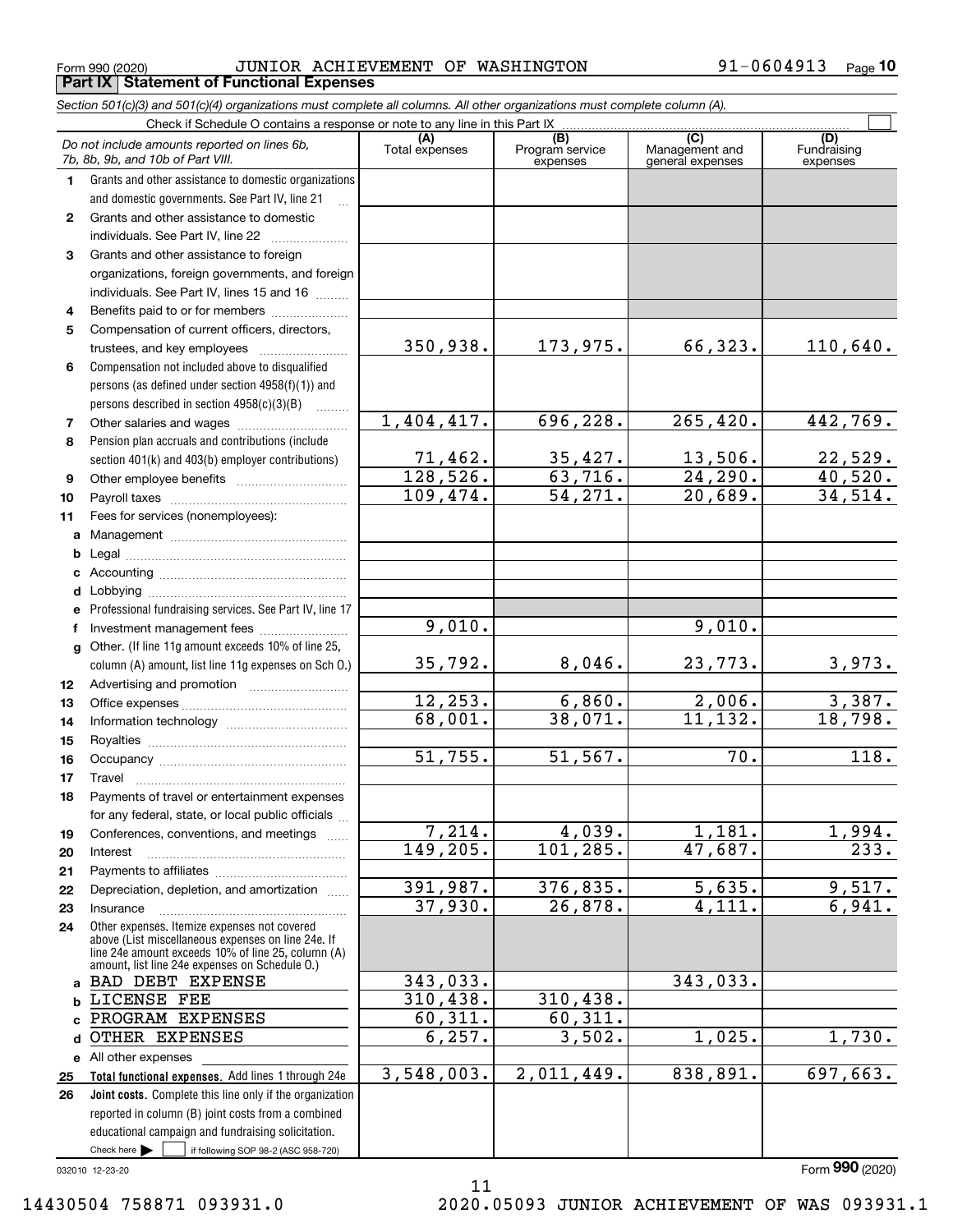**Net Assets or Fund Balances**

ğ

Assets or Fund Balances

**78910a**Land, buildings, and equipment: cost or other **111213141516171819202122232425262728678910c11121314151617181920212223242526b** Less: accumulated depreciation  $\ldots$  **10b** basis. Complete Part VI of Schedule D www.ptimes. **Total assets.**  Add lines 1 through 15 (must equal line 33) **Total liabilities.**  Add lines 17 through 25 **Organizations that follow FASB ASC 958, check here** | X **and complete lines 27, 28, 32, and 33. 2728Organizations that do not follow FASB ASC 958, check here** | **and complete lines 29 through 33.** under section  $4958(f)(1)$ , and persons described in section  $4958(c)(3)(B)$ Notes and loans receivable, net ~~~~~~~~~~~~~~~~~~~~~~~Inventories for sale or use ~~~~~~~~~~~~~~~~~~~~~~~~~~Prepaid expenses and deferred charges ~~~~~~~~~~~~~~~~~~ Investments - publicly traded securities ~~~~~~~~~~~~~~~~~~~ Investments - other securities. See Part IV, line 11 ~~~~~~~~~~~~~~ Investments - program-related. See Part IV, line 11 ~~~~~~~~~~~~~Intangible assets ~~~~~~~~~~~~~~~~~~~~~~~~~~~~~~ Other assets. See Part IV, line 11 ~~~~~~~~~~~~~~~~~~~~~~ Accounts payable and accrued expenses ~~~~~~~~~~~~~~~~~~ Grants payable ~~~~~~~~~~~~~~~~~~~~~~~~~~~~~~~ Deferred revenue ~~~~~~~~~~~~~~~~~~~~~~~~~~~~~~ Tax-exempt bond liabilities …………………………………………………………… Escrow or custodial account liability. Complete Part IV of Schedule D Loans and other payables to any current or former officer, director, trustee, key employee, creator or founder, substantial contributor, or 35% controlled entity or family member of any of these persons ~~~~~~~~~Secured mortgages and notes payable to unrelated third parties Unsecured notes and loans payable to unrelated third parties  $\ldots$ Other liabilities (including federal income tax, payables to related third parties, and other liabilities not included on lines 17-24). Complete Part X of Schedule D ~~~~~~~~~~~~~~~~~~~~~~~~~~~~~~~ Net assets without donor restrictions Net assets with donor restrictions ~~~~~~~~~~~~~~~~~~~~~~ $14,661$ .  $9$   $47,029$ .  $1, 112, 333.$  1, 1, 337, 737. 415,775.  $318,025.$  7,776,386. 10c 97,750.  $0.15$  9,208,093.  $11,480,309.$  16, 16, 826, 521.  $341,508.$   $17$   $308,679.$  $85,316.$  19 60,526.  $\overline{0.}$ | 23 | 7,230,265.  $2,013,129. |26 | 8,617,465.$  $3,007,153. |z_7|$  2,476,599.  $6,460,027.$  28 5,732,457.  $1,586,305. |24 | 1,017,995.$ 

## Form 990 (2020) JUNIOR ACHIEVEMENT OF WASHINGTON 91-0604913 <sub>Page</sub>

Check if Schedule O contains a response or note to any line in this Part X

91-0604913 <sub>Page</sub> 11

 $0.2$  4,483,263.

 $\mathcal{L}^{\text{max}}$ 

**(A) (B)**

Beginning of year | | End of year

 $649,906$ .  $1 \quad 493,392$ .

 $50,196. | 4 | 0.$  $1,876,827.$   $3$  1,159,257.

**5**

 $11,480,309.$  33 16,826,521.

 $9,467,180.$   $32$  | 8,209,056.

Form (2020) **990**

**3** Pledges and grants receivable, net  $\ldots$  **multimes contained and grants receivable**, net **multimes contained and grants receivable**, net **multimes contained and grants receivable** 

Cash - non-interest-bearing ~~~~~~~~~~~~~~~~~~~~~~~~~ Savings and temporary cash investments ~~~~~~~~~~~~~~~~~~

Accounts receivable, net ~~~~~~~~~~~~~~~~~~~~~~~~~~ Loans and other receivables from any current or former officer, director, trustee, key employee, creator or founder, substantial contributor, or 35% controlled entity or family member of any of these persons ............................ Loans and other receivables from other disqualified persons (as defined

Capital stock or trust principal, or current funds ~~~~~~~~~~~~~~~ Paid-in or capital surplus, or land, building, or equipment fund www.commun.com Retained earnings, endowment, accumulated income, or other funds www.com Total net assets or fund balances ~~~~~~~~~~~~~~~~~~~~~~

Total liabilities and net assets/fund balances

**12**

**Part X** Balance Sheet

**45**

**6**

**Assets**

**Liabilities**

iabilities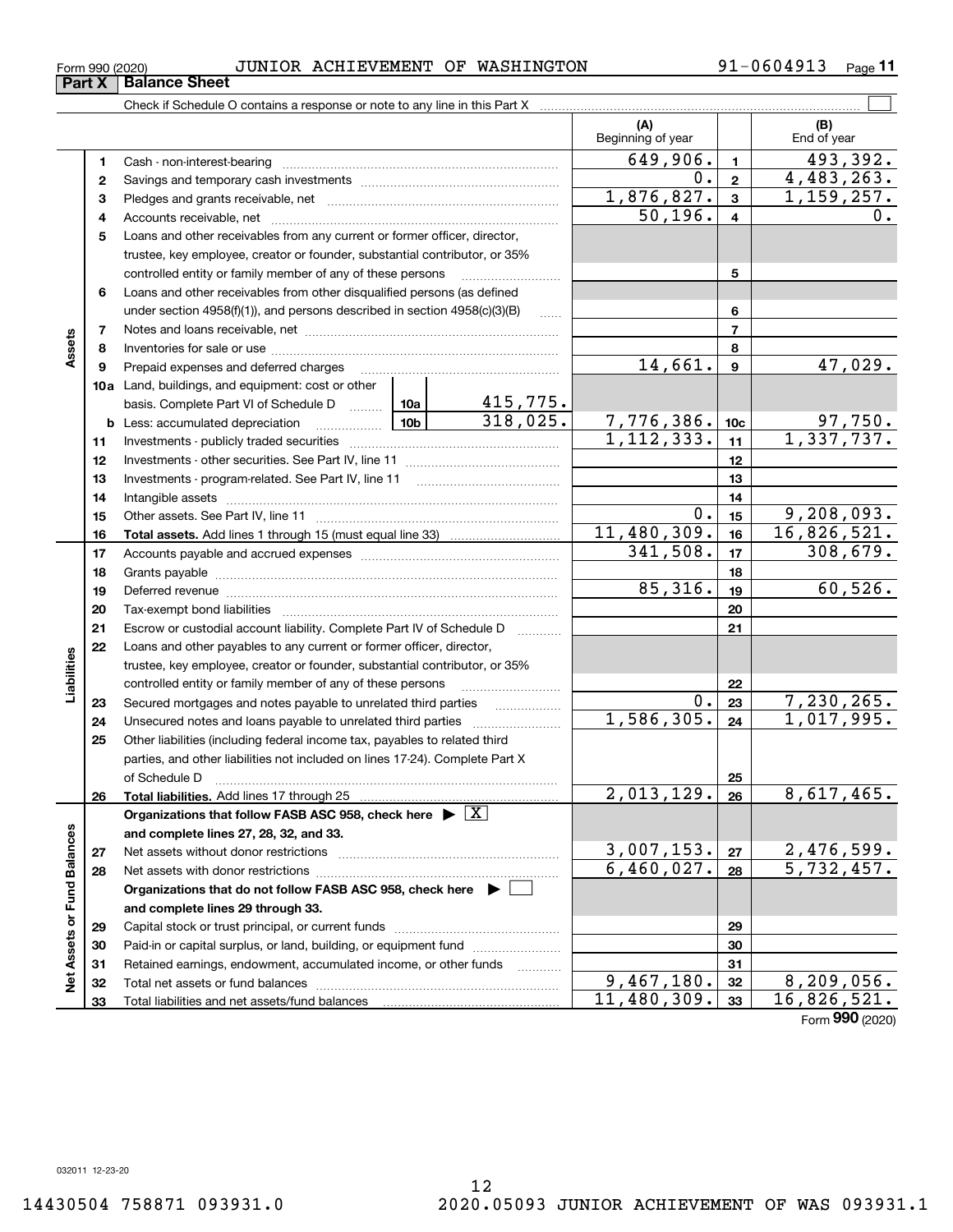|    | JUNIOR ACHIEVEMENT OF WASHINGTON<br>Form 990 (2020)                                                                                                                                                                            |                | 91-0604913     |     | Page $12$               |
|----|--------------------------------------------------------------------------------------------------------------------------------------------------------------------------------------------------------------------------------|----------------|----------------|-----|-------------------------|
|    | Part XI<br><b>Reconciliation of Net Assets</b>                                                                                                                                                                                 |                |                |     |                         |
|    |                                                                                                                                                                                                                                |                |                |     | $\overline{\mathbf{x}}$ |
|    |                                                                                                                                                                                                                                |                |                |     |                         |
| 1  |                                                                                                                                                                                                                                | 1.             | 2,724,676.     |     |                         |
| 2  |                                                                                                                                                                                                                                | $\mathbf{2}$   | 3,548,003.     |     |                         |
| з  | Revenue less expenses. Subtract line 2 from line 1                                                                                                                                                                             | 3              | $-823, 327.$   |     |                         |
| 4  |                                                                                                                                                                                                                                | $\overline{4}$ | 9,467,180.     |     |                         |
| 5  |                                                                                                                                                                                                                                | 5              |                |     | 315, 107.               |
| 6  | Donated services and use of facilities [111] matter contracts and the service of facilities [11] matter contracts and use of facilities [11] matter contracts and the service of facilities [11] matter contracts and the serv | 6              |                |     |                         |
| 7  | Investment expenses www.communication.com/www.communication.com/www.communication.com/www.com                                                                                                                                  | $\overline{7}$ |                |     |                         |
| 8  |                                                                                                                                                                                                                                | 8              |                |     |                         |
| 9  | Other changes in net assets or fund balances (explain on Schedule O)                                                                                                                                                           | $\mathbf{9}$   | $-749,904.$    |     |                         |
| 10 | Net assets or fund balances at end of year. Combine lines 3 through 9 (must equal Part X, line 32,                                                                                                                             |                |                |     |                         |
|    |                                                                                                                                                                                                                                | 10             | 8, 209, 056.   |     |                         |
|    | Part XII Financial Statements and Reporting                                                                                                                                                                                    |                |                |     |                         |
|    |                                                                                                                                                                                                                                |                |                |     |                         |
|    |                                                                                                                                                                                                                                |                |                | Yes | No                      |
| 1  | $\overline{X}$ Accrual<br>Accounting method used to prepare the Form 990: <u>[</u> Cash<br>Other<br>$\pm$                                                                                                                      |                |                |     |                         |
|    | If the organization changed its method of accounting from a prior year or checked "Other," explain in Schedule O.                                                                                                              |                |                |     |                         |
|    | 2a Were the organization's financial statements compiled or reviewed by an independent accountant?                                                                                                                             |                | 2a             |     | Χ                       |
|    | If "Yes," check a box below to indicate whether the financial statements for the year were compiled or reviewed on a                                                                                                           |                |                |     |                         |
|    | separate basis, consolidated basis, or both:                                                                                                                                                                                   |                |                |     |                         |
|    | Separate basis<br><b>Consolidated basis</b><br>Both consolidated and separate basis                                                                                                                                            |                |                |     |                         |
|    | b Were the organization's financial statements audited by an independent accountant?                                                                                                                                           |                | 2 <sub>b</sub> | X   |                         |
|    | If "Yes," check a box below to indicate whether the financial statements for the year were audited on a separate basis,                                                                                                        |                |                |     |                         |
|    | consolidated basis, or both:                                                                                                                                                                                                   |                |                |     |                         |
|    | $ \mathbf{X} $ Separate basis<br><b>Consolidated basis</b><br>Both consolidated and separate basis                                                                                                                             |                |                |     |                         |
|    | c If "Yes" to line 2a or 2b, does the organization have a committee that assumes responsibility for oversight of the audit,                                                                                                    |                |                |     |                         |
|    | review, or compilation of its financial statements and selection of an independent accountant?                                                                                                                                 |                | 2c             | x   |                         |
|    | If the organization changed either its oversight process or selection process during the tax year, explain on Schedule O.                                                                                                      |                |                |     |                         |
|    | 3a As a result of a federal award, was the organization required to undergo an audit or audits as set forth in the Single Audit                                                                                                |                |                |     |                         |
|    |                                                                                                                                                                                                                                |                | За             |     | x                       |
|    | <b>b</b> If "Yes," did the organization undergo the required audit or audits? If the organization did not undergo the required audit                                                                                           |                |                |     |                         |
|    | or audits, explain why on Schedule O and describe any steps taken to undergo such audits [11] content to under                                                                                                                 |                | 3b             |     |                         |

Form (2020) **990**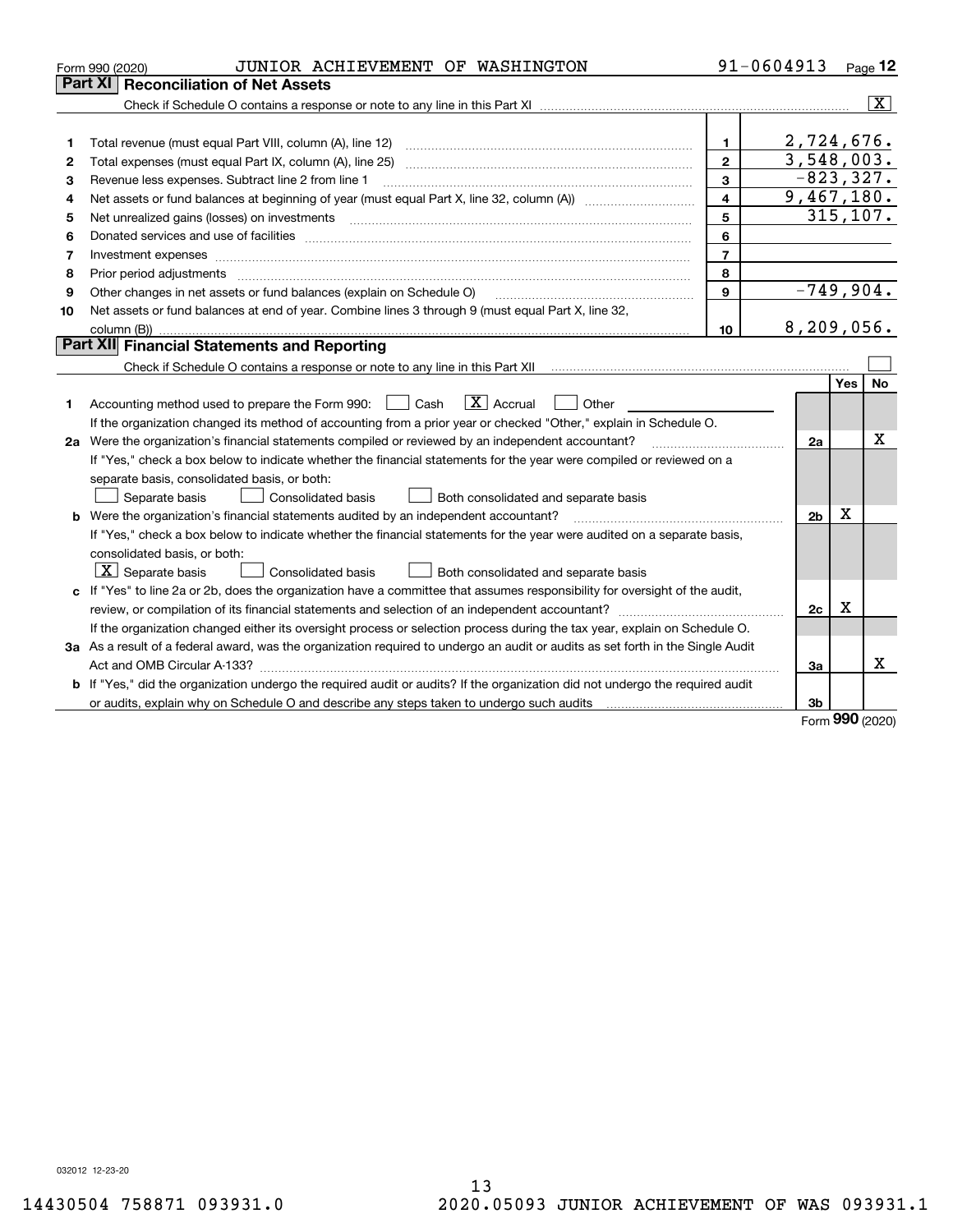| <b>SCHEDULE A</b> |
|-------------------|
|-------------------|

Department of the Treasury Internal Revenue Service

**(Form 990 or 990-EZ)**

# **Public Charity Status and Public Support**

**Complete if the organization is a section 501(c)(3) organization or a section 4947(a)(1) nonexempt charitable trust. | Attach to Form 990 or Form 990-EZ.** 

| ▶ Go to www.irs.gov/Form990 for instructions and the latest information. |
|--------------------------------------------------------------------------|

| 2020                                |
|-------------------------------------|
| <b>Open to Public</b><br>Inspection |

OMB No. 1545-0047

|        |                                                                                           | Name of the organization                                                                                                                                                                                               |          |                                                       |                             |                                 |                            | <b>Employer identification number</b> |  |
|--------|-------------------------------------------------------------------------------------------|------------------------------------------------------------------------------------------------------------------------------------------------------------------------------------------------------------------------|----------|-------------------------------------------------------|-----------------------------|---------------------------------|----------------------------|---------------------------------------|--|
|        |                                                                                           |                                                                                                                                                                                                                        |          | JUNIOR ACHIEVEMENT OF WASHINGTON                      |                             |                                 |                            | 91-0604913                            |  |
| Part I |                                                                                           | Reason for Public Charity Status. (All organizations must complete this part.) See instructions.                                                                                                                       |          |                                                       |                             |                                 |                            |                                       |  |
|        |                                                                                           | The organization is not a private foundation because it is: (For lines 1 through 12, check only one box.)                                                                                                              |          |                                                       |                             |                                 |                            |                                       |  |
| 1.     |                                                                                           | A church, convention of churches, or association of churches described in section 170(b)(1)(A)(i).                                                                                                                     |          |                                                       |                             |                                 |                            |                                       |  |
| 2      | A school described in section 170(b)(1)(A)(ii). (Attach Schedule E (Form 990 or 990-EZ).) |                                                                                                                                                                                                                        |          |                                                       |                             |                                 |                            |                                       |  |
| 3      |                                                                                           | A hospital or a cooperative hospital service organization described in section 170(b)(1)(A)(iii).                                                                                                                      |          |                                                       |                             |                                 |                            |                                       |  |
| 4      |                                                                                           | A medical research organization operated in conjunction with a hospital described in section 170(b)(1)(A)(iii). Enter the hospital's name,                                                                             |          |                                                       |                             |                                 |                            |                                       |  |
|        |                                                                                           | city, and state:                                                                                                                                                                                                       |          |                                                       |                             |                                 |                            |                                       |  |
| 5      |                                                                                           | An organization operated for the benefit of a college or university owned or operated by a governmental unit described in                                                                                              |          |                                                       |                             |                                 |                            |                                       |  |
|        |                                                                                           | section 170(b)(1)(A)(iv). (Complete Part II.)                                                                                                                                                                          |          |                                                       |                             |                                 |                            |                                       |  |
| 6      |                                                                                           | A federal, state, or local government or governmental unit described in section 170(b)(1)(A)(v).                                                                                                                       |          |                                                       |                             |                                 |                            |                                       |  |
|        | $7 \times$                                                                                | An organization that normally receives a substantial part of its support from a governmental unit or from the general public described in                                                                              |          |                                                       |                             |                                 |                            |                                       |  |
|        |                                                                                           | section 170(b)(1)(A)(vi). (Complete Part II.)                                                                                                                                                                          |          |                                                       |                             |                                 |                            |                                       |  |
| 8      |                                                                                           | A community trust described in section 170(b)(1)(A)(vi). (Complete Part II.)                                                                                                                                           |          |                                                       |                             |                                 |                            |                                       |  |
| 9      |                                                                                           | An agricultural research organization described in section 170(b)(1)(A)(ix) operated in conjunction with a land-grant college                                                                                          |          |                                                       |                             |                                 |                            |                                       |  |
|        |                                                                                           | or university or a non-land-grant college of agriculture (see instructions). Enter the name, city, and state of the college or                                                                                         |          |                                                       |                             |                                 |                            |                                       |  |
|        |                                                                                           | university:                                                                                                                                                                                                            |          |                                                       |                             |                                 |                            |                                       |  |
| 10     |                                                                                           | An organization that normally receives (1) more than 33 1/3% of its support from contributions, membership fees, and gross receipts from                                                                               |          |                                                       |                             |                                 |                            |                                       |  |
|        |                                                                                           | activities related to its exempt functions, subject to certain exceptions; and (2) no more than 33 1/3% of its support from gross investment                                                                           |          |                                                       |                             |                                 |                            |                                       |  |
|        |                                                                                           | income and unrelated business taxable income (less section 511 tax) from businesses acquired by the organization after June 30, 1975.                                                                                  |          |                                                       |                             |                                 |                            |                                       |  |
|        |                                                                                           | See section 509(a)(2). (Complete Part III.)                                                                                                                                                                            |          |                                                       |                             |                                 |                            |                                       |  |
| 11     |                                                                                           | An organization organized and operated exclusively to test for public safety. See section 509(a)(4).                                                                                                                   |          |                                                       |                             |                                 |                            |                                       |  |
| 12     |                                                                                           | An organization organized and operated exclusively for the benefit of, to perform the functions of, or to carry out the purposes of one or                                                                             |          |                                                       |                             |                                 |                            |                                       |  |
|        |                                                                                           | more publicly supported organizations described in section 509(a)(1) or section 509(a)(2). See section 509(a)(3). Check the box in                                                                                     |          |                                                       |                             |                                 |                            |                                       |  |
|        |                                                                                           | lines 12a through 12d that describes the type of supporting organization and complete lines 12e, 12f, and 12g.                                                                                                         |          |                                                       |                             |                                 |                            |                                       |  |
| а      |                                                                                           | Type I. A supporting organization operated, supervised, or controlled by its supported organization(s), typically by giving                                                                                            |          |                                                       |                             |                                 |                            |                                       |  |
|        |                                                                                           | the supported organization(s) the power to regularly appoint or elect a majority of the directors or trustees of the supporting                                                                                        |          |                                                       |                             |                                 |                            |                                       |  |
|        |                                                                                           | organization. You must complete Part IV, Sections A and B.                                                                                                                                                             |          |                                                       |                             |                                 |                            |                                       |  |
| b      |                                                                                           | Type II. A supporting organization supervised or controlled in connection with its supported organization(s), by having                                                                                                |          |                                                       |                             |                                 |                            |                                       |  |
|        |                                                                                           | control or management of the supporting organization vested in the same persons that control or manage the supported                                                                                                   |          |                                                       |                             |                                 |                            |                                       |  |
|        |                                                                                           | organization(s). You must complete Part IV, Sections A and C.                                                                                                                                                          |          |                                                       |                             |                                 |                            |                                       |  |
| с      |                                                                                           | Type III functionally integrated. A supporting organization operated in connection with, and functionally integrated with,                                                                                             |          |                                                       |                             |                                 |                            |                                       |  |
|        |                                                                                           | its supported organization(s) (see instructions). You must complete Part IV, Sections A, D, and E.                                                                                                                     |          |                                                       |                             |                                 |                            |                                       |  |
| d      |                                                                                           | Type III non-functionally integrated. A supporting organization operated in connection with its supported organization(s)                                                                                              |          |                                                       |                             |                                 |                            |                                       |  |
|        |                                                                                           | that is not functionally integrated. The organization generally must satisfy a distribution requirement and an attentiveness                                                                                           |          |                                                       |                             |                                 |                            |                                       |  |
|        |                                                                                           | requirement (see instructions). You must complete Part IV, Sections A and D, and Part V.                                                                                                                               |          |                                                       |                             |                                 |                            |                                       |  |
|        |                                                                                           | □ Check this box if the organization received a written determination from the IRS that it is a Type I, Type II, Type III<br>functionally integrated, or Type III non-functionally integrated supporting organization. |          |                                                       |                             |                                 |                            |                                       |  |
|        |                                                                                           | f Enter the number of supported organizations                                                                                                                                                                          |          |                                                       |                             |                                 |                            |                                       |  |
|        |                                                                                           | Provide the following information about the supported organization(s).                                                                                                                                                 |          |                                                       |                             |                                 |                            |                                       |  |
|        |                                                                                           | (i) Name of supported                                                                                                                                                                                                  | (ii) EIN | (iii) Type of organization                            | in your governing document? | (iv) Is the organization listed | (v) Amount of monetary     | (vi) Amount of other                  |  |
|        |                                                                                           | organization                                                                                                                                                                                                           |          | (described on lines 1-10<br>above (see instructions)) | Yes                         | No                              | support (see instructions) | support (see instructions)            |  |
|        |                                                                                           |                                                                                                                                                                                                                        |          |                                                       |                             |                                 |                            |                                       |  |
|        |                                                                                           |                                                                                                                                                                                                                        |          |                                                       |                             |                                 |                            |                                       |  |
|        |                                                                                           |                                                                                                                                                                                                                        |          |                                                       |                             |                                 |                            |                                       |  |
|        |                                                                                           |                                                                                                                                                                                                                        |          |                                                       |                             |                                 |                            |                                       |  |
|        |                                                                                           |                                                                                                                                                                                                                        |          |                                                       |                             |                                 |                            |                                       |  |
|        |                                                                                           |                                                                                                                                                                                                                        |          |                                                       |                             |                                 |                            |                                       |  |
|        |                                                                                           |                                                                                                                                                                                                                        |          |                                                       |                             |                                 |                            |                                       |  |
|        |                                                                                           |                                                                                                                                                                                                                        |          |                                                       |                             |                                 |                            |                                       |  |
|        |                                                                                           |                                                                                                                                                                                                                        |          |                                                       |                             |                                 |                            |                                       |  |
|        |                                                                                           |                                                                                                                                                                                                                        |          |                                                       |                             |                                 |                            |                                       |  |
| Total  |                                                                                           |                                                                                                                                                                                                                        |          |                                                       |                             |                                 |                            |                                       |  |

LHA For Paperwork Reduction Act Notice, see the Instructions for Form 990 or 990-EZ. <sub>032021</sub> o1-25-21 Schedule A (Form 990 or 990-EZ) 2020 14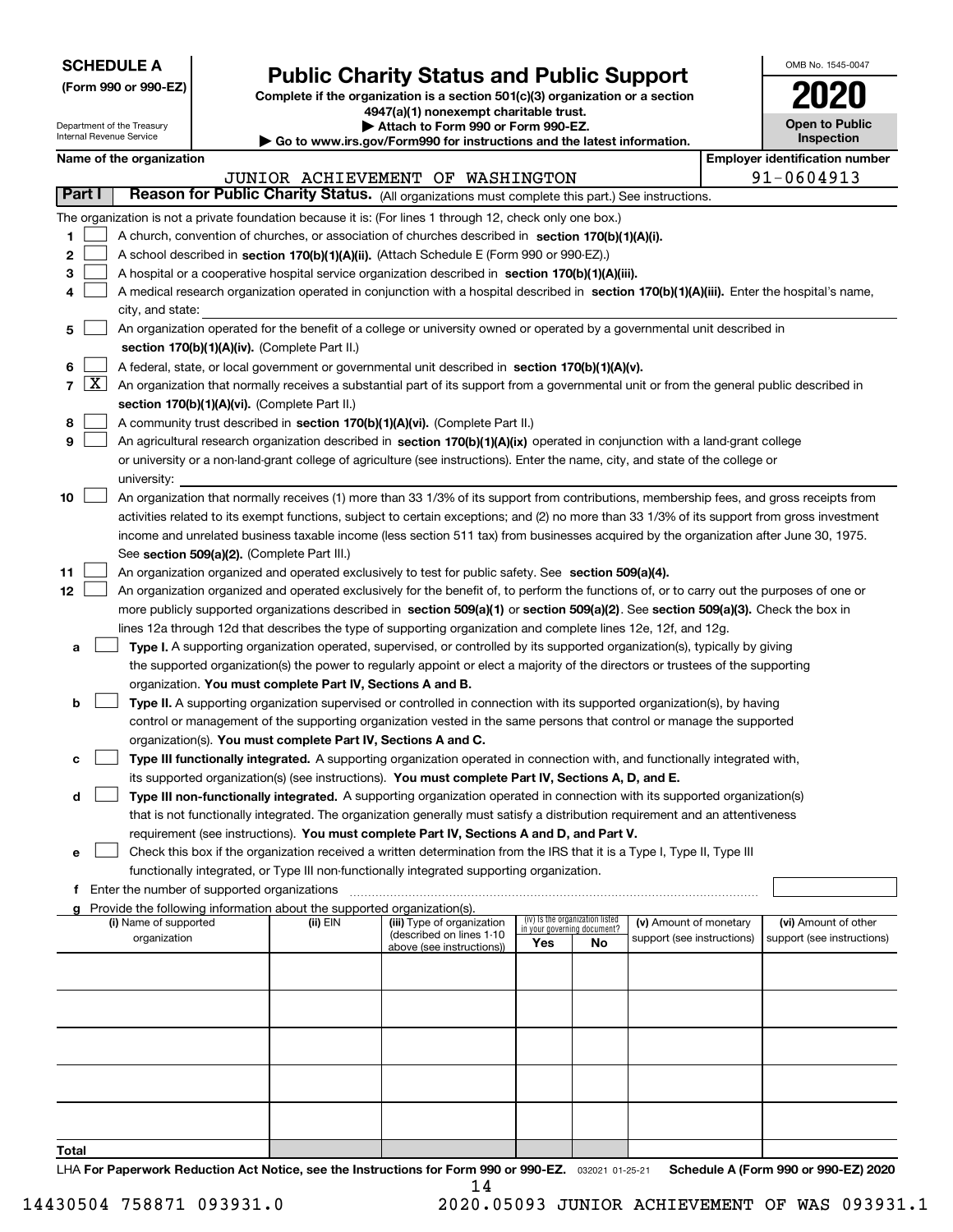### Schedule A (Form 990 or 990-EZ) 2020  $\,$  JUNIOR  $\,$  ACHIEVEMENT OF WASHINGTON  $\,$   $\,$  91-0604913  $\,$  Page **Part II Support Schedule for Organizations Described in Sections 170(b)(1)(A)(iv) and 170(b)(1)(A)(vi)**

(Complete only if you checked the box on line 5, 7, or 8 of Part I or if the organization failed to qualify under Part III. If the organization fails to qualify under the tests listed below, please complete Part III.)

|    | <b>Section A. Public Support</b>                                                                                                               |          |          |            |            |          |                                         |
|----|------------------------------------------------------------------------------------------------------------------------------------------------|----------|----------|------------|------------|----------|-----------------------------------------|
|    | Calendar year (or fiscal year beginning in)                                                                                                    | (a) 2016 | (b) 2017 | $(c)$ 2018 | $(d)$ 2019 | (e) 2020 | (f) Total                               |
|    | 1 Gifts, grants, contributions, and                                                                                                            |          |          |            |            |          |                                         |
|    | membership fees received. (Do not                                                                                                              |          |          |            |            |          |                                         |
|    | include any "unusual grants.")                                                                                                                 | 3397103. | 2236970. | 2360443.   | 2553311.   |          | 1781049.12328876.                       |
|    | 2 Tax revenues levied for the organ-                                                                                                           |          |          |            |            |          |                                         |
|    | ization's benefit and either paid to                                                                                                           |          |          |            |            |          |                                         |
|    | or expended on its behalf                                                                                                                      |          |          |            |            |          |                                         |
|    | 3 The value of services or facilities                                                                                                          |          |          |            |            |          |                                         |
|    | furnished by a governmental unit to                                                                                                            |          |          |            |            |          |                                         |
|    | the organization without charge                                                                                                                |          |          |            |            |          |                                         |
|    | 4 Total. Add lines 1 through 3                                                                                                                 | 3397103. | 2236970. | 2360443.   | 2553311.   |          | 1781049.12328876.                       |
|    | 5 The portion of total contributions                                                                                                           |          |          |            |            |          |                                         |
|    | by each person (other than a                                                                                                                   |          |          |            |            |          |                                         |
|    | governmental unit or publicly                                                                                                                  |          |          |            |            |          |                                         |
|    | supported organization) included                                                                                                               |          |          |            |            |          |                                         |
|    | on line 1 that exceeds 2% of the                                                                                                               |          |          |            |            |          |                                         |
|    | amount shown on line 11,                                                                                                                       |          |          |            |            |          |                                         |
|    | column (f)                                                                                                                                     |          |          |            |            |          | 204,855.                                |
|    | 6 Public support. Subtract line 5 from line 4.                                                                                                 |          |          |            |            |          | $\overline{12}$ 124021.                 |
|    | <b>Section B. Total Support</b>                                                                                                                |          |          |            |            |          |                                         |
|    | Calendar year (or fiscal year beginning in)                                                                                                    | (a) 2016 | (b) 2017 | $(c)$ 2018 | $(d)$ 2019 | (e) 2020 | (f) Total                               |
|    | <b>7</b> Amounts from line 4                                                                                                                   | 3397103. | 2236970. | 2360443.   | 2553311.   |          | 1781049.12328876.                       |
|    | 8 Gross income from interest,                                                                                                                  |          |          |            |            |          |                                         |
|    | dividends, payments received on                                                                                                                |          |          |            |            |          |                                         |
|    | securities loans, rents, royalties,                                                                                                            |          |          |            |            |          |                                         |
|    | and income from similar sources                                                                                                                | 52,180.  | 41,600.  | 29,098.    | 24,756.    | 24,920.  | 172,554.                                |
|    | 9 Net income from unrelated business                                                                                                           |          |          |            |            |          |                                         |
|    | activities, whether or not the                                                                                                                 |          |          |            |            |          |                                         |
|    | business is regularly carried on                                                                                                               |          |          |            |            |          |                                         |
|    | 10 Other income. Do not include gain                                                                                                           |          |          |            |            |          |                                         |
|    | or loss from the sale of capital                                                                                                               |          |          |            |            |          |                                         |
|    | assets (Explain in Part VI.) <b>Constant</b>                                                                                                   | 5, 245.  |          |            |            |          | 5,245.                                  |
|    | 11 Total support. Add lines 7 through 10                                                                                                       |          |          |            |            |          | 12506675.                               |
|    | 12 Gross receipts from related activities, etc. (see instructions)                                                                             |          |          |            |            | 12       | 1,816,240.                              |
|    | 13 First 5 years. If the Form 990 is for the organization's first, second, third, fourth, or fifth tax year as a section 501(c)(3)             |          |          |            |            |          |                                         |
|    | organization, check this box and stop here                                                                                                     |          |          |            |            |          |                                         |
|    | <b>Section C. Computation of Public Support Percentage</b>                                                                                     |          |          |            |            |          |                                         |
|    |                                                                                                                                                |          |          |            |            | 14       | 96.94<br>$\frac{9}{6}$                  |
|    |                                                                                                                                                |          |          |            |            | 15       | 89.15<br>%                              |
|    | 16a 33 1/3% support test - 2020. If the organization did not check the box on line 13, and line 14 is 33 1/3% or more, check this box and      |          |          |            |            |          |                                         |
|    | stop here. The organization qualifies as a publicly supported organization                                                                     |          |          |            |            |          | $\blacktriangleright$ $\vert$ X $\vert$ |
|    | b 33 1/3% support test - 2019. If the organization did not check a box on line 13 or 16a, and line 15 is 33 1/3% or more, check this box       |          |          |            |            |          |                                         |
|    | and stop here. The organization qualifies as a publicly supported organization                                                                 |          |          |            |            |          |                                         |
|    | 17a 10% -facts-and-circumstances test - 2020. If the organization did not check a box on line 13, 16a, or 16b, and line 14 is 10% or more,     |          |          |            |            |          |                                         |
|    | and if the organization meets the facts-and-circumstances test, check this box and stop here. Explain in Part VI how the organization          |          |          |            |            |          |                                         |
|    | meets the facts-and-circumstances test. The organization qualifies as a publicly supported organization                                        |          |          |            |            |          |                                         |
|    | <b>b 10% -facts-and-circumstances test - 2019.</b> If the organization did not check a box on line 13, 16a, 16b, or 17a, and line 15 is 10% or |          |          |            |            |          |                                         |
|    | more, and if the organization meets the facts-and-circumstances test, check this box and stop here. Explain in Part VI how the                 |          |          |            |            |          |                                         |
|    | organization meets the facts-and-circumstances test. The organization qualifies as a publicly supported organization                           |          |          |            |            |          |                                         |
| 18 | Private foundation. If the organization did not check a box on line 13, 16a, 16b, 17a, or 17b, check this box and see instructions             |          |          |            |            |          |                                         |
|    |                                                                                                                                                |          |          |            |            |          | Schedule A (Form 990 or 990-F7) 2020    |

**Schedule A (Form 990 or 990-EZ) 2020**

032022 01-25-21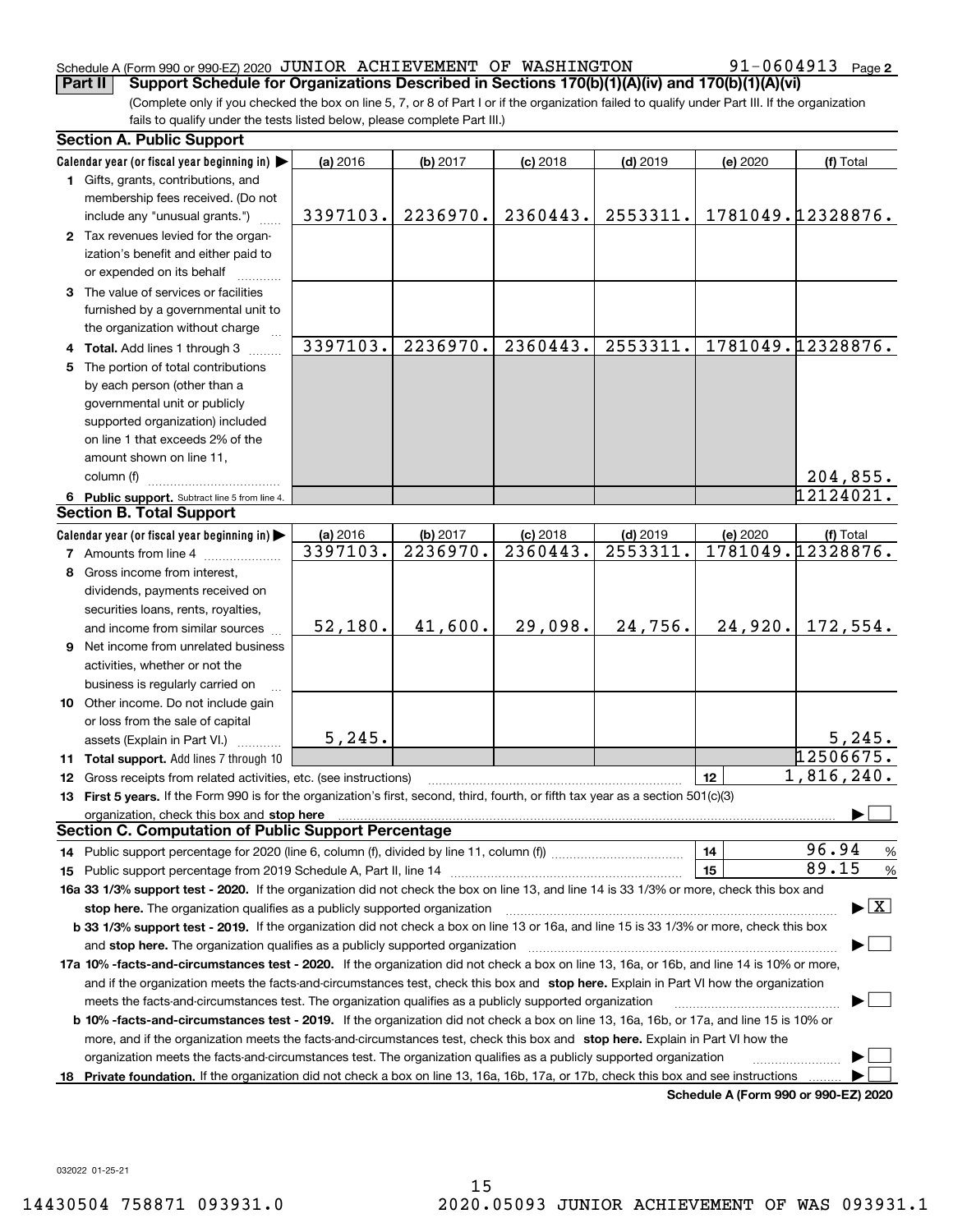### Schedule A (Form 990 or 990-EZ) 2020  $\,$  JUNIOR  $\,$  ACHIEVEMENT OF WASHINGTON  $\,$   $\,$  91-0604913  $\,$  Page **Part III Support Schedule for Organizations Described in Section 509(a)(2)**

(Complete only if you checked the box on line 10 of Part I or if the organization failed to qualify under Part II. If the organization fails to qualify under the tests listed below, please complete Part II.)

|    | <b>Section A. Public Support</b>                                                                                                                                                                                              |          |          |            |            |          |                                      |
|----|-------------------------------------------------------------------------------------------------------------------------------------------------------------------------------------------------------------------------------|----------|----------|------------|------------|----------|--------------------------------------|
|    | Calendar year (or fiscal year beginning in) $\blacktriangleright$                                                                                                                                                             | (a) 2016 | (b) 2017 | $(c)$ 2018 | $(d)$ 2019 | (e) 2020 | (f) Total                            |
|    | 1 Gifts, grants, contributions, and                                                                                                                                                                                           |          |          |            |            |          |                                      |
|    | membership fees received. (Do not                                                                                                                                                                                             |          |          |            |            |          |                                      |
|    | include any "unusual grants.")                                                                                                                                                                                                |          |          |            |            |          |                                      |
|    | 2 Gross receipts from admissions,<br>merchandise sold or services per-<br>formed, or facilities furnished in<br>any activity that is related to the<br>organization's tax-exempt purpose                                      |          |          |            |            |          |                                      |
|    | 3 Gross receipts from activities that<br>are not an unrelated trade or bus-                                                                                                                                                   |          |          |            |            |          |                                      |
|    | iness under section 513                                                                                                                                                                                                       |          |          |            |            |          |                                      |
|    | 4 Tax revenues levied for the organ-                                                                                                                                                                                          |          |          |            |            |          |                                      |
|    | ization's benefit and either paid to<br>or expended on its behalf<br>.                                                                                                                                                        |          |          |            |            |          |                                      |
|    | 5 The value of services or facilities                                                                                                                                                                                         |          |          |            |            |          |                                      |
|    | furnished by a governmental unit to                                                                                                                                                                                           |          |          |            |            |          |                                      |
|    | the organization without charge                                                                                                                                                                                               |          |          |            |            |          |                                      |
|    | <b>6 Total.</b> Add lines 1 through 5                                                                                                                                                                                         |          |          |            |            |          |                                      |
|    | 7a Amounts included on lines 1, 2, and                                                                                                                                                                                        |          |          |            |            |          |                                      |
|    | 3 received from disqualified persons                                                                                                                                                                                          |          |          |            |            |          |                                      |
|    | <b>b</b> Amounts included on lines 2 and 3 received<br>from other than disqualified persons that<br>exceed the greater of \$5,000 or 1% of the<br>amount on line 13 for the year                                              |          |          |            |            |          |                                      |
|    | c Add lines 7a and 7b                                                                                                                                                                                                         |          |          |            |            |          |                                      |
|    | 8 Public support. (Subtract line 7c from line 6.)                                                                                                                                                                             |          |          |            |            |          |                                      |
|    | <b>Section B. Total Support</b>                                                                                                                                                                                               |          |          |            |            |          |                                      |
|    | Calendar year (or fiscal year beginning in) $\blacktriangleright$                                                                                                                                                             | (a) 2016 | (b) 2017 | $(c)$ 2018 | $(d)$ 2019 | (e) 2020 | (f) Total                            |
|    | 9 Amounts from line 6                                                                                                                                                                                                         |          |          |            |            |          |                                      |
|    | 10a Gross income from interest,<br>dividends, payments received on<br>securities loans, rents, royalties,<br>and income from similar sources                                                                                  |          |          |            |            |          |                                      |
|    | <b>b</b> Unrelated business taxable income<br>(less section 511 taxes) from businesses                                                                                                                                        |          |          |            |            |          |                                      |
|    | acquired after June 30, 1975                                                                                                                                                                                                  |          |          |            |            |          |                                      |
|    | c Add lines 10a and 10b<br>11 Net income from unrelated business<br>activities not included in line 10b,<br>whether or not the business is<br>regularly carried on                                                            |          |          |            |            |          |                                      |
|    | 12 Other income. Do not include gain<br>or loss from the sale of capital<br>assets (Explain in Part VI.)                                                                                                                      |          |          |            |            |          |                                      |
|    | <b>13</b> Total support. (Add lines 9, 10c, 11, and 12.)                                                                                                                                                                      |          |          |            |            |          |                                      |
|    | 14 First 5 years. If the Form 990 is for the organization's first, second, third, fourth, or fifth tax year as a section 501(c)(3) organization,                                                                              |          |          |            |            |          |                                      |
|    | check this box and stop here with the continuum control to the change of the state of the state of the change of the change of the change of the change of the change of the change of the change of the change of the change |          |          |            |            |          |                                      |
|    | <b>Section C. Computation of Public Support Percentage</b>                                                                                                                                                                    |          |          |            |            |          |                                      |
|    | 15 Public support percentage for 2020 (line 8, column (f), divided by line 13, column (f))                                                                                                                                    |          |          |            |            | 15       | %                                    |
|    | 16 Public support percentage from 2019 Schedule A, Part III, line 15                                                                                                                                                          |          |          |            |            | 16       | %                                    |
|    | <b>Section D. Computation of Investment Income Percentage</b>                                                                                                                                                                 |          |          |            |            |          |                                      |
|    | 17 Investment income percentage for 2020 (line 10c, column (f), divided by line 13, column (f))                                                                                                                               |          |          |            |            | 17       | %                                    |
|    | <b>18</b> Investment income percentage from <b>2019</b> Schedule A, Part III, line 17                                                                                                                                         |          |          |            |            | 18       | %                                    |
|    | 19a 33 1/3% support tests - 2020. If the organization did not check the box on line 14, and line 15 is more than 33 1/3%, and line 17 is not                                                                                  |          |          |            |            |          |                                      |
|    | more than 33 1/3%, check this box and stop here. The organization qualifies as a publicly supported organization                                                                                                              |          |          |            |            |          | ▶                                    |
|    | b 33 1/3% support tests - 2019. If the organization did not check a box on line 14 or line 19a, and line 16 is more than 33 1/3%, and                                                                                         |          |          |            |            |          |                                      |
|    | line 18 is not more than 33 1/3%, check this box and stop here. The organization qualifies as a publicly supported organization                                                                                               |          |          |            |            |          |                                      |
| 20 | <b>Private foundation.</b> If the organization did not check a box on line 14, 19a, or 19b, check this box and see instructions                                                                                               |          |          |            |            |          |                                      |
|    | 032023 01-25-21                                                                                                                                                                                                               |          | 16       |            |            |          | Schedule A (Form 990 or 990-EZ) 2020 |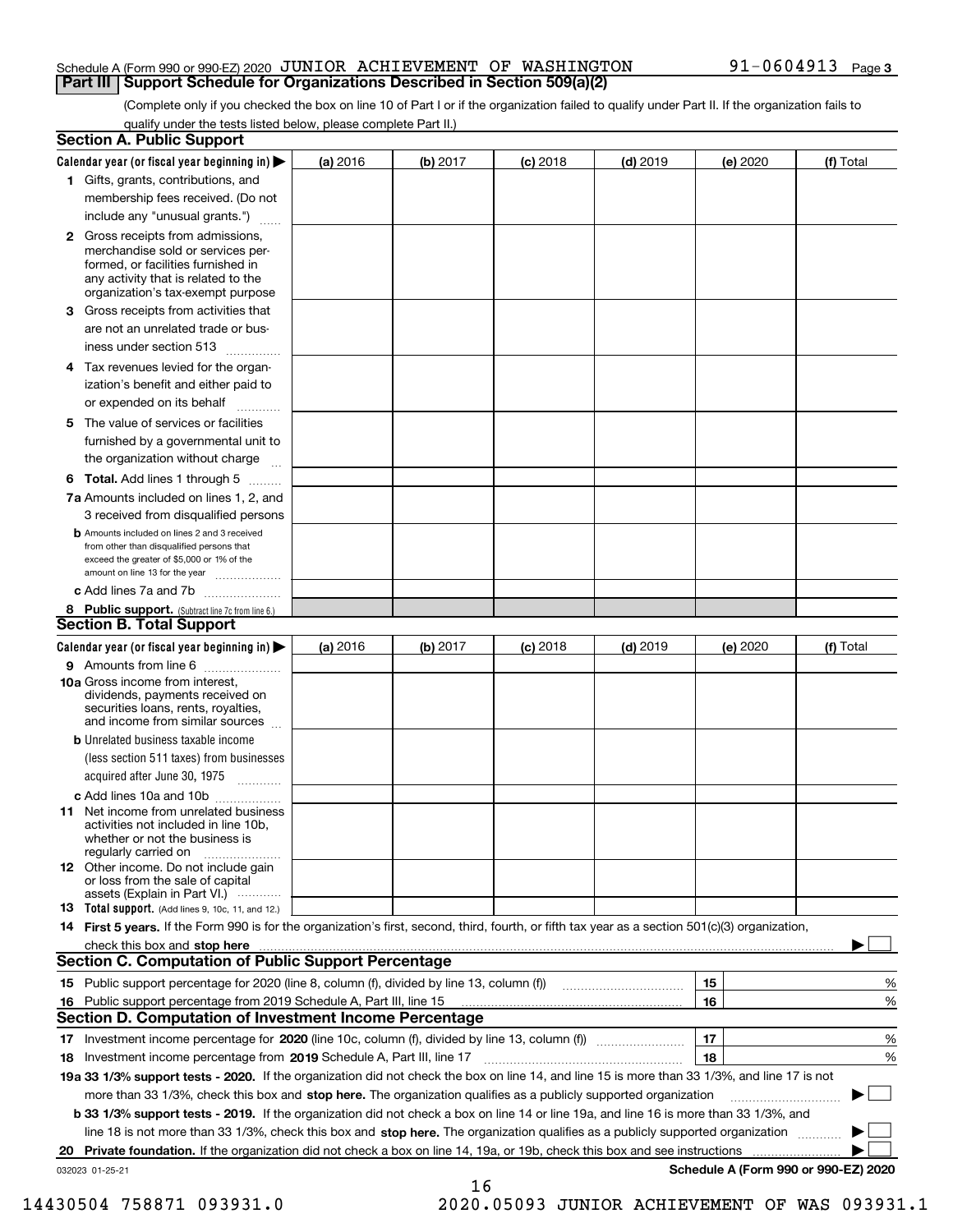### Schedule A (Form 990 or 990-EZ) 2020  $\,$  JUNIOR  $\,$  ACHIEVEMENT OF WASHINGTON  $\,$   $\,$  91-0604913  $\,$  Page

# **Part IV Supporting Organizations**

(Complete only if you checked a box in line 12 on Part I. If you checked box 12a, Part I, complete Sections A and B. If you checked box 12b, Part I, complete Sections A and C. If you checked box 12c, Part I, complete Sections A, D, and E. If you checked box 12d, Part I, complete Sections A and D, and complete Part V.)

### **Section A. All Supporting Organizations**

- **1** Are all of the organization's supported organizations listed by name in the organization's governing documents? If "No," describe in **Part VI** how the supported organizations are designated. If designated by *class or purpose, describe the designation. If historic and continuing relationship, explain.*
- **2** Did the organization have any supported organization that does not have an IRS determination of status under section 509(a)(1) or (2)? If "Yes," explain in Part VI how the organization determined that the supported *organization was described in section 509(a)(1) or (2).*
- **3a** Did the organization have a supported organization described in section 501(c)(4), (5), or (6)? If "Yes," answer *lines 3b and 3c below.*
- **b** Did the organization confirm that each supported organization qualified under section 501(c)(4), (5), or (6) and satisfied the public support tests under section 509(a)(2)? If "Yes," describe in **Part VI** when and how the *organization made the determination.*
- **c**Did the organization ensure that all support to such organizations was used exclusively for section 170(c)(2)(B) purposes? If "Yes," explain in **Part VI** what controls the organization put in place to ensure such use.
- **4a***If* Was any supported organization not organized in the United States ("foreign supported organization")? *"Yes," and if you checked box 12a or 12b in Part I, answer lines 4b and 4c below.*
- **b** Did the organization have ultimate control and discretion in deciding whether to make grants to the foreign supported organization? If "Yes," describe in **Part VI** how the organization had such control and discretion *despite being controlled or supervised by or in connection with its supported organizations.*
- **c** Did the organization support any foreign supported organization that does not have an IRS determination under sections 501(c)(3) and 509(a)(1) or (2)? If "Yes," explain in **Part VI** what controls the organization used *to ensure that all support to the foreign supported organization was used exclusively for section 170(c)(2)(B) purposes.*
- **5a** Did the organization add, substitute, or remove any supported organizations during the tax year? If "Yes," answer lines 5b and 5c below (if applicable). Also, provide detail in **Part VI,** including (i) the names and EIN *numbers of the supported organizations added, substituted, or removed; (ii) the reasons for each such action; (iii) the authority under the organization's organizing document authorizing such action; and (iv) how the action was accomplished (such as by amendment to the organizing document).*
- **b** Type I or Type II only. Was any added or substituted supported organization part of a class already designated in the organization's organizing document?
- **cSubstitutions only.**  Was the substitution the result of an event beyond the organization's control?
- **6** Did the organization provide support (whether in the form of grants or the provision of services or facilities) to **Part VI.** *If "Yes," provide detail in* support or benefit one or more of the filing organization's supported organizations? anyone other than (i) its supported organizations, (ii) individuals that are part of the charitable class benefited by one or more of its supported organizations, or (iii) other supporting organizations that also
- **7**Did the organization provide a grant, loan, compensation, or other similar payment to a substantial contributor *If "Yes," complete Part I of Schedule L (Form 990 or 990-EZ).* regard to a substantial contributor? (as defined in section 4958(c)(3)(C)), a family member of a substantial contributor, or a 35% controlled entity with
- **8** Did the organization make a loan to a disqualified person (as defined in section 4958) not described in line 7? *If "Yes," complete Part I of Schedule L (Form 990 or 990-EZ).*
- **9a** Was the organization controlled directly or indirectly at any time during the tax year by one or more in section 509(a)(1) or (2))? If "Yes," *provide detail in* <code>Part VI.</code> disqualified persons, as defined in section 4946 (other than foundation managers and organizations described
- **b** Did one or more disqualified persons (as defined in line 9a) hold a controlling interest in any entity in which the supporting organization had an interest? If "Yes," provide detail in P**art VI**.
- **c**Did a disqualified person (as defined in line 9a) have an ownership interest in, or derive any personal benefit from, assets in which the supporting organization also had an interest? If "Yes," provide detail in P**art VI.**
- **10a** Was the organization subject to the excess business holdings rules of section 4943 because of section supporting organizations)? If "Yes," answer line 10b below. 4943(f) (regarding certain Type II supporting organizations, and all Type III non-functionally integrated
- **b** Did the organization have any excess business holdings in the tax year? (Use Schedule C, Form 4720, to *determine whether the organization had excess business holdings.)*

17

032024 01-25-21

**Schedule A (Form 990 or 990-EZ) 2020**

**1**

**2**

**3a**

**3b**

**3c**

**4a**

**4b**

**4c**

**5a**

**5b5c**

**6**

**7**

**8**

**9a**

**9b**

**9c**

**10a**

**10b**

**YesNo**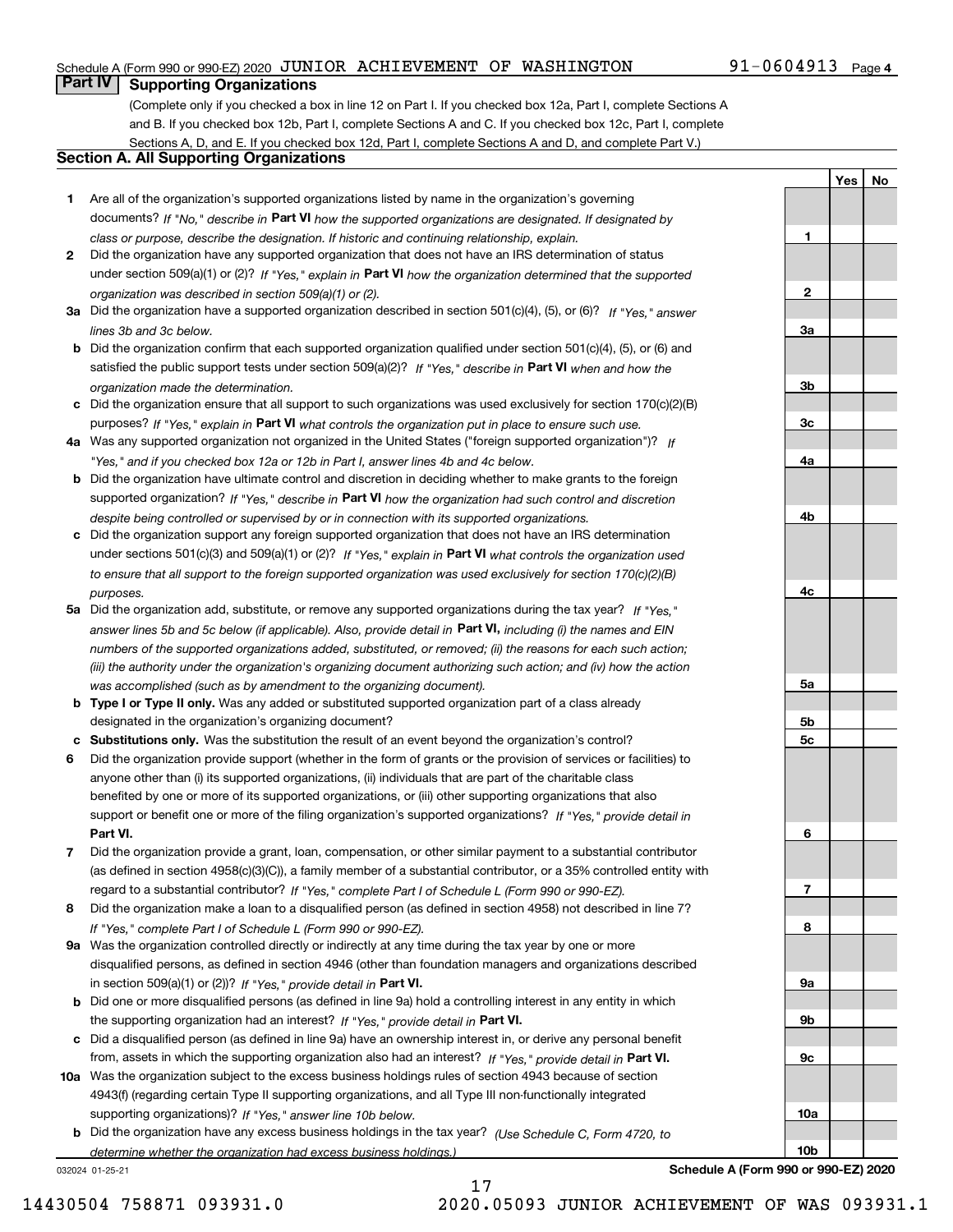### Schedule A (Form 990 or 990-EZ) 2020  $\,$  JUNIOR  $\,$  ACHIEVEMENT OF WASHINGTON  $\,$   $\,$  91-0604913  $\,$  Page **Part IV Supporting Organizations** *(continued)*

| Part IV | Supporting Organizations (continued)                                                                                                                                                                                                                      |              |     |    |
|---------|-----------------------------------------------------------------------------------------------------------------------------------------------------------------------------------------------------------------------------------------------------------|--------------|-----|----|
|         |                                                                                                                                                                                                                                                           |              | Yes | No |
| 11      | Has the organization accepted a gift or contribution from any of the following persons?                                                                                                                                                                   |              |     |    |
|         | a A person who directly or indirectly controls, either alone or together with persons described in lines 11b and                                                                                                                                          |              |     |    |
|         | 11c below, the governing body of a supported organization?                                                                                                                                                                                                | 11a          |     |    |
|         | <b>b</b> A family member of a person described in line 11a above?                                                                                                                                                                                         | 11b          |     |    |
|         | c A 35% controlled entity of a person described in line 11a or 11b above? If "Yes" to line 11a, 11b, or 11c, provide                                                                                                                                      |              |     |    |
|         | detail in Part VI.                                                                                                                                                                                                                                        | 11c          |     |    |
|         | <b>Section B. Type I Supporting Organizations</b>                                                                                                                                                                                                         |              |     |    |
|         |                                                                                                                                                                                                                                                           |              | Yes | No |
| 1.      | Did the governing body, members of the governing body, officers acting in their official capacity, or membership of one or                                                                                                                                |              |     |    |
|         | more supported organizations have the power to regularly appoint or elect at least a majority of the organization's officers,                                                                                                                             |              |     |    |
|         | directors, or trustees at all times during the tax year? If "No," describe in Part VI how the supported organization(s)<br>effectively operated, supervised, or controlled the organization's activities. If the organization had more than one supported |              |     |    |
|         | organization, describe how the powers to appoint and/or remove officers, directors, or trustees were allocated among the                                                                                                                                  |              |     |    |
|         | supported organizations and what conditions or restrictions, if any, applied to such powers during the tax year.                                                                                                                                          | 1            |     |    |
| 2       | Did the organization operate for the benefit of any supported organization other than the supported                                                                                                                                                       |              |     |    |
|         | organization(s) that operated, supervised, or controlled the supporting organization? If "Yes," explain in                                                                                                                                                |              |     |    |
|         | Part VI how providing such benefit carried out the purposes of the supported organization(s) that operated,                                                                                                                                               |              |     |    |
|         | supervised, or controlled the supporting organization.                                                                                                                                                                                                    | $\mathbf{2}$ |     |    |
|         | <b>Section C. Type II Supporting Organizations</b>                                                                                                                                                                                                        |              |     |    |
|         |                                                                                                                                                                                                                                                           |              | Yes | No |
| 1.      | Were a majority of the organization's directors or trustees during the tax year also a majority of the directors                                                                                                                                          |              |     |    |
|         | or trustees of each of the organization's supported organization(s)? If "No," describe in Part VI how control                                                                                                                                             |              |     |    |
|         | or management of the supporting organization was vested in the same persons that controlled or managed                                                                                                                                                    |              |     |    |
|         | the supported organization(s).                                                                                                                                                                                                                            | 1            |     |    |
|         | <b>Section D. All Type III Supporting Organizations</b>                                                                                                                                                                                                   |              |     |    |
|         |                                                                                                                                                                                                                                                           |              | Yes | No |
| 1       | Did the organization provide to each of its supported organizations, by the last day of the fifth month of the                                                                                                                                            |              |     |    |
|         | organization's tax year, (i) a written notice describing the type and amount of support provided during the prior tax                                                                                                                                     |              |     |    |
|         | year, (ii) a copy of the Form 990 that was most recently filed as of the date of notification, and (iii) copies of the                                                                                                                                    |              |     |    |
|         | organization's governing documents in effect on the date of notification, to the extent not previously provided?                                                                                                                                          | 1            |     |    |
| 2       | Were any of the organization's officers, directors, or trustees either (i) appointed or elected by the supported                                                                                                                                          |              |     |    |
|         | organization(s) or (ii) serving on the governing body of a supported organization? If "No," explain in Part VI how                                                                                                                                        |              |     |    |
|         | the organization maintained a close and continuous working relationship with the supported organization(s).                                                                                                                                               | 2            |     |    |
| 3       | By reason of the relationship described in line 2, above, did the organization's supported organizations have a                                                                                                                                           |              |     |    |
|         | significant voice in the organization's investment policies and in directing the use of the organization's                                                                                                                                                |              |     |    |
|         | income or assets at all times during the tax year? If "Yes," describe in Part VI the role the organization's                                                                                                                                              |              |     |    |
|         | supported organizations played in this regard                                                                                                                                                                                                             | 3            |     |    |
|         | Section E. Type III Functionally Integrated Supporting Organizations                                                                                                                                                                                      |              |     |    |
| 1.      | Check the box next to the method that the organization used to satisfy the Integral Part Test during the year (see instructions).                                                                                                                         |              |     |    |
| a       | The organization satisfied the Activities Test. Complete line 2 below.                                                                                                                                                                                    |              |     |    |
| b       | The organization is the parent of each of its supported organizations. Complete line 3 below.                                                                                                                                                             |              |     |    |
| c       | The organization supported a governmental entity. Describe in Part VI how you supported a governmental entity (see instructions)                                                                                                                          |              |     |    |
| 2       | Activities Test. Answer lines 2a and 2b below.                                                                                                                                                                                                            |              | Yes | No |
| а       | Did substantially all of the organization's activities during the tax year directly further the exempt purposes of                                                                                                                                        |              |     |    |
|         | the supported organization(s) to which the organization was responsive? If "Yes," then in Part VI identify                                                                                                                                                |              |     |    |
|         | those supported organizations and explain how these activities directly furthered their exempt purposes,                                                                                                                                                  |              |     |    |
|         | how the organization was responsive to those supported organizations, and how the organization determined                                                                                                                                                 |              |     |    |
|         | that these activities constituted substantially all of its activities.                                                                                                                                                                                    | 2a           |     |    |
| b       | Did the activities described in line 2a, above, constitute activities that, but for the organization's involvement,                                                                                                                                       |              |     |    |
|         | one or more of the organization's supported organization(s) would have been engaged in? If "Yes," explain in                                                                                                                                              |              |     |    |
|         | Part VI the reasons for the organization's position that its supported organization(s) would have engaged in                                                                                                                                              |              |     |    |
|         | these activities but for the organization's involvement.                                                                                                                                                                                                  | 2b           |     |    |

**3** Parent of Supported Organizations. Answer lines 3a and 3b below.

**a** Did the organization have the power to regularly appoint or elect a majority of the officers, directors, or trustees of each of the supported organizations? If "Yes" or "No" provide details in **Part VI.** 

**b** Did the organization exercise a substantial degree of direction over the policies, programs, and activities of each of its supported organizations? If "Yes," describe in Part VI the role played by the organization in this regard.

18

032025 01-25-21

**Schedule A (Form 990 or 990-EZ) 2020**

**3a**

**3b**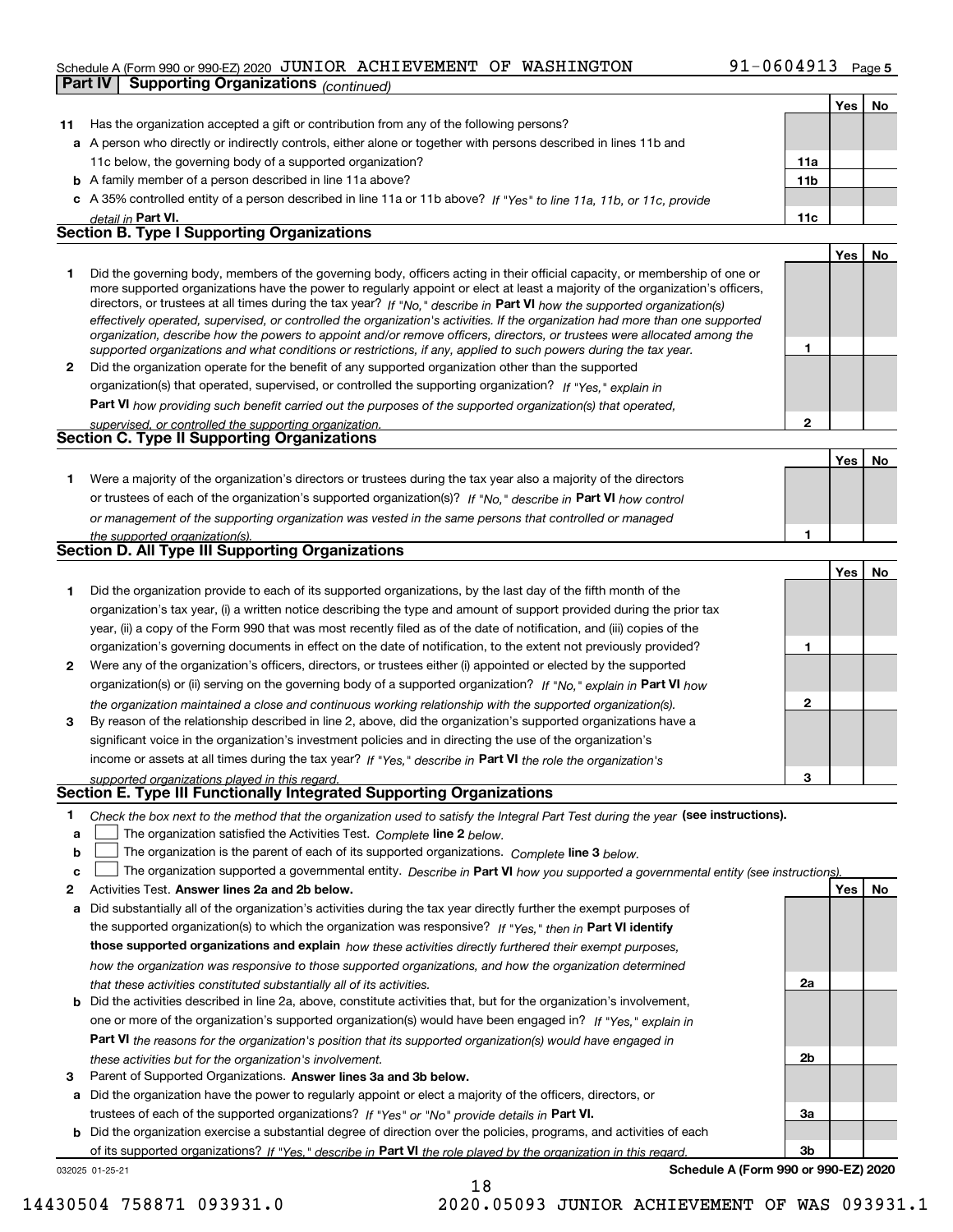### Schedule A (Form 990 or 990-EZ) 2020  $\,$  JUNIOR  $\,$  ACHIEVEMENT OF WASHINGTON  $\,$   $\,$  91-0604913  $\,$  Page **Part V Type III Non-Functionally Integrated 509(a)(3) Supporting Organizations**

### 1 Check here if the organization satisfied the Integral Part Test as a qualifying trust on Nov. 20, 1970 (explain in Part VI). See instructions. All other Type III non-functionally integrated supporting organizations must complete Sections A through E.

|              | Section A - Adjusted Net Income                                                                                                   |                | (A) Prior Year | (B) Current Year<br>(optional) |
|--------------|-----------------------------------------------------------------------------------------------------------------------------------|----------------|----------------|--------------------------------|
| 1            | Net short-term capital gain                                                                                                       | 1.             |                |                                |
| $\mathbf{2}$ | Recoveries of prior-year distributions                                                                                            | $\mathbf{2}$   |                |                                |
| 3            | Other gross income (see instructions)                                                                                             | 3              |                |                                |
| 4            | Add lines 1 through 3.                                                                                                            | 4              |                |                                |
| 5            | Depreciation and depletion                                                                                                        | 5              |                |                                |
| 6            | Portion of operating expenses paid or incurred for production or                                                                  |                |                |                                |
|              | collection of gross income or for management, conservation, or                                                                    |                |                |                                |
|              | maintenance of property held for production of income (see instructions)                                                          | 6              |                |                                |
| 7            | Other expenses (see instructions)                                                                                                 | $\overline{7}$ |                |                                |
| 8            | Adjusted Net Income (subtract lines 5, 6, and 7 from line 4)                                                                      | 8              |                |                                |
|              | <b>Section B - Minimum Asset Amount</b>                                                                                           |                | (A) Prior Year | (B) Current Year<br>(optional) |
| 1            | Aggregate fair market value of all non-exempt-use assets (see                                                                     |                |                |                                |
|              | instructions for short tax year or assets held for part of year):                                                                 |                |                |                                |
|              | <b>a</b> Average monthly value of securities                                                                                      | 1a             |                |                                |
|              | <b>b</b> Average monthly cash balances                                                                                            | 1 <sub>b</sub> |                |                                |
|              | c Fair market value of other non-exempt-use assets                                                                                | 1c             |                |                                |
|              | <b>d</b> Total (add lines 1a, 1b, and 1c)                                                                                         | 1d             |                |                                |
|              | e Discount claimed for blockage or other factors                                                                                  |                |                |                                |
|              | (explain in detail in <b>Part VI</b> ):                                                                                           |                |                |                                |
| 2            | Acquisition indebtedness applicable to non-exempt-use assets                                                                      | $\mathbf{2}$   |                |                                |
| 3            | Subtract line 2 from line 1d.                                                                                                     | 3              |                |                                |
| 4            | Cash deemed held for exempt use. Enter 0.015 of line 3 (for greater amount,                                                       |                |                |                                |
|              | see instructions)                                                                                                                 | 4              |                |                                |
| 5            | Net value of non-exempt-use assets (subtract line 4 from line 3)                                                                  | 5              |                |                                |
| 6            | Multiply line 5 by 0.035.                                                                                                         | 6              |                |                                |
| 7            | Recoveries of prior-year distributions                                                                                            | $\overline{7}$ |                |                                |
| 8            | <b>Minimum Asset Amount</b> (add line 7 to line 6)                                                                                | 8              |                |                                |
|              | <b>Section C - Distributable Amount</b>                                                                                           |                |                | <b>Current Year</b>            |
| 1.           | Adjusted net income for prior year (from Section A, line 8, column A)                                                             | 1              |                |                                |
| 2            | Enter 0.85 of line 1.                                                                                                             | $\overline{2}$ |                |                                |
| 3            | Minimum asset amount for prior year (from Section B, line 8, column A)                                                            | 3              |                |                                |
| 4            | Enter greater of line 2 or line 3.                                                                                                | 4              |                |                                |
| 5            | Income tax imposed in prior year                                                                                                  | 5              |                |                                |
| 6            | <b>Distributable Amount.</b> Subtract line 5 from line 4, unless subject to                                                       |                |                |                                |
|              | emergency temporary reduction (see instructions).                                                                                 | 6              |                |                                |
| 7            | Check here if the current year is the organization's first as a non-functionally integrated Type III supporting organization (see |                |                |                                |

instructions).

**1**

**Schedule A (Form 990 or 990-EZ) 2020**

032026 01-25-21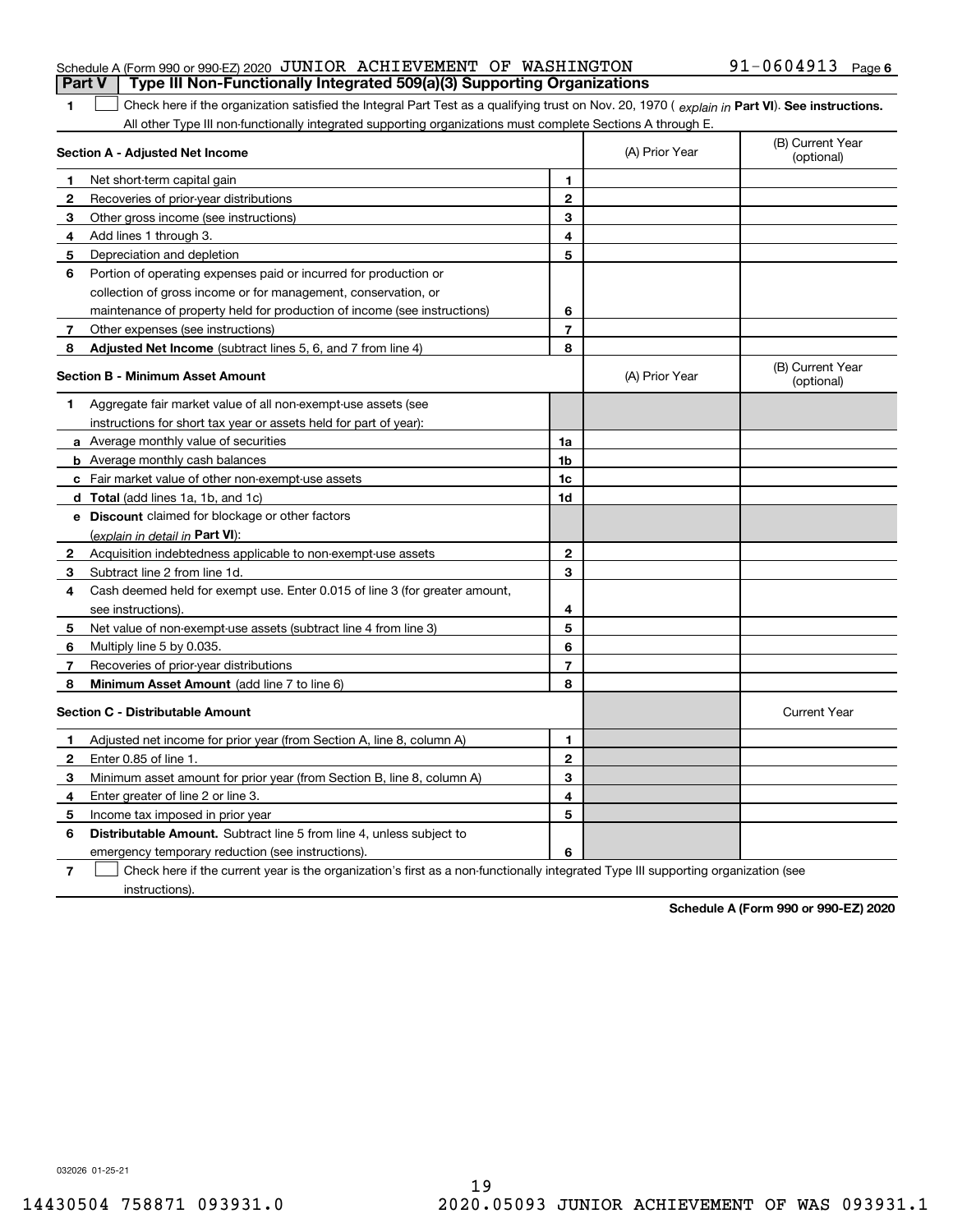## Schedule A (Form 990 or 990-EZ) 2020  $\,$  JUNIOR  $\,$  ACHIEVEMENT OF WASHINGTON  $\,$   $\,$  91-0604913  $\,$  Page

|              | Type III Non-Functionally Integrated 509(a)(3) Supporting Organizations<br>Part V<br>(continued) |                             |                                       |                |                                         |  |  |  |
|--------------|--------------------------------------------------------------------------------------------------|-----------------------------|---------------------------------------|----------------|-----------------------------------------|--|--|--|
|              | <b>Section D - Distributions</b><br><b>Current Year</b>                                          |                             |                                       |                |                                         |  |  |  |
|              | Amounts paid to supported organizations to accomplish exempt purposes                            |                             | 1                                     |                |                                         |  |  |  |
| 2            | Amounts paid to perform activity that directly furthers exempt purposes of supported             |                             |                                       |                |                                         |  |  |  |
|              | organizations, in excess of income from activity                                                 |                             | $\mathbf{2}$                          |                |                                         |  |  |  |
| 3            | Administrative expenses paid to accomplish exempt purposes of supported organizations            |                             |                                       | 3              |                                         |  |  |  |
| 4            | Amounts paid to acquire exempt-use assets                                                        |                             |                                       | 4              |                                         |  |  |  |
| 5            | Qualified set aside amounts (prior IRS approval required - provide details in Part VI)           |                             |                                       | 5              |                                         |  |  |  |
| 6            | Other distributions ( <i>describe in</i> Part VI). See instructions.                             |                             |                                       | 6              |                                         |  |  |  |
| 7            | Total annual distributions. Add lines 1 through 6.                                               |                             |                                       | $\overline{7}$ |                                         |  |  |  |
| 8            | Distributions to attentive supported organizations to which the organization is responsive       |                             |                                       |                |                                         |  |  |  |
|              | (provide details in Part VI). See instructions.                                                  |                             |                                       | 8              |                                         |  |  |  |
| 9            | Distributable amount for 2020 from Section C, line 6                                             |                             |                                       | 9              |                                         |  |  |  |
| 10           | Line 8 amount divided by line 9 amount                                                           |                             |                                       | 10             |                                         |  |  |  |
|              |                                                                                                  | (i)                         | (ii)                                  |                | (iii)                                   |  |  |  |
|              | <b>Section E - Distribution Allocations</b> (see instructions)                                   | <b>Excess Distributions</b> | <b>Underdistributions</b><br>Pre-2020 |                | <b>Distributable</b><br>Amount for 2020 |  |  |  |
| 1            | Distributable amount for 2020 from Section C, line 6                                             |                             |                                       |                |                                         |  |  |  |
| 2            | Underdistributions, if any, for years prior to 2020 (reason-                                     |                             |                                       |                |                                         |  |  |  |
|              | able cause required - explain in Part VI). See instructions.                                     |                             |                                       |                |                                         |  |  |  |
| 3            | Excess distributions carryover, if any, to 2020                                                  |                             |                                       |                |                                         |  |  |  |
|              | a From 2015                                                                                      |                             |                                       |                |                                         |  |  |  |
|              | $b$ From 2016                                                                                    |                             |                                       |                |                                         |  |  |  |
|              | $c$ From 2017                                                                                    |                             |                                       |                |                                         |  |  |  |
|              | <b>d</b> From 2018                                                                               |                             |                                       |                |                                         |  |  |  |
|              | e From 2019                                                                                      |                             |                                       |                |                                         |  |  |  |
|              | f Total of lines 3a through 3e                                                                   |                             |                                       |                |                                         |  |  |  |
|              | g Applied to underdistributions of prior years                                                   |                             |                                       |                |                                         |  |  |  |
|              | <b>h</b> Applied to 2020 distributable amount                                                    |                             |                                       |                |                                         |  |  |  |
|              | Carryover from 2015 not applied (see instructions)                                               |                             |                                       |                |                                         |  |  |  |
|              | Remainder. Subtract lines 3g, 3h, and 3i from line 3f.                                           |                             |                                       |                |                                         |  |  |  |
| 4            | Distributions for 2020 from Section D.                                                           |                             |                                       |                |                                         |  |  |  |
|              | line $7:$                                                                                        |                             |                                       |                |                                         |  |  |  |
|              | a Applied to underdistributions of prior years                                                   |                             |                                       |                |                                         |  |  |  |
|              | <b>b</b> Applied to 2020 distributable amount                                                    |                             |                                       |                |                                         |  |  |  |
|              | c Remainder. Subtract lines 4a and 4b from line 4.                                               |                             |                                       |                |                                         |  |  |  |
| 5            | Remaining underdistributions for years prior to 2020, if                                         |                             |                                       |                |                                         |  |  |  |
|              | any. Subtract lines 3g and 4a from line 2. For result greater                                    |                             |                                       |                |                                         |  |  |  |
|              | than zero, explain in Part VI. See instructions.                                                 |                             |                                       |                |                                         |  |  |  |
| 6            | Remaining underdistributions for 2020. Subtract lines 3h                                         |                             |                                       |                |                                         |  |  |  |
|              | and 4b from line 1. For result greater than zero, explain in                                     |                             |                                       |                |                                         |  |  |  |
|              | <b>Part VI.</b> See instructions.                                                                |                             |                                       |                |                                         |  |  |  |
| $\mathbf{7}$ | Excess distributions carryover to 2021. Add lines 3j                                             |                             |                                       |                |                                         |  |  |  |
|              | and 4c.                                                                                          |                             |                                       |                |                                         |  |  |  |
| 8            | Breakdown of line 7:                                                                             |                             |                                       |                |                                         |  |  |  |
|              | a Excess from 2016                                                                               |                             |                                       |                |                                         |  |  |  |
|              | <b>b</b> Excess from 2017                                                                        |                             |                                       |                |                                         |  |  |  |
|              | c Excess from 2018                                                                               |                             |                                       |                |                                         |  |  |  |
|              | d Excess from 2019                                                                               |                             |                                       |                |                                         |  |  |  |
|              | e Excess from 2020                                                                               |                             |                                       |                |                                         |  |  |  |
|              |                                                                                                  |                             |                                       |                |                                         |  |  |  |

**Schedule A (Form 990 or 990-EZ) 2020**

032027 01-25-21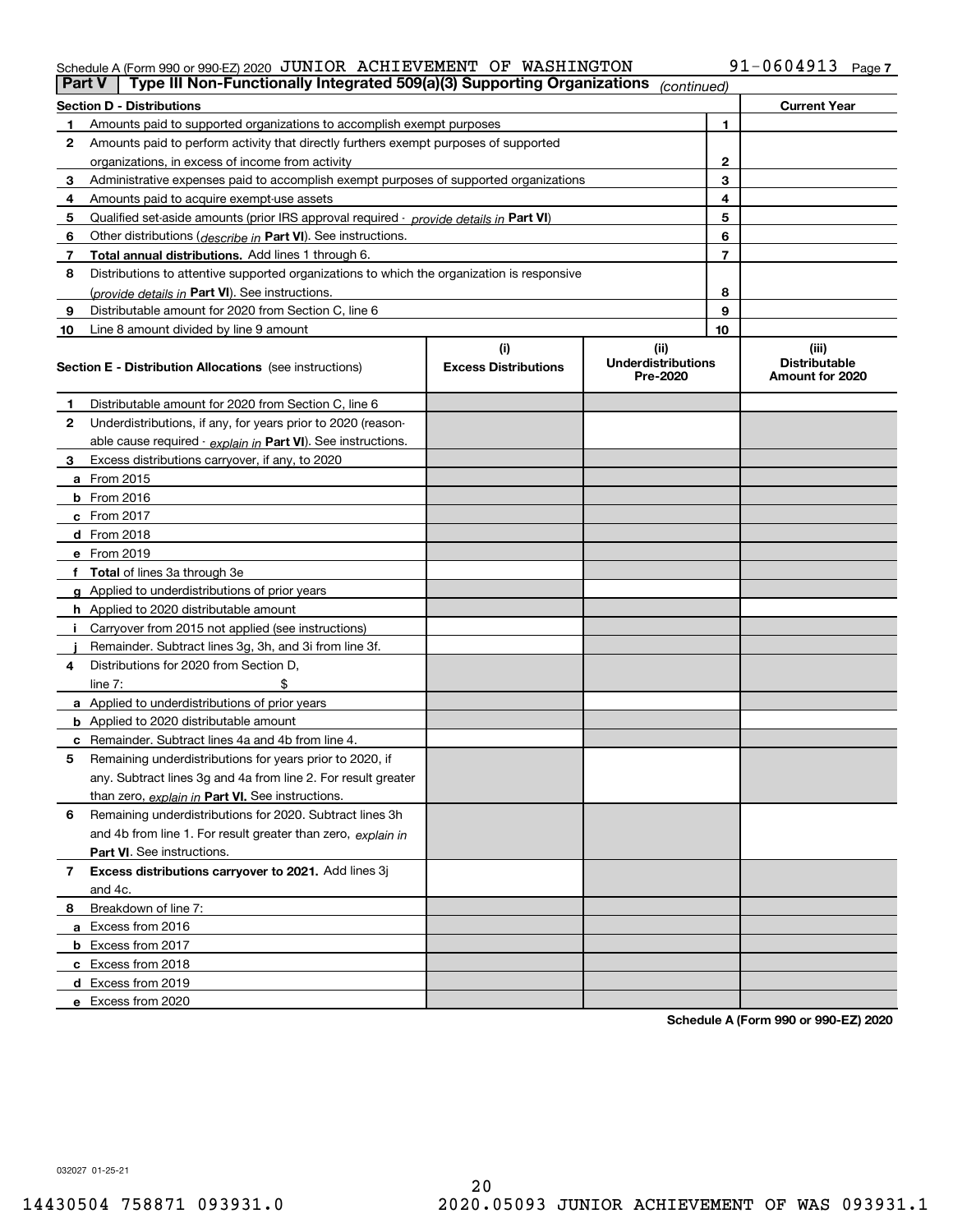|                 | Schedule A (Form 990 or 990-EZ) 2020 JUNIOR ACHIEVEMENT OF WASHINGTON                                                                                                                                                                                                                                                                                                                                                             | $91 - 0604913$ Page 8                |
|-----------------|-----------------------------------------------------------------------------------------------------------------------------------------------------------------------------------------------------------------------------------------------------------------------------------------------------------------------------------------------------------------------------------------------------------------------------------|--------------------------------------|
| <b>Part VI</b>  | Supplemental Information. Provide the explanations required by Part II, line 10; Part II, line 17a or 17b; Part III, line 12;<br>Part IV, Section A, lines 1, 2, 3b, 3c, 4b, 4c, 5a, 6, 9a, 9b, 9c, 11a, 11b, and 11c; Part IV, Section B, lines 1 and 2; Part IV, Section C,<br>line 1; Part IV, Section D, lines 2 and 3; Part IV, Section E, lines 1c, 2a, 2b, 3a, and 3b; Part V, line 1; Part V, Section B, line 1e; Part V, |                                      |
|                 | Section D, lines 5, 6, and 8; and Part V, Section E, lines 2, 5, and 6. Also complete this part for any additional information.<br>(See instructions.)                                                                                                                                                                                                                                                                            |                                      |
|                 |                                                                                                                                                                                                                                                                                                                                                                                                                                   |                                      |
|                 |                                                                                                                                                                                                                                                                                                                                                                                                                                   |                                      |
|                 |                                                                                                                                                                                                                                                                                                                                                                                                                                   |                                      |
|                 |                                                                                                                                                                                                                                                                                                                                                                                                                                   |                                      |
|                 |                                                                                                                                                                                                                                                                                                                                                                                                                                   |                                      |
|                 |                                                                                                                                                                                                                                                                                                                                                                                                                                   |                                      |
|                 |                                                                                                                                                                                                                                                                                                                                                                                                                                   |                                      |
|                 |                                                                                                                                                                                                                                                                                                                                                                                                                                   |                                      |
|                 |                                                                                                                                                                                                                                                                                                                                                                                                                                   |                                      |
|                 |                                                                                                                                                                                                                                                                                                                                                                                                                                   |                                      |
|                 |                                                                                                                                                                                                                                                                                                                                                                                                                                   |                                      |
|                 |                                                                                                                                                                                                                                                                                                                                                                                                                                   |                                      |
|                 |                                                                                                                                                                                                                                                                                                                                                                                                                                   |                                      |
|                 |                                                                                                                                                                                                                                                                                                                                                                                                                                   |                                      |
|                 |                                                                                                                                                                                                                                                                                                                                                                                                                                   |                                      |
|                 |                                                                                                                                                                                                                                                                                                                                                                                                                                   |                                      |
|                 |                                                                                                                                                                                                                                                                                                                                                                                                                                   |                                      |
|                 |                                                                                                                                                                                                                                                                                                                                                                                                                                   |                                      |
|                 |                                                                                                                                                                                                                                                                                                                                                                                                                                   |                                      |
|                 |                                                                                                                                                                                                                                                                                                                                                                                                                                   |                                      |
|                 |                                                                                                                                                                                                                                                                                                                                                                                                                                   |                                      |
|                 |                                                                                                                                                                                                                                                                                                                                                                                                                                   |                                      |
|                 |                                                                                                                                                                                                                                                                                                                                                                                                                                   |                                      |
|                 |                                                                                                                                                                                                                                                                                                                                                                                                                                   |                                      |
|                 |                                                                                                                                                                                                                                                                                                                                                                                                                                   |                                      |
|                 |                                                                                                                                                                                                                                                                                                                                                                                                                                   |                                      |
|                 |                                                                                                                                                                                                                                                                                                                                                                                                                                   |                                      |
|                 |                                                                                                                                                                                                                                                                                                                                                                                                                                   |                                      |
|                 |                                                                                                                                                                                                                                                                                                                                                                                                                                   |                                      |
|                 |                                                                                                                                                                                                                                                                                                                                                                                                                                   |                                      |
|                 |                                                                                                                                                                                                                                                                                                                                                                                                                                   |                                      |
|                 |                                                                                                                                                                                                                                                                                                                                                                                                                                   |                                      |
|                 |                                                                                                                                                                                                                                                                                                                                                                                                                                   |                                      |
|                 |                                                                                                                                                                                                                                                                                                                                                                                                                                   |                                      |
|                 |                                                                                                                                                                                                                                                                                                                                                                                                                                   |                                      |
|                 |                                                                                                                                                                                                                                                                                                                                                                                                                                   |                                      |
| 032028 01-25-21 | 21                                                                                                                                                                                                                                                                                                                                                                                                                                | Schedule A (Form 990 or 990-EZ) 2020 |
|                 |                                                                                                                                                                                                                                                                                                                                                                                                                                   |                                      |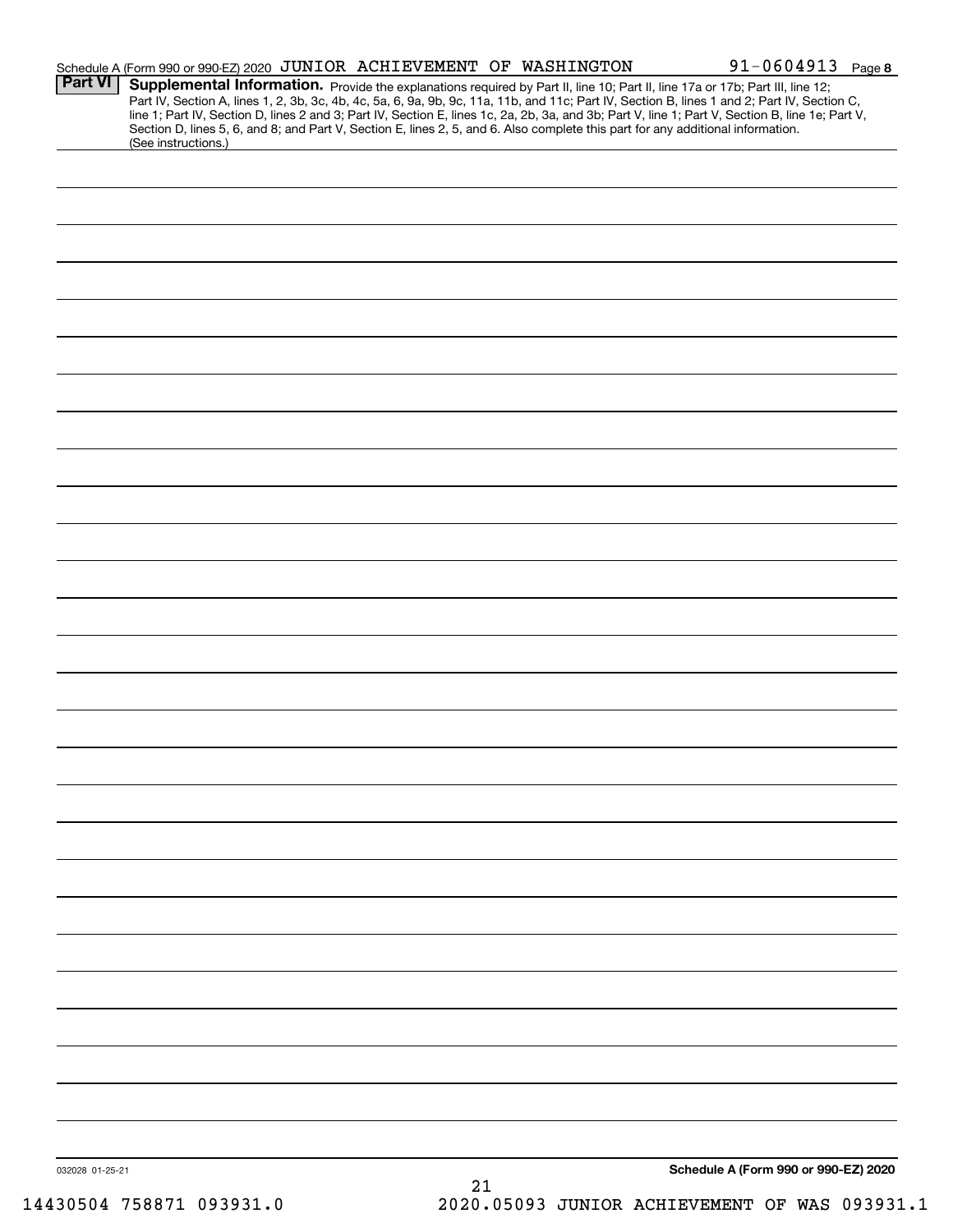Department of the Treasury Internal Revenue Service **(Form 990, 990-EZ, or 990-PF)**

Name of the organization

**Organization type** (check one):

### \*\* PUBLIC DISCLOSURE COPY \*\*

# **Schedule B Schedule of Contributors**

**| Attach to Form 990, Form 990-EZ, or Form 990-PF. | Go to www.irs.gov/Form990 for the latest information.** OMB No. 1545-0047

**2020**

**Employer identification number**

|          | JUNIOR ACHIEVEMENT OF WASHINGTON |  | 91-0604913 |
|----------|----------------------------------|--|------------|
| ck one): |                                  |  |            |

| Filers of:         | Section:                                                                    |
|--------------------|-----------------------------------------------------------------------------|
| Form 990 or 990-EZ | X  <br>$3$ ) (enter number) organization<br>501(c)(                         |
|                    | $4947(a)(1)$ nonexempt charitable trust not treated as a private foundation |
|                    | 527 political organization                                                  |
| Form 990-PF        | 501(c)(3) exempt private foundation                                         |
|                    | 4947(a)(1) nonexempt charitable trust treated as a private foundation       |
|                    | 501(c)(3) taxable private foundation                                        |

Check if your organization is covered by the **General Rule** or a **Special Rule. Note:**  Only a section 501(c)(7), (8), or (10) organization can check boxes for both the General Rule and a Special Rule. See instructions.

### **General Rule**

 $\mathcal{L}^{\text{max}}$ 

For an organization filing Form 990, 990-EZ, or 990-PF that received, during the year, contributions totaling \$5,000 or more (in money or property) from any one contributor. Complete Parts I and II. See instructions for determining a contributor's total contributions.

### **Special Rules**

any one contributor, during the year, total contributions of the greater of  $\,$  (1) \$5,000; or **(2)** 2% of the amount on (i) Form 990, Part VIII, line 1h;  $\boxed{\textbf{X}}$  For an organization described in section 501(c)(3) filing Form 990 or 990-EZ that met the 33 1/3% support test of the regulations under sections 509(a)(1) and 170(b)(1)(A)(vi), that checked Schedule A (Form 990 or 990-EZ), Part II, line 13, 16a, or 16b, and that received from or (ii) Form 990-EZ, line 1. Complete Parts I and II.

For an organization described in section 501(c)(7), (8), or (10) filing Form 990 or 990-EZ that received from any one contributor, during the year, total contributions of more than \$1,000 exclusively for religious, charitable, scientific, literary, or educational purposes, or for the prevention of cruelty to children or animals. Complete Parts I (entering "N/A" in column (b) instead of the contributor name and address), II, and III.  $\mathcal{L}^{\text{max}}$ 

purpose. Don't complete any of the parts unless the **General Rule** applies to this organization because it received *nonexclusively* year, contributions <sub>exclusively</sub> for religious, charitable, etc., purposes, but no such contributions totaled more than \$1,000. If this box is checked, enter here the total contributions that were received during the year for an  $\;$ exclusively religious, charitable, etc., For an organization described in section 501(c)(7), (8), or (10) filing Form 990 or 990-EZ that received from any one contributor, during the religious, charitable, etc., contributions totaling \$5,000 or more during the year  $\Box$ — $\Box$   $\Box$  $\mathcal{L}^{\text{max}}$ 

**Caution:**  An organization that isn't covered by the General Rule and/or the Special Rules doesn't file Schedule B (Form 990, 990-EZ, or 990-PF),  **must** but it answer "No" on Part IV, line 2, of its Form 990; or check the box on line H of its Form 990-EZ or on its Form 990-PF, Part I, line 2, to certify that it doesn't meet the filing requirements of Schedule B (Form 990, 990-EZ, or 990-PF).

**For Paperwork Reduction Act Notice, see the instructions for Form 990, 990-EZ, or 990-PF. Schedule B (Form 990, 990-EZ, or 990-PF) (2020)** LHA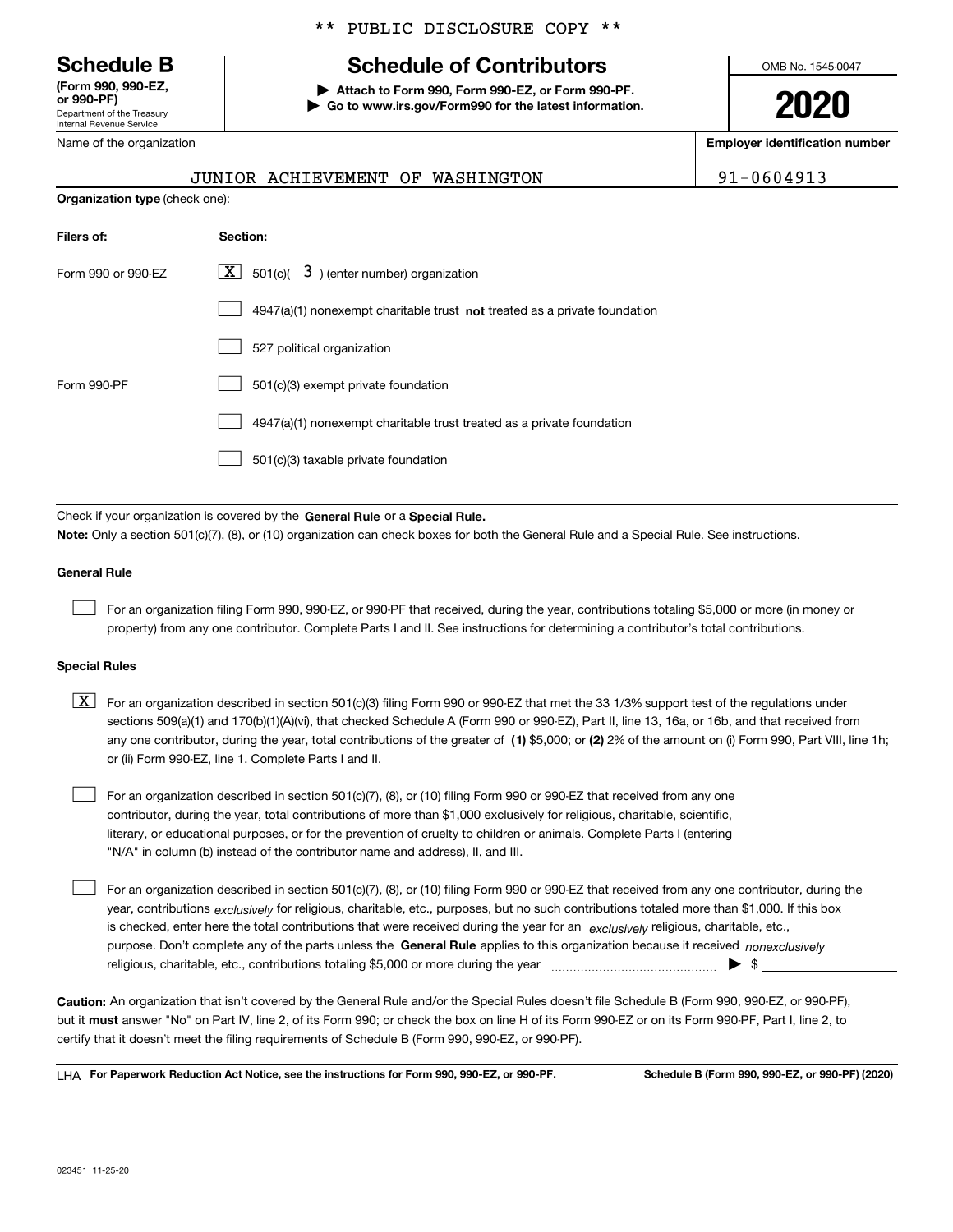**Employer identification number**

## JUNIOR ACHIEVEMENT OF WASHINGTON | 91-0604913

Chedule B (Form 990, 990-EZ, or 990-PF) (2020)<br>
lame of organization<br> **2020 ISBN 191-0604913**<br> **2020 ISBN 191-0604913**<br> **2020 ISBN 191-0604913**<br> **2020 ISBN 191-0604913** 

| (a)         | (b)                               | (c)                                 | (d)                                                                                                       |
|-------------|-----------------------------------|-------------------------------------|-----------------------------------------------------------------------------------------------------------|
| No.         | Name, address, and ZIP + 4        | <b>Total contributions</b>          | Type of contribution                                                                                      |
| $\mathbf 1$ |                                   | 151,977.<br>$$\tilde{\phantom{a}}$$ | $\overline{\text{X}}$<br>Person<br>Payroll<br>Noncash<br>(Complete Part II for<br>noncash contributions.) |
| (a)<br>No.  | (b)<br>Name, address, and ZIP + 4 | (c)<br><b>Total contributions</b>   | (d)<br>Type of contribution                                                                               |
| 2           |                                   | 62,000.<br>\$                       | x.<br>Person<br>Payroll<br>Noncash<br>(Complete Part II for<br>noncash contributions.)                    |
| (a)<br>No.  | (b)<br>Name, address, and ZIP + 4 | (c)<br><b>Total contributions</b>   | (d)<br>Type of contribution                                                                               |
| 3           |                                   | 50,000.<br>\$                       | x<br>Person<br>Payroll<br>Noncash<br>(Complete Part II for<br>noncash contributions.)                     |
| (a)<br>No.  | (b)<br>Name, address, and ZIP + 4 | (c)<br><b>Total contributions</b>   | (d)<br>Type of contribution                                                                               |
| 4           |                                   | 45,997.<br>\$                       | X.<br>Person<br>Payroll<br>Noncash<br>(Complete Part II for<br>noncash contributions.)                    |
| (a)<br>NO.  | (b)<br>Name, address, and ZIP + 4 | (c)<br>Total contributions          | (d)<br>Type of contribution                                                                               |
| 5           |                                   | 45,000.<br>\$                       | $\overline{\text{X}}$<br>Person<br>Payroll<br>Noncash<br>(Complete Part II for<br>noncash contributions.) |
| (a)<br>No.  | (b)<br>Name, address, and ZIP + 4 | (c)<br><b>Total contributions</b>   | (d)<br>Type of contribution                                                                               |
|             |                                   | \$                                  | Person<br>Payroll<br>Noncash<br>(Complete Part II for<br>noncash contributions.)                          |

023452 11-25-20 **Schedule B (Form 990, 990-EZ, or 990-PF) (2020)**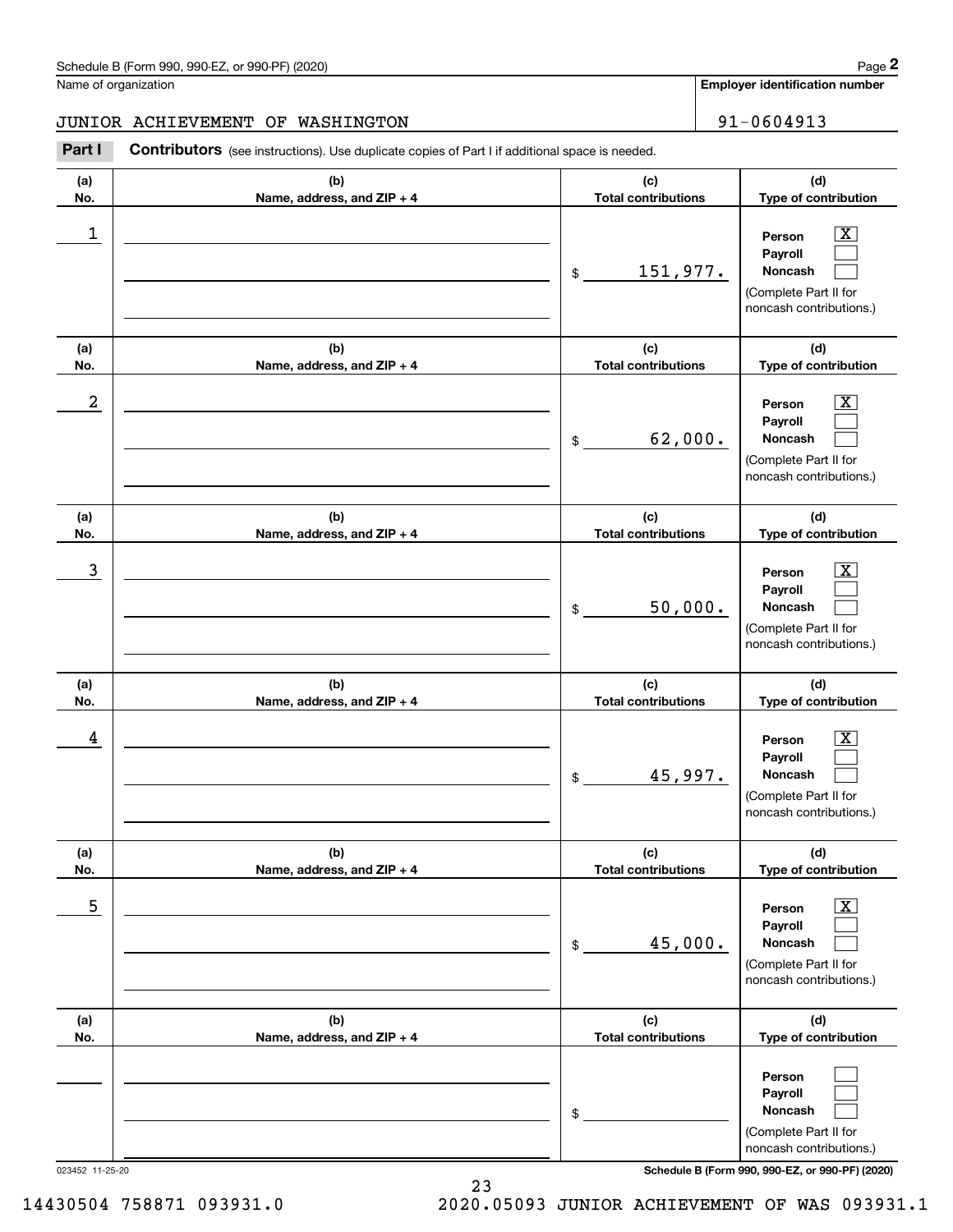**Employer identification number**

JUNIOR ACHIEVEMENT OF WASHINGTON | 91-0604913

Chedule B (Form 990, 990-EZ, or 990-PF) (2020)<br> **2020 Identitions).** Page 3<br> **3Part II if additional space is needed.**<br> **291** – 0604913<br> **291 – 0604913** 

| (a)<br>No.<br>from<br>Part I | (b)<br>Description of noncash property given | (c)<br>FMV (or estimate)<br>(See instructions.) | (d)<br>Date received |
|------------------------------|----------------------------------------------|-------------------------------------------------|----------------------|
|                              |                                              | $\frac{1}{2}$                                   |                      |
| (a)<br>No.<br>from<br>Part I | (b)<br>Description of noncash property given | (c)<br>FMV (or estimate)<br>(See instructions.) | (d)<br>Date received |
|                              |                                              | $\frac{1}{2}$                                   |                      |
| (a)<br>No.<br>from<br>Part I | (b)<br>Description of noncash property given | (c)<br>FMV (or estimate)<br>(See instructions.) | (d)<br>Date received |
|                              |                                              | $\frac{1}{2}$                                   |                      |
| (a)<br>No.<br>from<br>Part I | (b)<br>Description of noncash property given | (c)<br>FMV (or estimate)<br>(See instructions.) | (d)<br>Date received |
|                              |                                              | \$                                              |                      |
| (a)<br>No.<br>from<br>Part I | (b)<br>Description of noncash property given | (c)<br>FMV (or estimate)<br>(See instructions.) | (d)<br>Date received |
|                              |                                              | \$                                              |                      |
| (a)<br>No.<br>from<br>Part I | (b)<br>Description of noncash property given | (c)<br>FMV (or estimate)<br>(See instructions.) | (d)<br>Date received |
|                              |                                              | \$                                              |                      |

24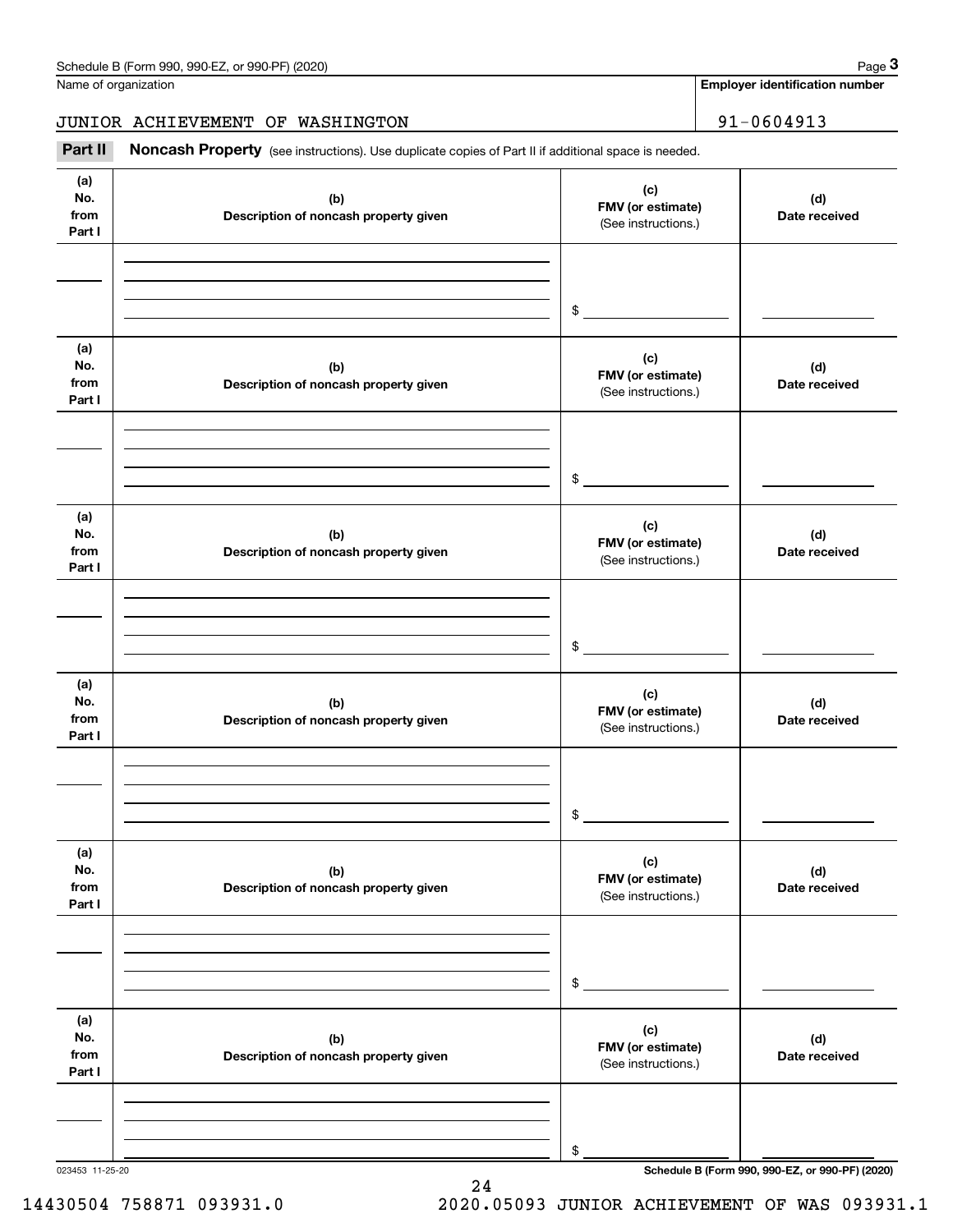| Schedule B (Form 990, 990-EZ, or 990-PF) (2020) | Page |
|-------------------------------------------------|------|
|-------------------------------------------------|------|

| Name of organization      | Schedule B (Form 990, 990-EZ, or 990-PF) (2020)                                                                                                                                                                                                                              |                      |  | Page 4<br><b>Employer identification number</b> |  |
|---------------------------|------------------------------------------------------------------------------------------------------------------------------------------------------------------------------------------------------------------------------------------------------------------------------|----------------------|--|-------------------------------------------------|--|
|                           |                                                                                                                                                                                                                                                                              |                      |  |                                                 |  |
|                           | JUNIOR ACHIEVEMENT OF WASHINGTON                                                                                                                                                                                                                                             |                      |  | 91-0604913                                      |  |
| Part III                  | Exclusively religious, charitable, etc., contributions to organizations described in section 501(c)(7), (8), or (10) that total more than \$1,000 for the year<br>from any one contributor. Complete columns (a) through (e) and the following line entry. For organizations |                      |  |                                                 |  |
|                           | completing Part III, enter the total of exclusively religious, charitable, etc., contributions of \$1,000 or less for the year. (Enter this info. once.) $\blacktriangleright$ \$<br>Use duplicate copies of Part III if additional space is needed.                         |                      |  |                                                 |  |
| (a) No.<br>from           | (b) Purpose of gift                                                                                                                                                                                                                                                          | (c) Use of gift      |  | (d) Description of how gift is held             |  |
| Part I                    |                                                                                                                                                                                                                                                                              |                      |  |                                                 |  |
|                           |                                                                                                                                                                                                                                                                              | (e) Transfer of gift |  |                                                 |  |
|                           | Transferee's name, address, and ZIP + 4                                                                                                                                                                                                                                      |                      |  | Relationship of transferor to transferee        |  |
| (a) No.<br>from           | (b) Purpose of gift                                                                                                                                                                                                                                                          | (c) Use of gift      |  | (d) Description of how gift is held             |  |
| Part I                    |                                                                                                                                                                                                                                                                              |                      |  |                                                 |  |
|                           | (e) Transfer of gift                                                                                                                                                                                                                                                         |                      |  |                                                 |  |
|                           | Transferee's name, address, and ZIP + 4                                                                                                                                                                                                                                      |                      |  | Relationship of transferor to transferee        |  |
| (a) No.<br>from<br>Part I | (b) Purpose of gift                                                                                                                                                                                                                                                          | (c) Use of gift      |  | (d) Description of how gift is held             |  |
|                           | (e) Transfer of gift                                                                                                                                                                                                                                                         |                      |  |                                                 |  |
|                           | Transferee's name, address, and $ZIP + 4$                                                                                                                                                                                                                                    |                      |  | Relationship of transferor to transferee        |  |
| (a) No.<br>from<br>Part I | (b) Purpose of gift                                                                                                                                                                                                                                                          | (c) Use of gift      |  | (d) Description of how gift is held             |  |
|                           |                                                                                                                                                                                                                                                                              |                      |  |                                                 |  |
|                           | (e) Transfer of gift                                                                                                                                                                                                                                                         |                      |  |                                                 |  |
|                           | Transferee's name, address, and $ZIP + 4$                                                                                                                                                                                                                                    |                      |  | Relationship of transferor to transferee        |  |
|                           |                                                                                                                                                                                                                                                                              |                      |  |                                                 |  |

25

023454 11-25-20

**Schedule B (Form 990, 990-EZ, or 990-PF) (2020)**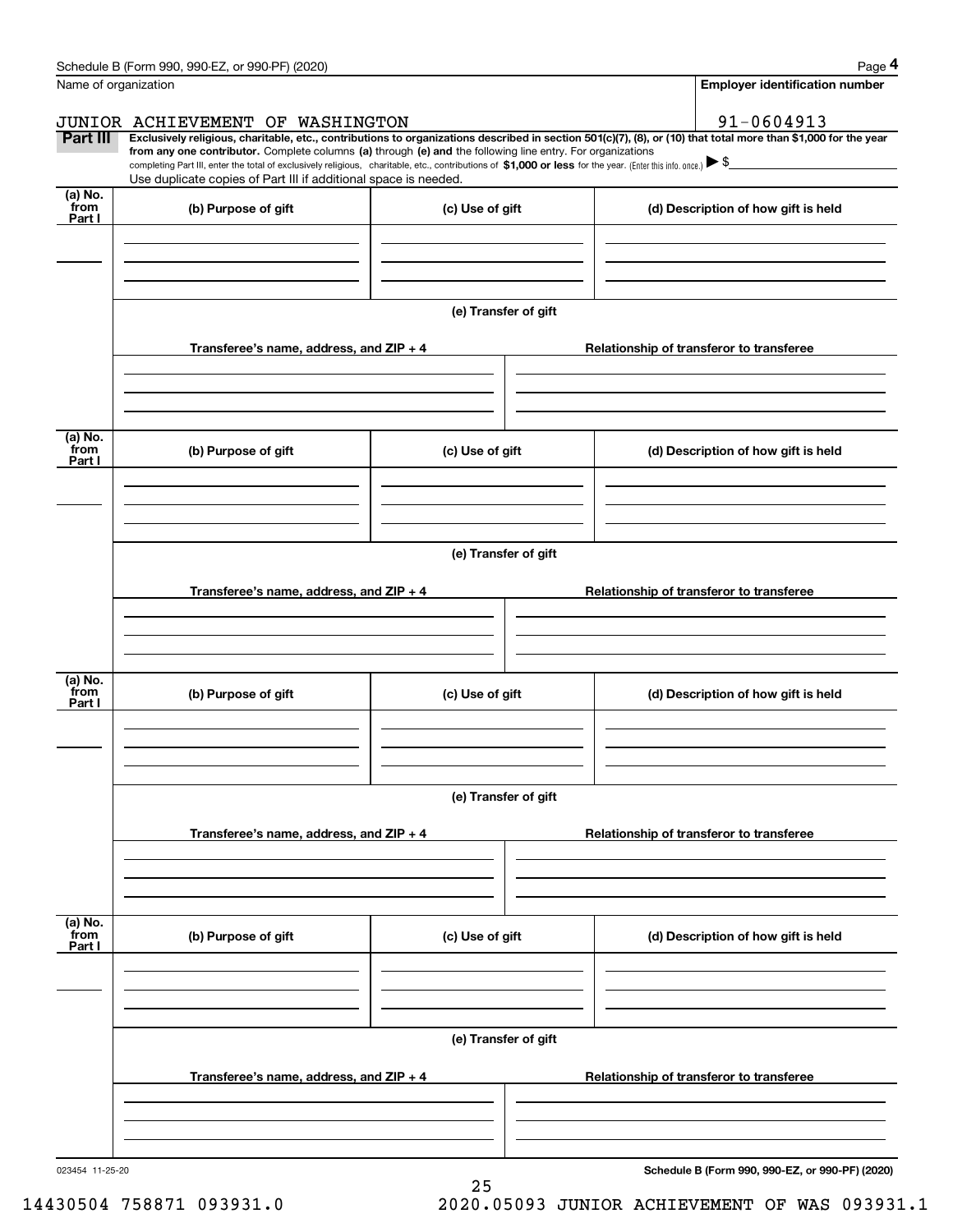| <b>SCHEDULE D</b> |  |
|-------------------|--|
|-------------------|--|

| (Form 990) |  |
|------------|--|
|------------|--|

# **SCHEDULE D Supplemental Financial Statements**

(Form 990)<br>
Pepartment of the Treasury<br>
Department of the Treasury<br>
Department of the Treasury<br>
Department of the Treasury<br> **Co to www.irs.gov/Form990 for instructions and the latest information.**<br> **Co to www.irs.gov/Form9** 



Department of the Treasury Internal Revenue Service

|         | Name of the organization<br>JUNIOR ACHIEVEMENT OF WASHINGTON                                                                                                                                                                            |                                                | <b>Employer identification number</b><br>91-0604913 |
|---------|-----------------------------------------------------------------------------------------------------------------------------------------------------------------------------------------------------------------------------------------|------------------------------------------------|-----------------------------------------------------|
| Part I  | Organizations Maintaining Donor Advised Funds or Other Similar Funds or Accounts. Complete if the                                                                                                                                       |                                                |                                                     |
|         | organization answered "Yes" on Form 990, Part IV, line 6.                                                                                                                                                                               |                                                |                                                     |
|         | (a) Donor advised funds                                                                                                                                                                                                                 |                                                | (b) Funds and other accounts                        |
|         |                                                                                                                                                                                                                                         |                                                |                                                     |
| 1       | Aggregate value of contributions to (during year)                                                                                                                                                                                       |                                                |                                                     |
| 2       |                                                                                                                                                                                                                                         |                                                |                                                     |
| з       | Aggregate value of grants from (during year)                                                                                                                                                                                            |                                                |                                                     |
| 4       |                                                                                                                                                                                                                                         |                                                |                                                     |
| 5       | Did the organization inform all donors and donor advisors in writing that the assets held in donor advised funds                                                                                                                        |                                                | Yes<br>No                                           |
| 6       |                                                                                                                                                                                                                                         |                                                |                                                     |
|         | Did the organization inform all grantees, donors, and donor advisors in writing that grant funds can be used only<br>for charitable purposes and not for the benefit of the donor or donor advisor, or for any other purpose conferring |                                                |                                                     |
|         | impermissible private benefit?                                                                                                                                                                                                          |                                                | Yes<br>No                                           |
| Part II | Conservation Easements. Complete if the organization answered "Yes" on Form 990, Part IV, line 7.                                                                                                                                       |                                                |                                                     |
| 1.      | Purpose(s) of conservation easements held by the organization (check all that apply).                                                                                                                                                   |                                                |                                                     |
|         | Preservation of land for public use (for example, recreation or education)                                                                                                                                                              |                                                |                                                     |
|         | Protection of natural habitat                                                                                                                                                                                                           | Preservation of a certified historic structure | Preservation of a historically important land area  |
|         | Preservation of open space                                                                                                                                                                                                              |                                                |                                                     |
|         | Complete lines 2a through 2d if the organization held a qualified conservation contribution in the form of a conservation easement on the last                                                                                          |                                                |                                                     |
| 2       |                                                                                                                                                                                                                                         |                                                | Held at the End of the Tax Year                     |
|         | day of the tax year.<br>Total number of conservation easements                                                                                                                                                                          |                                                | 2a                                                  |
| а       |                                                                                                                                                                                                                                         |                                                | 2b                                                  |
| b       | Total acreage restricted by conservation easements                                                                                                                                                                                      |                                                | 2c                                                  |
| с       | Number of conservation easements included in (c) acquired after 7/25/06, and not on a historic structure                                                                                                                                |                                                |                                                     |
| d       |                                                                                                                                                                                                                                         |                                                | 2d                                                  |
| З.      | Number of conservation easements modified, transferred, released, extinguished, or terminated by the organization during the tax                                                                                                        |                                                |                                                     |
|         | $year \blacktriangleright$                                                                                                                                                                                                              |                                                |                                                     |
| 4       | Number of states where property subject to conservation easement is located                                                                                                                                                             |                                                |                                                     |
| 5       | Does the organization have a written policy regarding the periodic monitoring, inspection, handling of                                                                                                                                  |                                                |                                                     |
|         | violations, and enforcement of the conservation easements it holds?                                                                                                                                                                     |                                                | Yes<br>No                                           |
| 6       | Staff and volunteer hours devoted to monitoring, inspecting, handling of violations, and enforcing conservation easements during the year                                                                                               |                                                |                                                     |
|         |                                                                                                                                                                                                                                         |                                                |                                                     |
| 7       | Amount of expenses incurred in monitoring, inspecting, handling of violations, and enforcing conservation easements during the year                                                                                                     |                                                |                                                     |
|         | ▶ \$                                                                                                                                                                                                                                    |                                                |                                                     |
| 8       | Does each conservation easement reported on line 2(d) above satisfy the requirements of section 170(h)(4)(B)(i)                                                                                                                         |                                                |                                                     |
|         |                                                                                                                                                                                                                                         |                                                | Yes<br>No                                           |
|         | In Part XIII, describe how the organization reports conservation easements in its revenue and expense statement and                                                                                                                     |                                                |                                                     |
|         | balance sheet, and include, if applicable, the text of the footnote to the organization's financial statements that describes the                                                                                                       |                                                |                                                     |
|         | organization's accounting for conservation easements.                                                                                                                                                                                   |                                                |                                                     |
|         | Organizations Maintaining Collections of Art, Historical Treasures, or Other Similar Assets.<br>Part III                                                                                                                                |                                                |                                                     |
|         | Complete if the organization answered "Yes" on Form 990, Part IV, line 8.                                                                                                                                                               |                                                |                                                     |
|         | 1a If the organization elected, as permitted under FASB ASC 958, not to report in its revenue statement and balance sheet works                                                                                                         |                                                |                                                     |
|         | of art, historical treasures, or other similar assets held for public exhibition, education, or research in furtherance of public                                                                                                       |                                                |                                                     |
|         | service, provide in Part XIII the text of the footnote to its financial statements that describes these items.                                                                                                                          |                                                |                                                     |
| b       | If the organization elected, as permitted under FASB ASC 958, to report in its revenue statement and balance sheet works of                                                                                                             |                                                |                                                     |
|         | art, historical treasures, or other similar assets held for public exhibition, education, or research in furtherance of public service,                                                                                                 |                                                |                                                     |
|         | provide the following amounts relating to these items:                                                                                                                                                                                  |                                                |                                                     |
|         |                                                                                                                                                                                                                                         |                                                | $\mathbb{S}$ . The set of $\mathbb{S}$              |
|         | (ii) Assets included in Form 990, Part X                                                                                                                                                                                                |                                                | $\blacktriangleright$ \$                            |
| 2       | If the organization received or held works of art, historical treasures, or other similar assets for financial gain, provide                                                                                                            |                                                |                                                     |
|         | the following amounts required to be reported under FASB ASC 958 relating to these items:                                                                                                                                               |                                                |                                                     |
| а       |                                                                                                                                                                                                                                         |                                                | \$                                                  |
|         | <b>b</b> Assets included in Form 990, Part X                                                                                                                                                                                            |                                                | $\blacktriangleright$ s                             |
|         | LHA For Paperwork Reduction Act Notice, see the Instructions for Form 990.                                                                                                                                                              |                                                | Schedule D (Form 990) 2020                          |
|         | 032051 12-01-20                                                                                                                                                                                                                         |                                                |                                                     |
|         |                                                                                                                                                                                                                                         |                                                |                                                     |

| 26 |                          |
|----|--------------------------|
|    | O O5093 JUNIOR ACHIRVEME |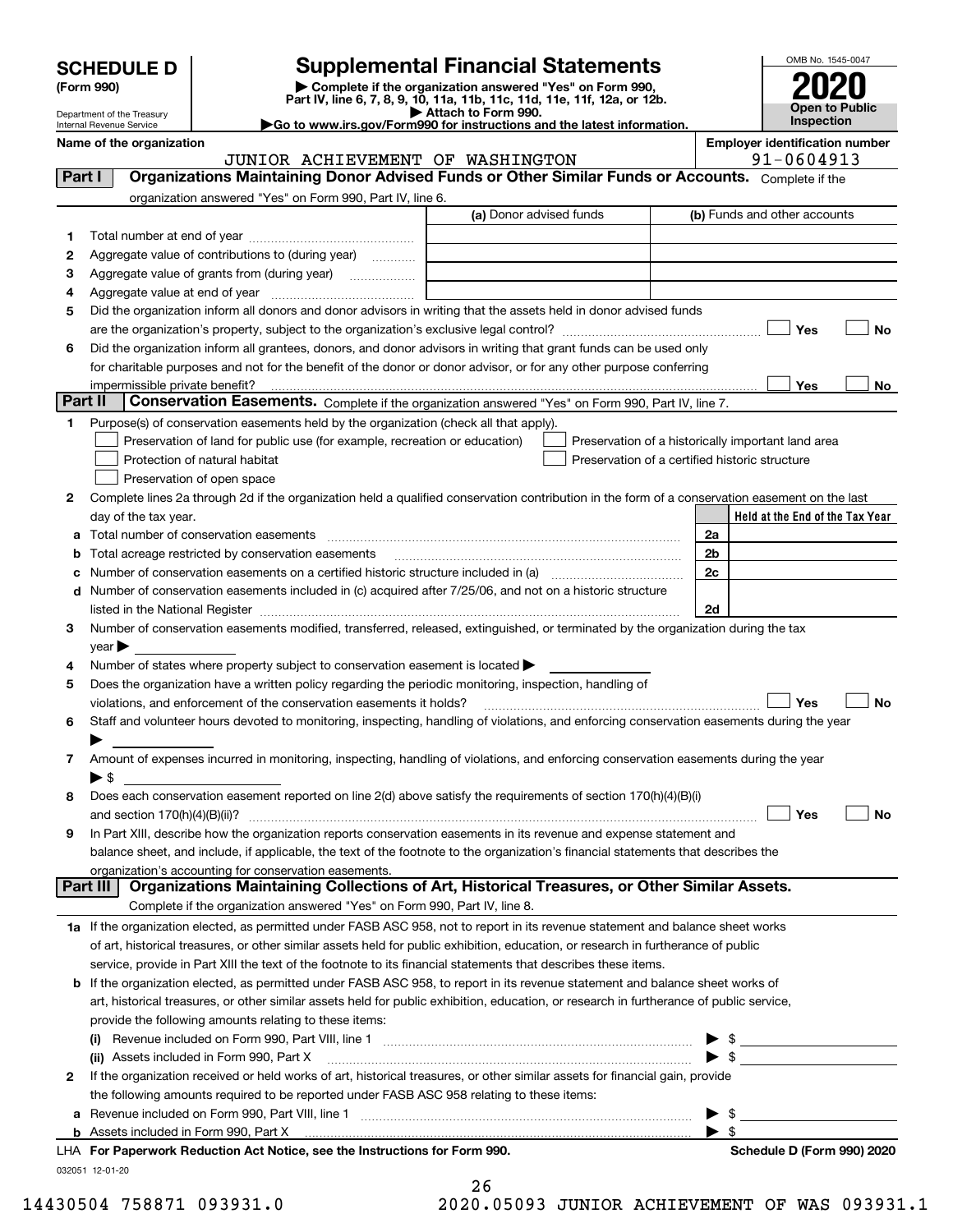|        | Schedule D (Form 990) 2020                                                                                                                                                                                                     | JUNIOR ACHIEVEMENT OF WASHINGTON |                                |                                                                                                                                                                                                                                |                 | $91 - 0604913$ Page 2                                    |                |           |             |
|--------|--------------------------------------------------------------------------------------------------------------------------------------------------------------------------------------------------------------------------------|----------------------------------|--------------------------------|--------------------------------------------------------------------------------------------------------------------------------------------------------------------------------------------------------------------------------|-----------------|----------------------------------------------------------|----------------|-----------|-------------|
|        | Organizations Maintaining Collections of Art, Historical Treasures, or Other Similar Assets (continued)<br>Part III                                                                                                            |                                  |                                |                                                                                                                                                                                                                                |                 |                                                          |                |           |             |
| З      | Using the organization's acquisition, accession, and other records, check any of the following that make significant use of its                                                                                                |                                  |                                |                                                                                                                                                                                                                                |                 |                                                          |                |           |             |
|        | collection items (check all that apply):                                                                                                                                                                                       |                                  |                                |                                                                                                                                                                                                                                |                 |                                                          |                |           |             |
| a      | Public exhibition                                                                                                                                                                                                              |                                  |                                | Loan or exchange program                                                                                                                                                                                                       |                 |                                                          |                |           |             |
| b      | Scholarly research                                                                                                                                                                                                             |                                  |                                | Other and the control of the control of the control of the control of the control of the control of the control of the control of the control of the control of the control of the control of the control of the control of th |                 |                                                          |                |           |             |
| c      | Preservation for future generations                                                                                                                                                                                            |                                  |                                |                                                                                                                                                                                                                                |                 |                                                          |                |           |             |
| 4      | Provide a description of the organization's collections and explain how they further the organization's exempt purpose in Part XIII.                                                                                           |                                  |                                |                                                                                                                                                                                                                                |                 |                                                          |                |           |             |
| 5      | During the year, did the organization solicit or receive donations of art, historical treasures, or other similar assets                                                                                                       |                                  |                                |                                                                                                                                                                                                                                |                 |                                                          |                |           |             |
|        | to be sold to raise funds rather than to be maintained as part of the organization's collection?                                                                                                                               |                                  |                                |                                                                                                                                                                                                                                |                 |                                                          | Yes            |           | No          |
|        | <b>Part IV</b><br>Escrow and Custodial Arrangements. Complete if the organization answered "Yes" on Form 990, Part IV, line 9, or                                                                                              |                                  |                                |                                                                                                                                                                                                                                |                 |                                                          |                |           |             |
|        | reported an amount on Form 990, Part X, line 21.                                                                                                                                                                               |                                  |                                |                                                                                                                                                                                                                                |                 |                                                          |                |           |             |
|        | 1a Is the organization an agent, trustee, custodian or other intermediary for contributions or other assets not included                                                                                                       |                                  |                                |                                                                                                                                                                                                                                |                 |                                                          |                |           |             |
|        |                                                                                                                                                                                                                                |                                  |                                |                                                                                                                                                                                                                                |                 |                                                          | Yes            |           | No          |
|        | <b>b</b> If "Yes," explain the arrangement in Part XIII and complete the following table:                                                                                                                                      |                                  |                                |                                                                                                                                                                                                                                |                 |                                                          |                |           |             |
|        |                                                                                                                                                                                                                                |                                  |                                |                                                                                                                                                                                                                                |                 |                                                          | Amount         |           |             |
|        |                                                                                                                                                                                                                                |                                  |                                |                                                                                                                                                                                                                                | 1c              |                                                          |                |           |             |
|        | Additions during the year manufactured and an account of the year manufactured and account of the year manufactured and account of the year manufactured and account of the year manufactured and account of the year manufact |                                  |                                |                                                                                                                                                                                                                                | 1d              |                                                          |                |           |             |
|        | Distributions during the year manufactured and an account of the state of the state of the state of the state o                                                                                                                |                                  |                                |                                                                                                                                                                                                                                | 1e              |                                                          |                |           |             |
|        |                                                                                                                                                                                                                                |                                  |                                |                                                                                                                                                                                                                                | 1f              |                                                          |                |           |             |
|        | 2a Did the organization include an amount on Form 990, Part X, line 21, for escrow or custodial account liability?                                                                                                             |                                  |                                |                                                                                                                                                                                                                                |                 |                                                          | Yes            |           | No          |
| Part V | <b>b</b> If "Yes," explain the arrangement in Part XIII. Check here if the explanation has been provided on Part XIII<br>Endowment Funds. Complete if the organization answered "Yes" on Form 990, Part IV, line 10.           |                                  |                                |                                                                                                                                                                                                                                |                 |                                                          |                |           |             |
|        |                                                                                                                                                                                                                                |                                  |                                |                                                                                                                                                                                                                                |                 |                                                          |                |           |             |
|        |                                                                                                                                                                                                                                | (a) Current year<br>1, 112, 333. | (b) Prior year<br>1, 171, 484. | (c) Two years back<br>1,167,039.                                                                                                                                                                                               |                 | (d) Three years back   (e) Four years back<br>1,100,276. |                | 782,700.  |             |
| 1a     | Beginning of year balance                                                                                                                                                                                                      |                                  | 13,894.                        |                                                                                                                                                                                                                                |                 | 2,000.                                                   |                |           | 14,500.     |
| b      |                                                                                                                                                                                                                                | 340,414.                         | $-66, 188.$                    | 11,945.                                                                                                                                                                                                                        |                 | 64,763.                                                  |                | 122, 172. |             |
|        | Net investment earnings, gains, and losses                                                                                                                                                                                     |                                  |                                |                                                                                                                                                                                                                                |                 |                                                          |                |           |             |
|        | Grants or scholarships                                                                                                                                                                                                         |                                  |                                |                                                                                                                                                                                                                                |                 |                                                          |                |           |             |
|        | e Other expenditures for facilities                                                                                                                                                                                            | 115,010.                         | 6,857.                         | 7,500.                                                                                                                                                                                                                         |                 |                                                          |                |           | 122, 172.   |
|        | and programs                                                                                                                                                                                                                   |                                  |                                |                                                                                                                                                                                                                                |                 |                                                          |                |           |             |
|        |                                                                                                                                                                                                                                |                                  | $1,337,737.$ $1,112,333.$      | 1, 171, 484.                                                                                                                                                                                                                   |                 | 1,167,039.                                               |                |           | 797,200.    |
| g<br>2 | End of year balance<br>Provide the estimated percentage of the current year end balance (line 1g, column (a)) held as:                                                                                                         |                                  |                                |                                                                                                                                                                                                                                |                 |                                                          |                |           |             |
|        | Board designated or quasi-endowment >                                                                                                                                                                                          | 43.4000                          | %                              |                                                                                                                                                                                                                                |                 |                                                          |                |           |             |
| b      | Permanent endowment > 56.6000                                                                                                                                                                                                  | %                                |                                |                                                                                                                                                                                                                                |                 |                                                          |                |           |             |
| c      | .0000<br>Term endowment ><br>%                                                                                                                                                                                                 |                                  |                                |                                                                                                                                                                                                                                |                 |                                                          |                |           |             |
|        | The percentages on lines 2a, 2b, and 2c should equal 100%.                                                                                                                                                                     |                                  |                                |                                                                                                                                                                                                                                |                 |                                                          |                |           |             |
|        | 3a Are there endowment funds not in the possession of the organization that are held and administered for the organization                                                                                                     |                                  |                                |                                                                                                                                                                                                                                |                 |                                                          |                |           |             |
|        | by:                                                                                                                                                                                                                            |                                  |                                |                                                                                                                                                                                                                                |                 |                                                          |                | Yes       | No          |
|        | (i)                                                                                                                                                                                                                            |                                  |                                |                                                                                                                                                                                                                                |                 |                                                          | 3a(i)          |           | X           |
|        |                                                                                                                                                                                                                                |                                  |                                |                                                                                                                                                                                                                                |                 |                                                          | 3a(ii)         |           | $\mathbf X$ |
|        |                                                                                                                                                                                                                                |                                  |                                |                                                                                                                                                                                                                                |                 |                                                          | 3b             |           |             |
|        | Describe in Part XIII the intended uses of the organization's endowment funds.                                                                                                                                                 |                                  |                                |                                                                                                                                                                                                                                |                 |                                                          |                |           |             |
|        | Land, Buildings, and Equipment.<br>Part VI                                                                                                                                                                                     |                                  |                                |                                                                                                                                                                                                                                |                 |                                                          |                |           |             |
|        | Complete if the organization answered "Yes" on Form 990, Part IV, line 11a. See Form 990, Part X, line 10.                                                                                                                     |                                  |                                |                                                                                                                                                                                                                                |                 |                                                          |                |           |             |
|        | Description of property                                                                                                                                                                                                        | (a) Cost or other                |                                | (b) Cost or other                                                                                                                                                                                                              | (c) Accumulated |                                                          | (d) Book value |           |             |
|        |                                                                                                                                                                                                                                | basis (investment)               |                                | basis (other)                                                                                                                                                                                                                  | depreciation    |                                                          |                |           |             |
|        |                                                                                                                                                                                                                                |                                  |                                |                                                                                                                                                                                                                                |                 |                                                          |                |           |             |
| b      |                                                                                                                                                                                                                                |                                  |                                |                                                                                                                                                                                                                                |                 |                                                          |                |           |             |
|        |                                                                                                                                                                                                                                |                                  |                                |                                                                                                                                                                                                                                |                 |                                                          |                |           |             |
| d      |                                                                                                                                                                                                                                |                                  |                                | 356,868.                                                                                                                                                                                                                       | 265,445.        |                                                          |                | 91,423.   |             |
|        |                                                                                                                                                                                                                                |                                  |                                | 58,907.                                                                                                                                                                                                                        | 52,580.         |                                                          |                | 6,327.    |             |
|        |                                                                                                                                                                                                                                |                                  |                                |                                                                                                                                                                                                                                |                 |                                                          |                | 97,750.   |             |
|        |                                                                                                                                                                                                                                |                                  |                                |                                                                                                                                                                                                                                |                 | Schedule D (Form 990) 2020                               |                |           |             |

032052 12-01-20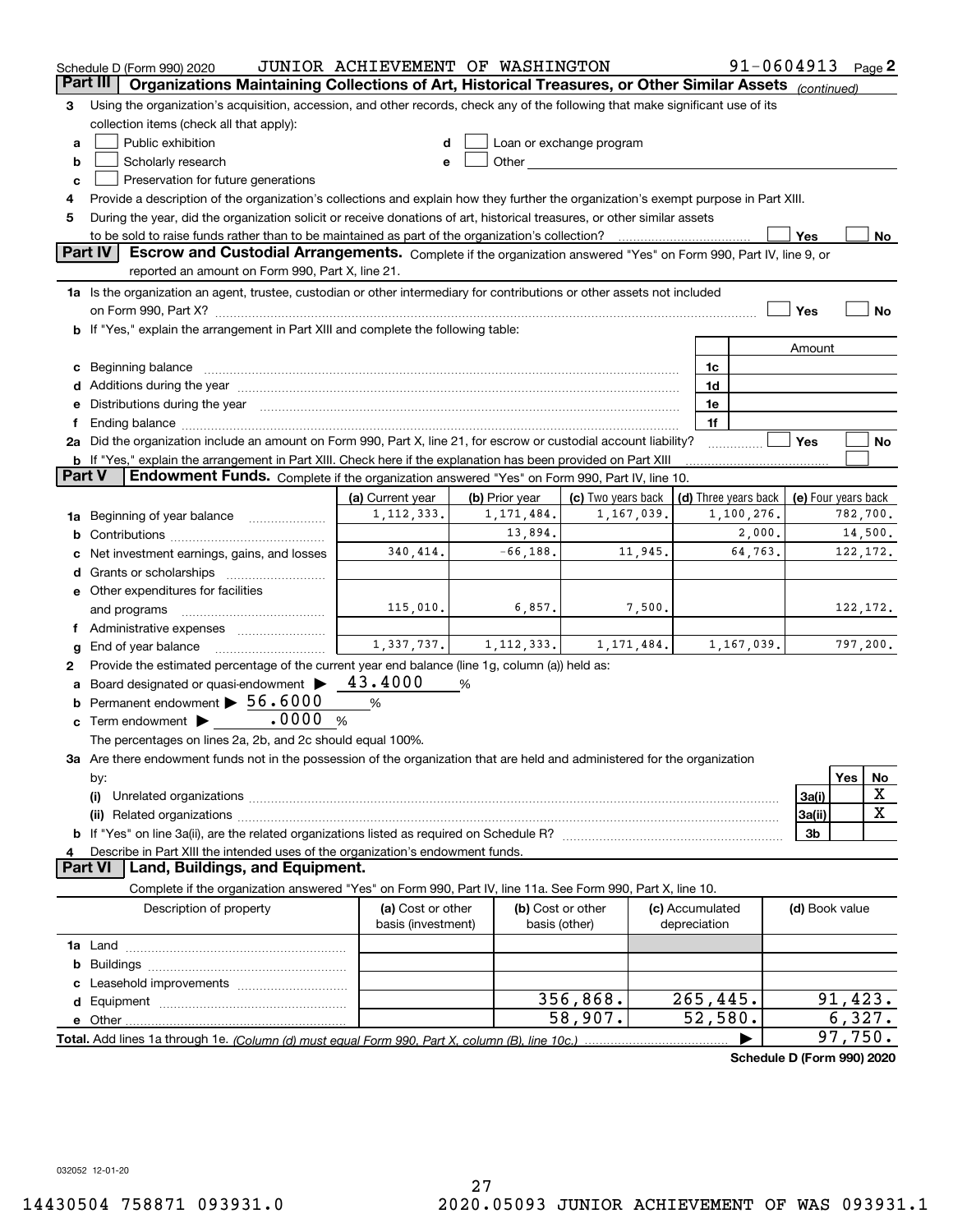| Schedule D (Form 990) 2020                      | JUNIOR ACHIEVEMENT OF WASHINGTON |                                                                                                            | 91-0604913 | $P$ age $3$ |
|-------------------------------------------------|----------------------------------|------------------------------------------------------------------------------------------------------------|------------|-------------|
| <b>Part VII</b> Investments - Other Securities. |                                  |                                                                                                            |            |             |
|                                                 |                                  | Complete if the organization answered "Yes" on Form 990, Part IV, line 11b. See Form 990, Part X, line 12. |            |             |

| (a) Description of security or category (including name of security)                   | (b) Book value | (c) Method of valuation: Cost or end-of-year market value |
|----------------------------------------------------------------------------------------|----------------|-----------------------------------------------------------|
| (1) Financial derivatives                                                              |                |                                                           |
| (2) Closely held equity interests                                                      |                |                                                           |
| $(3)$ Other                                                                            |                |                                                           |
| (A)                                                                                    |                |                                                           |
| (B)                                                                                    |                |                                                           |
| (C)                                                                                    |                |                                                           |
| (D)                                                                                    |                |                                                           |
| (E)                                                                                    |                |                                                           |
| (F)                                                                                    |                |                                                           |
| (G)                                                                                    |                |                                                           |
| (H)                                                                                    |                |                                                           |
| Total. (Col. (b) must equal Form 990, Part X, col. (B) line 12.) $\blacktriangleright$ |                |                                                           |

## **Part VIII Investments - Program Related.**

Complete if the organization answered "Yes" on Form 990, Part IV, line 11c. See Form 990, Part X, line 13.

| $\sim$<br>(a) Description of investment                          | (b) Book value | (c) Method of valuation: Cost or end-of-year market value |
|------------------------------------------------------------------|----------------|-----------------------------------------------------------|
| (1)                                                              |                |                                                           |
| (2)                                                              |                |                                                           |
| $\left(3\right)$                                                 |                |                                                           |
| (4)                                                              |                |                                                           |
| $\left(5\right)$                                                 |                |                                                           |
| (6)                                                              |                |                                                           |
| (7)                                                              |                |                                                           |
| (8)                                                              |                |                                                           |
| (9)                                                              |                |                                                           |
| Total. (Col. (b) must equal Form 990, Part X, col. (B) line 13.) |                |                                                           |

### **Part IX Other Assets.**

Complete if the organization answered "Yes" on Form 990, Part IV, line 11d. See Form 990, Part X, line 15.

| (a) Description                                                                                                   | (b) Book value |
|-------------------------------------------------------------------------------------------------------------------|----------------|
| HELD FOR SALE<br>PROPERTY<br>(1)                                                                                  | 2, 200, 000.   |
| RIGHT<br>OF<br><b>USE ASSET</b><br>(2)                                                                            | 7,008,093.     |
| (3)                                                                                                               |                |
| (4)                                                                                                               |                |
| (5)                                                                                                               |                |
| (6)                                                                                                               |                |
| (7)                                                                                                               |                |
| (8)                                                                                                               |                |
| (9)                                                                                                               |                |
| Total. (Column (b) must equal Form 990, Part X, col. (B) line 15.)                                                | 9,208,093.     |
| <b>Other Liabilities.</b><br>Part X                                                                               |                |
|                                                                                                                   |                |
| Complete if the organization answered "Yes" on Form 990, Part IV, line 11e or 11f. See Form 990, Part X, line 25. |                |
| (a) Description of liability<br>1.                                                                                | (b) Book value |
| Federal income taxes<br>(1)                                                                                       |                |
| (2)                                                                                                               |                |
| (3)                                                                                                               |                |
| (4)                                                                                                               |                |
| (5)                                                                                                               |                |
| (6)                                                                                                               |                |
| (7)                                                                                                               |                |
| (8)                                                                                                               |                |
| (9)                                                                                                               |                |

**Total.**  *(Column (b) must equal Form 990, Part X, col. (B) line 25.)* 

**2.**Liability for uncertain tax positions. In Part XIII, provide the text of the footnote to the organization's financial statements that reports the organization's liability for uncertain tax positions under FASB ASC 740. Check here if the text of the footnote has been provided in Part XIII

**Schedule D (Form 990) 2020**

 $\mathcal{L}^{\text{max}}$ 

032053 12-01-20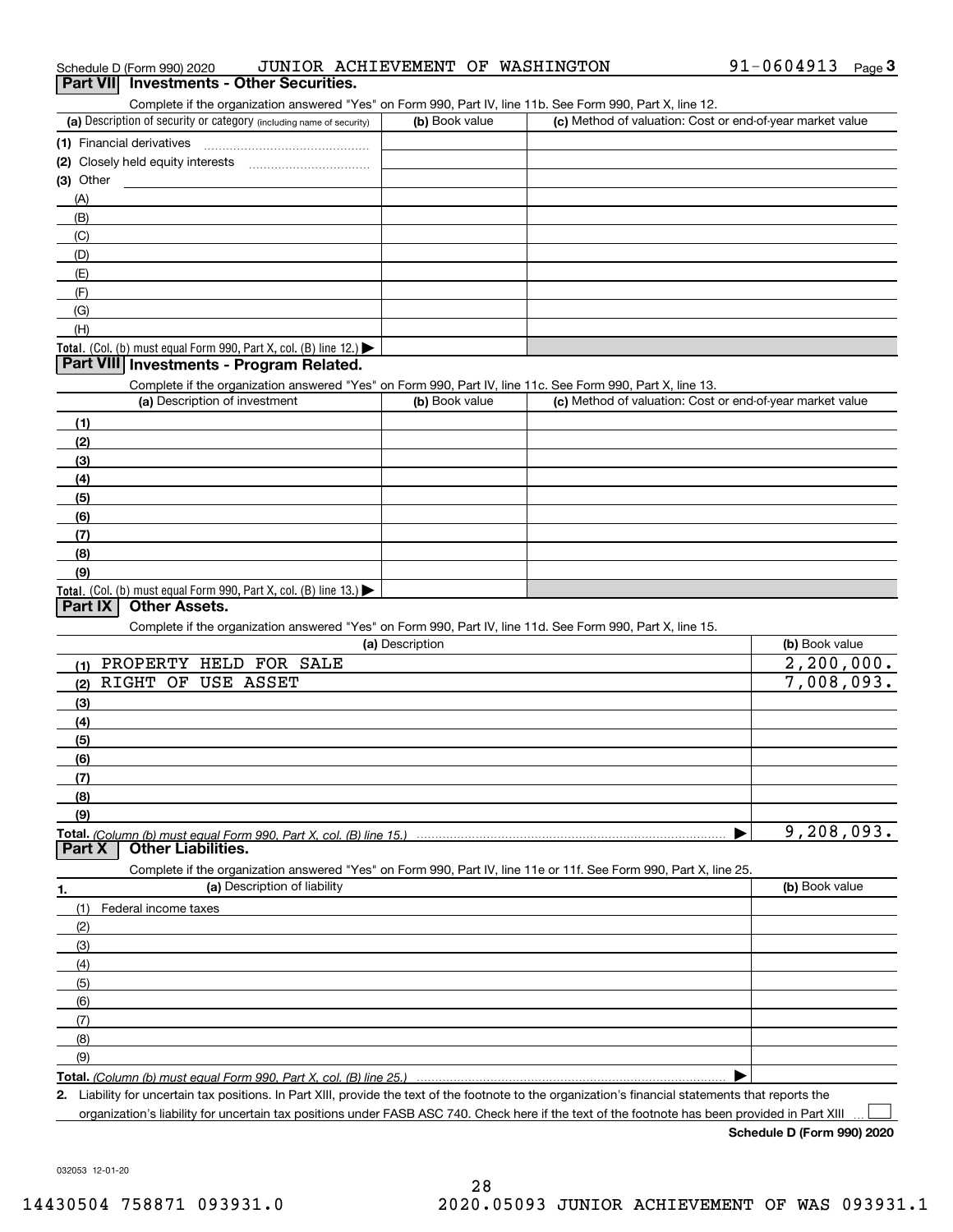|              | JUNIOR ACHIEVEMENT OF WASHINGTON<br>Schedule D (Form 990) 2020<br>Reconciliation of Revenue per Audited Financial Statements With Revenue per Return.<br><b>Part XI</b>                                                        |                |                           |              | 91-0604913<br>Page $4$      |
|--------------|--------------------------------------------------------------------------------------------------------------------------------------------------------------------------------------------------------------------------------|----------------|---------------------------|--------------|-----------------------------|
|              |                                                                                                                                                                                                                                |                |                           |              |                             |
|              | Complete if the organization answered "Yes" on Form 990, Part IV, line 12a.                                                                                                                                                    |                |                           |              | 2,768,497.                  |
| 1.           | Total revenue, gains, and other support per audited financial statements                                                                                                                                                       |                |                           | $\mathbf{1}$ |                             |
| $\mathbf{2}$ | Amounts included on line 1 but not on Form 990, Part VIII, line 12:                                                                                                                                                            | 2a             | 315, 107.                 |              |                             |
| a            | Net unrealized gains (losses) on investments [11] manufacture in the unrealized manufacture in the unrealised                                                                                                                  | 2 <sub>b</sub> | 77,095.                   |              |                             |
| b            |                                                                                                                                                                                                                                | 2c             |                           |              |                             |
| c            | Recoveries of prior year grants [111] [12] matter contracts are priority in the coveries of prior year grants<br>Other (Describe in Part XIII.)                                                                                | 2d             |                           |              |                             |
| d<br>е       | Add lines 2a through 2d                                                                                                                                                                                                        |                |                           | 2e           |                             |
| 3            |                                                                                                                                                                                                                                |                |                           | $\mathbf{R}$ | $\frac{392,202}{2,376,295}$ |
| 4            | Amounts included on Form 990, Part VIII, line 12, but not on line 1:                                                                                                                                                           |                |                           |              |                             |
| a            |                                                                                                                                                                                                                                | 4a             |                           |              |                             |
| b            |                                                                                                                                                                                                                                | 4b             | $\frac{9,010}{339,371}$ . |              |                             |
|              | c Add lines 4a and 4b                                                                                                                                                                                                          |                |                           | 4с           | 348,381.                    |
| 5            |                                                                                                                                                                                                                                |                |                           | 5            | 2,724,676.                  |
|              | Part XII   Reconciliation of Expenses per Audited Financial Statements With Expenses per Return.                                                                                                                               |                |                           |              |                             |
|              | Complete if the organization answered "Yes" on Form 990, Part IV, line 12a.                                                                                                                                                    |                |                           |              |                             |
| 1            | Total expenses and losses per audited financial statements [11] [12] contain an according to the statements [11] [12] and an according to the statements [12] and according to the statement of the statement of the statement |                |                           | 1.           | 3, 276, 717.                |
| $\mathbf{2}$ | Amounts included on line 1 but not on Form 990, Part IX, line 25:                                                                                                                                                              |                |                           |              |                             |
| a            |                                                                                                                                                                                                                                | 2a             | 77,095.                   |              |                             |
|              |                                                                                                                                                                                                                                | 2 <sub>b</sub> |                           |              |                             |
|              |                                                                                                                                                                                                                                | 2c             |                           |              |                             |
| d            |                                                                                                                                                                                                                                | 2d             |                           |              |                             |
| е            | Add lines 2a through 2d                                                                                                                                                                                                        |                |                           | 2e           | $\frac{77,095}{3,199,622}$  |
| 3            |                                                                                                                                                                                                                                |                |                           | 3            |                             |
| 4            | Amounts included on Form 990, Part IX, line 25, but not on line 1:                                                                                                                                                             |                |                           |              |                             |
| а            | Investment expenses not included on Form 990, Part VIII, line 7b                                                                                                                                                               | 4a             | 9,010.                    |              |                             |
| b            |                                                                                                                                                                                                                                | 4 <sub>h</sub> | 339,371.                  |              |                             |
|              | c Add lines 4a and 4b                                                                                                                                                                                                          |                |                           | 4c           | 348,381.                    |
| 5.           |                                                                                                                                                                                                                                |                |                           | 5            | 3,548,003.                  |
|              | <b>Part XIII Supplemental Information.</b>                                                                                                                                                                                     |                |                           |              |                             |
|              | Provide the descriptions required for Part II, lines 3, 5, and 9; Part III, lines 1a and 4; Part IV, lines 1b and 2b; Part V, line 4; Part X, line 2; Part XI,                                                                 |                |                           |              |                             |
|              | lines 2d and 4b; and Part XII, lines 2d and 4b. Also complete this part to provide any additional information.                                                                                                                 |                |                           |              |                             |
|              |                                                                                                                                                                                                                                |                |                           |              |                             |
|              |                                                                                                                                                                                                                                |                |                           |              |                             |
|              | PART V, LINE 4:                                                                                                                                                                                                                |                |                           |              |                             |
|              |                                                                                                                                                                                                                                |                |                           |              |                             |
|              | TRI-CITIES FUND - PROCEEDS ARE USED FOR OPERATIONS IN THE GREATER                                                                                                                                                              |                |                           |              |                             |

### TRI-CITIES AREA OF WASHINGTON.

PART XI, LINE 4B - OTHER ADJUSTMENTS:

FUNDRAISING EXPENSES 339,371.

PART XII, LINE 4B - OTHER ADJUSTMENTS:

# FUNDRAISING EXPENSES 339,371.

032054 12-01-20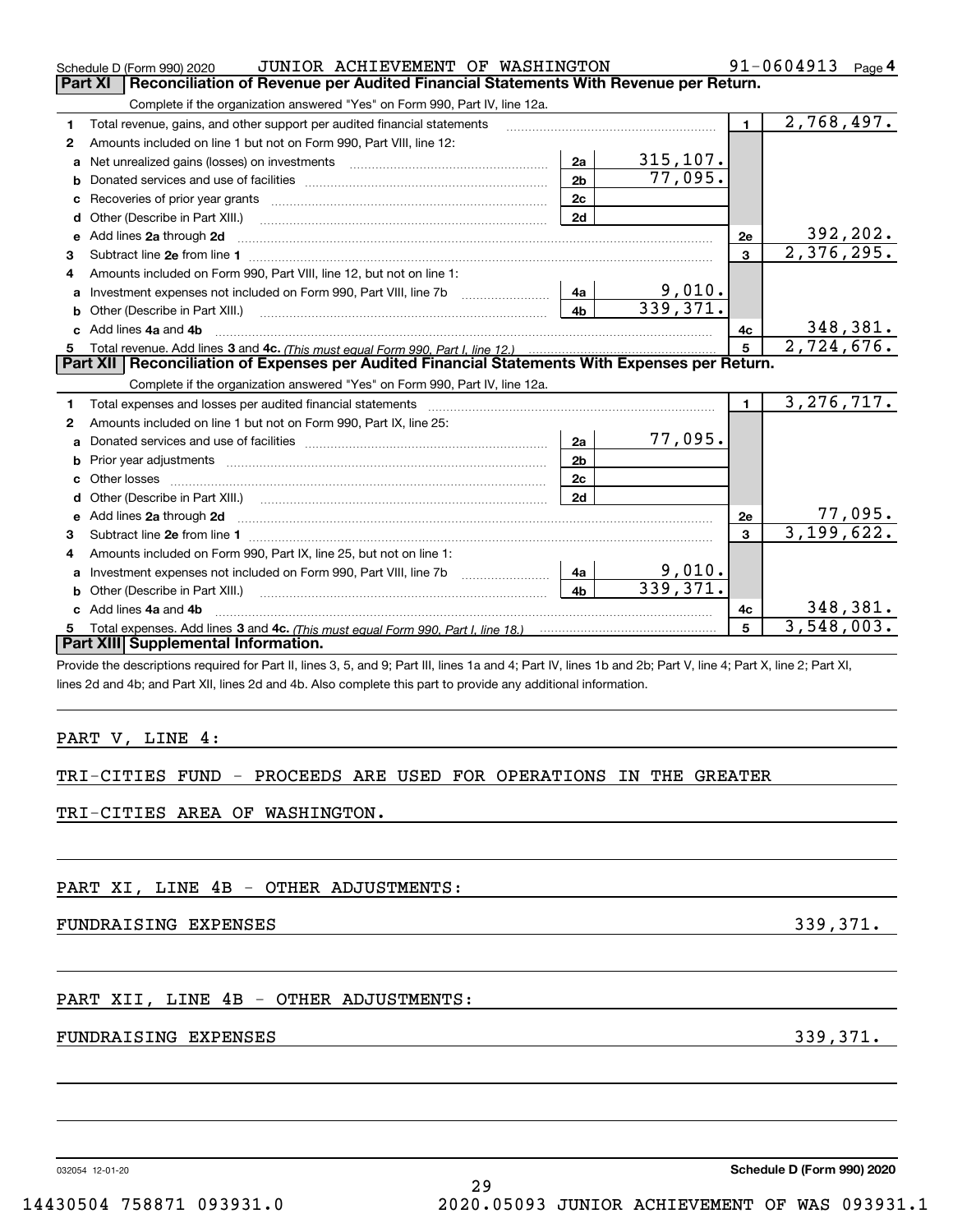| Schedule D (Form 990) 2020 |  |
|----------------------------|--|
|                            |  |

| <b>Part XIII Supplemental Information</b> (continued) |  |                            |
|-------------------------------------------------------|--|----------------------------|
|                                                       |  |                            |
|                                                       |  |                            |
|                                                       |  |                            |
|                                                       |  |                            |
|                                                       |  |                            |
|                                                       |  |                            |
|                                                       |  |                            |
|                                                       |  |                            |
|                                                       |  |                            |
|                                                       |  |                            |
|                                                       |  |                            |
|                                                       |  |                            |
|                                                       |  |                            |
|                                                       |  |                            |
|                                                       |  |                            |
|                                                       |  |                            |
|                                                       |  |                            |
|                                                       |  |                            |
|                                                       |  |                            |
|                                                       |  |                            |
|                                                       |  |                            |
|                                                       |  |                            |
|                                                       |  |                            |
|                                                       |  |                            |
|                                                       |  |                            |
|                                                       |  |                            |
|                                                       |  |                            |
|                                                       |  |                            |
|                                                       |  |                            |
|                                                       |  | Schedule D (Form 990) 2020 |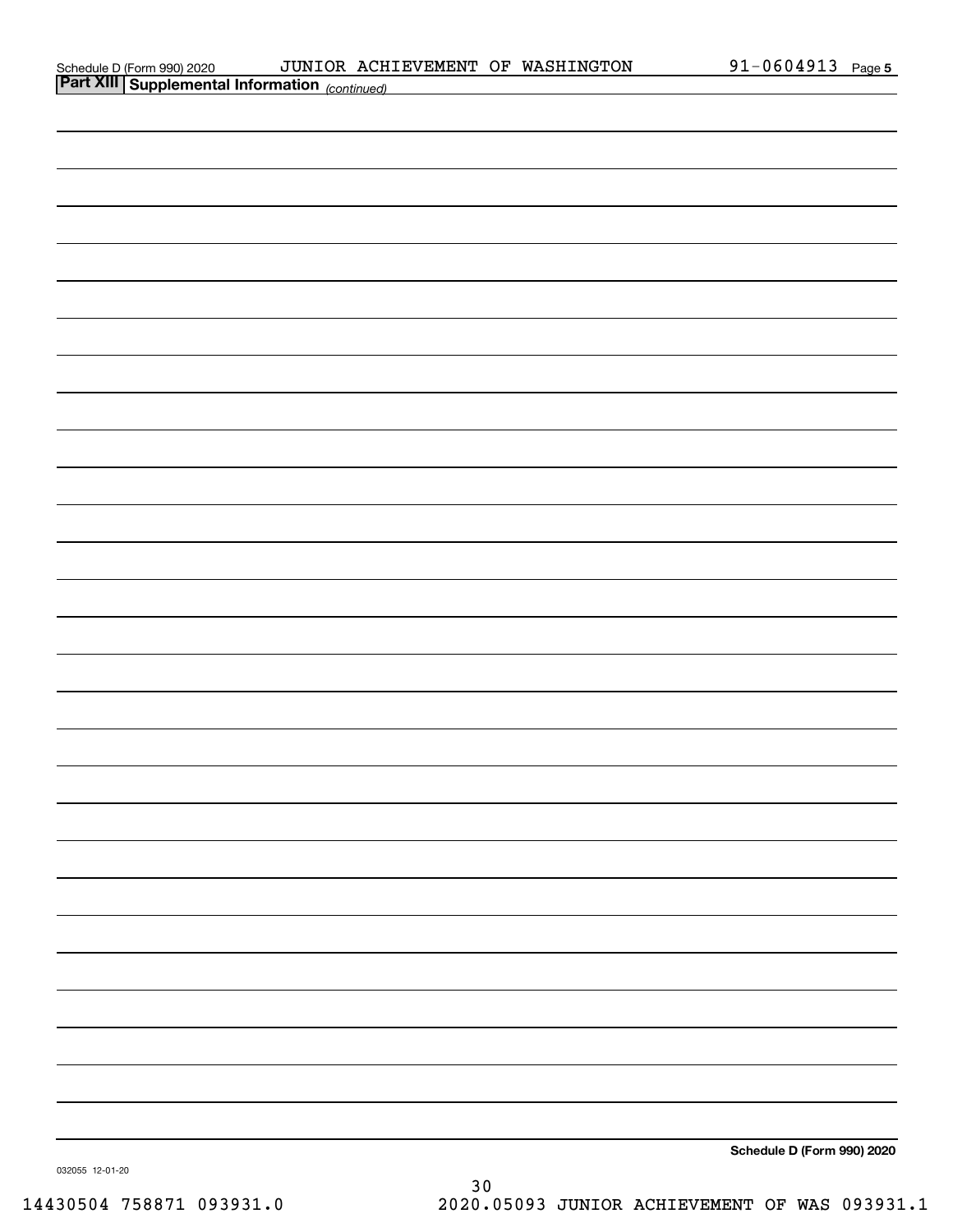| Supplemental Information Regarding Fundraising or Gaming Activities<br><b>SCHEDULE G</b>                                                                                                   |                                                                                                                                                                     |                                                                                                                                                                                                                                           |                                                 |    |                     |  | OMB No. 1545-0047                      |                                       |  |  |
|--------------------------------------------------------------------------------------------------------------------------------------------------------------------------------------------|---------------------------------------------------------------------------------------------------------------------------------------------------------------------|-------------------------------------------------------------------------------------------------------------------------------------------------------------------------------------------------------------------------------------------|-------------------------------------------------|----|---------------------|--|----------------------------------------|---------------------------------------|--|--|
| (Form 990 or 990-EZ)                                                                                                                                                                       | Complete if the organization answered "Yes" on Form 990, Part IV, line 17, 18, or 19, or if the<br>organization entered more than \$15,000 on Form 990-EZ, line 6a. |                                                                                                                                                                                                                                           |                                                 |    |                     |  |                                        |                                       |  |  |
| Department of the Treasury                                                                                                                                                                 | Attach to Form 990 or Form 990-EZ.                                                                                                                                  |                                                                                                                                                                                                                                           |                                                 |    |                     |  |                                        | <b>Open to Public</b>                 |  |  |
| Internal Revenue Service                                                                                                                                                                   | Go to www.irs.gov/Form990 for instructions and the latest information.                                                                                              |                                                                                                                                                                                                                                           |                                                 |    |                     |  |                                        | Inspection                            |  |  |
| Name of the organization                                                                                                                                                                   |                                                                                                                                                                     | JUNIOR ACHIEVEMENT OF WASHINGTON                                                                                                                                                                                                          |                                                 |    |                     |  | 91-0604913                             | <b>Employer identification number</b> |  |  |
| Part I                                                                                                                                                                                     |                                                                                                                                                                     | Fundraising Activities. Complete if the organization answered "Yes" on Form 990, Part IV, line 17. Form 990-EZ filers are not                                                                                                             |                                                 |    |                     |  |                                        |                                       |  |  |
|                                                                                                                                                                                            | required to complete this part.                                                                                                                                     |                                                                                                                                                                                                                                           |                                                 |    |                     |  |                                        |                                       |  |  |
| 1 Indicate whether the organization raised funds through any of the following activities. Check all that apply.<br>Mail solicitations<br>Solicitation of non-government grants<br>e l<br>a |                                                                                                                                                                     |                                                                                                                                                                                                                                           |                                                 |    |                     |  |                                        |                                       |  |  |
| b                                                                                                                                                                                          | Solicitation of government grants<br>Internet and email solicitations<br>f                                                                                          |                                                                                                                                                                                                                                           |                                                 |    |                     |  |                                        |                                       |  |  |
| Phone solicitations<br>с                                                                                                                                                                   |                                                                                                                                                                     | Special fundraising events<br>g                                                                                                                                                                                                           |                                                 |    |                     |  |                                        |                                       |  |  |
| d<br>In-person solicitations                                                                                                                                                               |                                                                                                                                                                     |                                                                                                                                                                                                                                           |                                                 |    |                     |  |                                        |                                       |  |  |
|                                                                                                                                                                                            |                                                                                                                                                                     | 2 a Did the organization have a written or oral agreement with any individual (including officers, directors, trustees, or<br>key employees listed in Form 990, Part VII) or entity in connection with professional fundraising services? |                                                 |    |                     |  | Yes                                    | No                                    |  |  |
|                                                                                                                                                                                            |                                                                                                                                                                     | <b>b</b> If "Yes," list the 10 highest paid individuals or entities (fundraisers) pursuant to agreements under which the fundraiser is to be                                                                                              |                                                 |    |                     |  |                                        |                                       |  |  |
| compensated at least \$5,000 by the organization.                                                                                                                                          |                                                                                                                                                                     |                                                                                                                                                                                                                                           |                                                 |    |                     |  |                                        |                                       |  |  |
| (i) Name and address of individual                                                                                                                                                         |                                                                                                                                                                     |                                                                                                                                                                                                                                           | (iii) Did<br>fundraiser                         |    | (iv) Gross receipts |  | (v) Amount paid<br>to (or retained by) | (vi) Amount paid                      |  |  |
| or entity (fundraiser)                                                                                                                                                                     |                                                                                                                                                                     | (ii) Activity                                                                                                                                                                                                                             | have custody<br>or control of<br>contributions? |    | from activity       |  | fundraiser<br>listed in col. (i)       | to (or retained by)<br>organization   |  |  |
|                                                                                                                                                                                            |                                                                                                                                                                     |                                                                                                                                                                                                                                           | Yes                                             | No |                     |  |                                        |                                       |  |  |
|                                                                                                                                                                                            |                                                                                                                                                                     |                                                                                                                                                                                                                                           |                                                 |    |                     |  |                                        |                                       |  |  |
|                                                                                                                                                                                            |                                                                                                                                                                     |                                                                                                                                                                                                                                           |                                                 |    |                     |  |                                        |                                       |  |  |
|                                                                                                                                                                                            |                                                                                                                                                                     |                                                                                                                                                                                                                                           |                                                 |    |                     |  |                                        |                                       |  |  |
|                                                                                                                                                                                            |                                                                                                                                                                     |                                                                                                                                                                                                                                           |                                                 |    |                     |  |                                        |                                       |  |  |
|                                                                                                                                                                                            |                                                                                                                                                                     |                                                                                                                                                                                                                                           |                                                 |    |                     |  |                                        |                                       |  |  |
|                                                                                                                                                                                            |                                                                                                                                                                     |                                                                                                                                                                                                                                           |                                                 |    |                     |  |                                        |                                       |  |  |
|                                                                                                                                                                                            |                                                                                                                                                                     |                                                                                                                                                                                                                                           |                                                 |    |                     |  |                                        |                                       |  |  |
|                                                                                                                                                                                            |                                                                                                                                                                     |                                                                                                                                                                                                                                           |                                                 |    |                     |  |                                        |                                       |  |  |
|                                                                                                                                                                                            |                                                                                                                                                                     |                                                                                                                                                                                                                                           |                                                 |    |                     |  |                                        |                                       |  |  |
|                                                                                                                                                                                            |                                                                                                                                                                     |                                                                                                                                                                                                                                           |                                                 |    |                     |  |                                        |                                       |  |  |
|                                                                                                                                                                                            |                                                                                                                                                                     |                                                                                                                                                                                                                                           |                                                 |    |                     |  |                                        |                                       |  |  |
|                                                                                                                                                                                            |                                                                                                                                                                     |                                                                                                                                                                                                                                           |                                                 |    |                     |  |                                        |                                       |  |  |
|                                                                                                                                                                                            |                                                                                                                                                                     |                                                                                                                                                                                                                                           |                                                 |    |                     |  |                                        |                                       |  |  |
|                                                                                                                                                                                            |                                                                                                                                                                     |                                                                                                                                                                                                                                           |                                                 |    |                     |  |                                        |                                       |  |  |
|                                                                                                                                                                                            |                                                                                                                                                                     |                                                                                                                                                                                                                                           |                                                 |    |                     |  |                                        |                                       |  |  |
| Total                                                                                                                                                                                      |                                                                                                                                                                     |                                                                                                                                                                                                                                           |                                                 |    |                     |  |                                        |                                       |  |  |
| or licensing.                                                                                                                                                                              |                                                                                                                                                                     | 3 List all states in which the organization is registered or licensed to solicit contributions or has been notified it is exempt from registration                                                                                        |                                                 |    |                     |  |                                        |                                       |  |  |
|                                                                                                                                                                                            |                                                                                                                                                                     |                                                                                                                                                                                                                                           |                                                 |    |                     |  |                                        |                                       |  |  |
|                                                                                                                                                                                            |                                                                                                                                                                     |                                                                                                                                                                                                                                           |                                                 |    |                     |  |                                        |                                       |  |  |
|                                                                                                                                                                                            |                                                                                                                                                                     |                                                                                                                                                                                                                                           |                                                 |    |                     |  |                                        |                                       |  |  |
|                                                                                                                                                                                            |                                                                                                                                                                     |                                                                                                                                                                                                                                           |                                                 |    |                     |  |                                        |                                       |  |  |
|                                                                                                                                                                                            |                                                                                                                                                                     |                                                                                                                                                                                                                                           |                                                 |    |                     |  |                                        |                                       |  |  |
|                                                                                                                                                                                            |                                                                                                                                                                     |                                                                                                                                                                                                                                           |                                                 |    |                     |  |                                        |                                       |  |  |
|                                                                                                                                                                                            |                                                                                                                                                                     |                                                                                                                                                                                                                                           |                                                 |    |                     |  |                                        |                                       |  |  |
|                                                                                                                                                                                            |                                                                                                                                                                     |                                                                                                                                                                                                                                           |                                                 |    |                     |  |                                        |                                       |  |  |
|                                                                                                                                                                                            |                                                                                                                                                                     | LHA For Paperwork Reduction Act Notice, see the Instructions for Form 990 or 990-EZ.                                                                                                                                                      |                                                 |    |                     |  |                                        | Schedule G (Form 990 or 990-EZ) 2020  |  |  |
|                                                                                                                                                                                            |                                                                                                                                                                     |                                                                                                                                                                                                                                           |                                                 |    |                     |  |                                        |                                       |  |  |

032081 11-25-20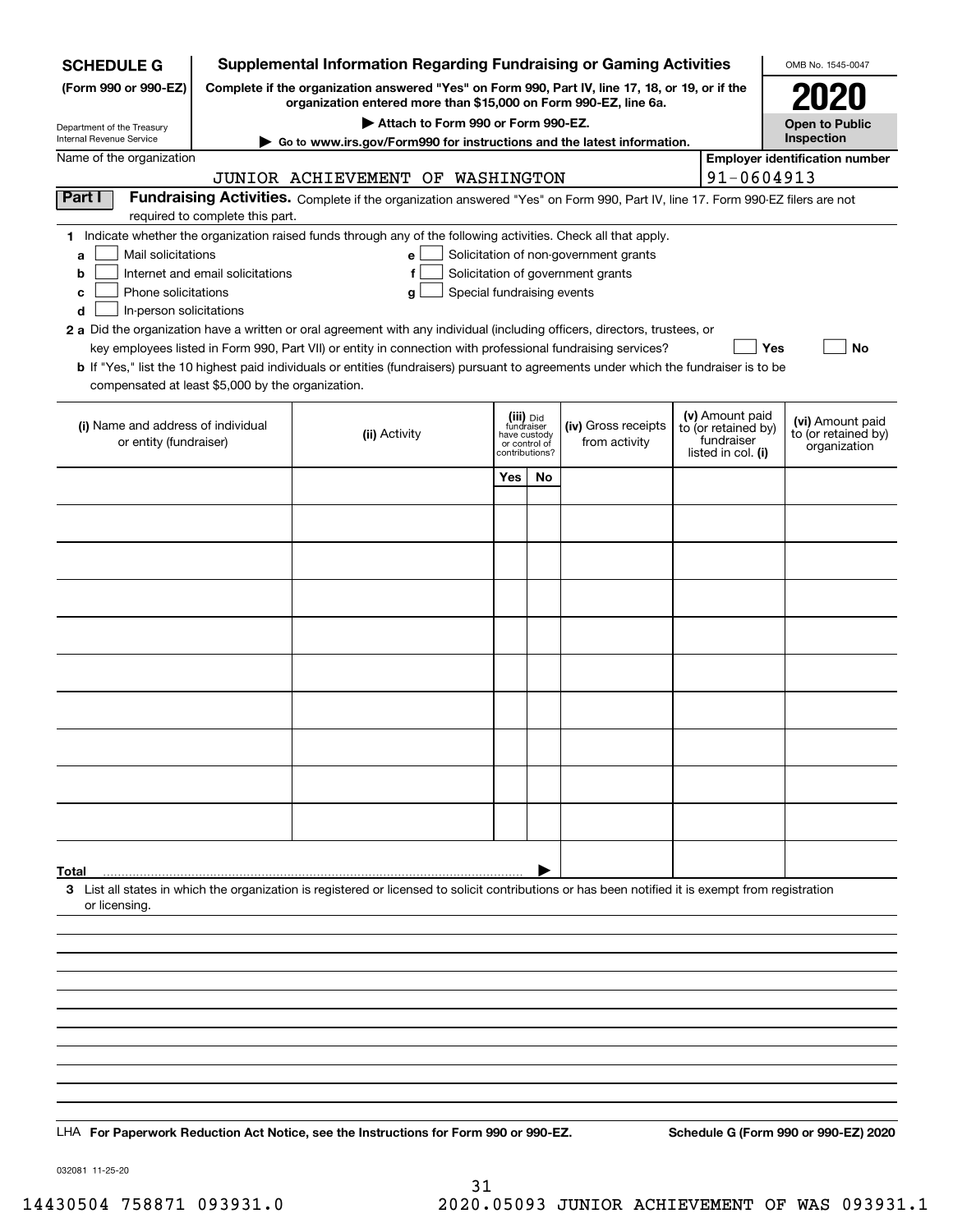# Schedule G (Form 990 or 990-EZ) 2020 <code>JUNIOR ACHIEVEMENT OF WASHINGTON</code>  $91-0604913$  <code>Page</code>

**2**

**Part II** | Fundraising Events. Complete if the organization answered "Yes" on Form 990, Part IV, line 18, or reported more than \$15,000 of fundraising event contributions and gross income on Form 990-EZ, lines

|                 |                | of fundraising event contributions and gross income on Form 990-EZ, lines 1 and 6b. List events with gross receipts greater than \$5,000.                                                                                                 |                |                         |                  |                                      |
|-----------------|----------------|-------------------------------------------------------------------------------------------------------------------------------------------------------------------------------------------------------------------------------------------|----------------|-------------------------|------------------|--------------------------------------|
|                 |                |                                                                                                                                                                                                                                           | (a) Event $#1$ | $(b)$ Event #2          | (c) Other events | (d) Total events                     |
|                 |                |                                                                                                                                                                                                                                           | DARE TO        |                         |                  | (add col. (a) through                |
|                 |                |                                                                                                                                                                                                                                           | DREAM          | <b>HALL OF FAME</b>     | 2                | col. (c)                             |
|                 |                |                                                                                                                                                                                                                                           | (event type)   | (event type)            | (total number)   |                                      |
| Revenue         | 1              |                                                                                                                                                                                                                                           | 399,426.       | 139,835.                | 105,064.         | 644,325.                             |
|                 |                |                                                                                                                                                                                                                                           | 399,426.       | 139,835.                | 105,064.         | 644,325.                             |
|                 |                |                                                                                                                                                                                                                                           |                |                         |                  |                                      |
|                 | 3              | Gross income (line 1 minus line 2)                                                                                                                                                                                                        |                |                         |                  |                                      |
|                 | 4              |                                                                                                                                                                                                                                           |                |                         | 785.             | 785.                                 |
|                 |                |                                                                                                                                                                                                                                           |                |                         |                  |                                      |
|                 | 5              |                                                                                                                                                                                                                                           |                |                         |                  |                                      |
|                 |                |                                                                                                                                                                                                                                           |                |                         |                  |                                      |
| Direct Expenses | 6              |                                                                                                                                                                                                                                           | 32,087.        | 35,085.                 | 3,075.           | <u>70,247.</u>                       |
|                 |                |                                                                                                                                                                                                                                           |                |                         |                  |                                      |
|                 | 7              | Food and beverages                                                                                                                                                                                                                        | 5,473.         |                         |                  | 5,473.                               |
|                 |                |                                                                                                                                                                                                                                           |                |                         |                  |                                      |
|                 | 8              |                                                                                                                                                                                                                                           | 18, 119.       | 663.<br>10,848.         | 4,325.           | 663.<br>33, 292.                     |
|                 | 9              |                                                                                                                                                                                                                                           |                |                         |                  | 110,460.                             |
|                 | 10             | Direct expense summary. Add lines 4 through 9 in column (d)                                                                                                                                                                               |                |                         |                  | $-110, 460.$                         |
|                 | 11<br>Part III | Net income summary. Subtract line 10 from line 3, column (d)<br>Gaming. Complete if the organization answered "Yes" on Form 990, Part IV, line 19, or reported more than                                                                  |                |                         |                  |                                      |
|                 |                | \$15,000 on Form 990-EZ, line 6a.                                                                                                                                                                                                         |                |                         |                  |                                      |
|                 |                |                                                                                                                                                                                                                                           |                | (b) Pull tabs/instant   |                  | (d) Total gaming (add                |
|                 |                |                                                                                                                                                                                                                                           | (a) Bingo      | bingo/progressive bingo | (c) Other gaming | col. (a) through col. (c))           |
| Revenue         |                |                                                                                                                                                                                                                                           |                |                         |                  |                                      |
|                 | 1              |                                                                                                                                                                                                                                           |                |                         |                  |                                      |
|                 |                |                                                                                                                                                                                                                                           |                |                         |                  |                                      |
|                 | 2              |                                                                                                                                                                                                                                           |                |                         |                  |                                      |
|                 |                |                                                                                                                                                                                                                                           |                |                         |                  |                                      |
|                 | 3              |                                                                                                                                                                                                                                           |                |                         |                  |                                      |
| Direct Expenses |                |                                                                                                                                                                                                                                           |                |                         |                  |                                      |
|                 | 4              |                                                                                                                                                                                                                                           |                |                         |                  |                                      |
|                 |                |                                                                                                                                                                                                                                           |                |                         |                  |                                      |
|                 |                | 5 Other direct expenses                                                                                                                                                                                                                   |                |                         |                  |                                      |
|                 |                |                                                                                                                                                                                                                                           | %<br>Yes       | %<br>Yes                | Yes<br>%         |                                      |
|                 |                | 6 Volunteer labor                                                                                                                                                                                                                         | No.            | No                      | No.              |                                      |
|                 |                |                                                                                                                                                                                                                                           |                |                         |                  |                                      |
|                 | 7              | Direct expense summary. Add lines 2 through 5 in column (d)                                                                                                                                                                               |                |                         |                  |                                      |
|                 |                |                                                                                                                                                                                                                                           |                |                         |                  |                                      |
|                 |                |                                                                                                                                                                                                                                           |                |                         |                  |                                      |
|                 |                |                                                                                                                                                                                                                                           |                |                         |                  |                                      |
|                 |                | <b>9</b> Enter the state(s) in which the organization conducts gaming activities:                                                                                                                                                         |                |                         |                  |                                      |
|                 |                |                                                                                                                                                                                                                                           |                |                         |                  | Yes<br>No                            |
|                 |                | <b>b</b> If "No," explain: <u>contract and a set of the set of the set of the set of the set of the set of the set of the set of the set of the set of the set of the set of the set of the set of the set of the set of the set of t</u> |                |                         |                  |                                      |
|                 |                |                                                                                                                                                                                                                                           |                |                         |                  |                                      |
|                 |                |                                                                                                                                                                                                                                           |                |                         |                  | Yes<br>No                            |
|                 |                |                                                                                                                                                                                                                                           |                |                         |                  |                                      |
|                 |                |                                                                                                                                                                                                                                           |                |                         |                  |                                      |
|                 |                |                                                                                                                                                                                                                                           |                |                         |                  |                                      |
|                 |                |                                                                                                                                                                                                                                           |                |                         |                  |                                      |
|                 |                |                                                                                                                                                                                                                                           |                |                         |                  | Schedule G (Form 990 or 990-EZ) 2020 |

**Schedule G (Form 990 or 990-EZ) 2020**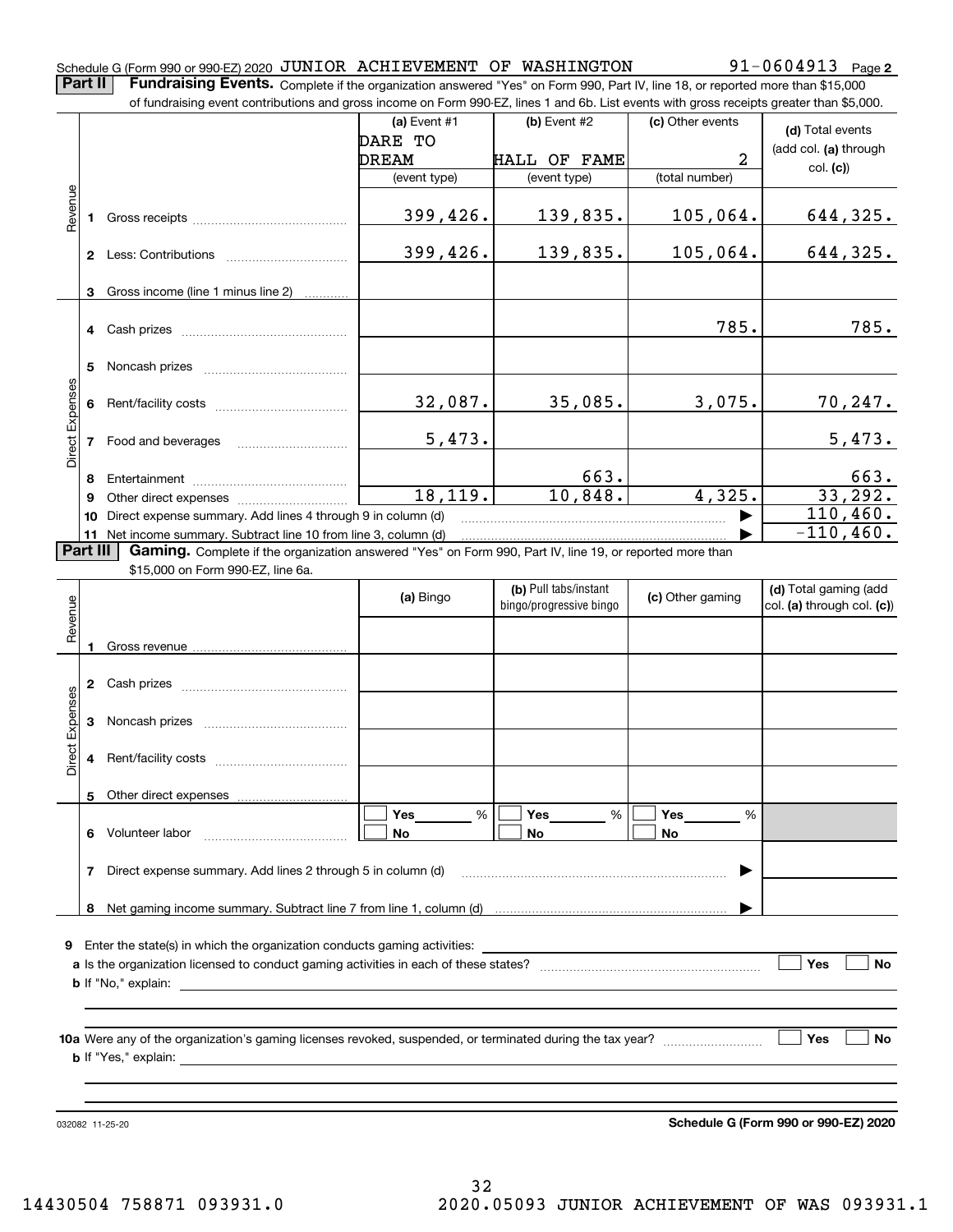|     | Schedule G (Form 990 or 990-EZ) 2020 JUNIOR ACHIEVEMENT OF WASHINGTON                                                                                                                                                              | $91 - 0604913$  | Page 3    |
|-----|------------------------------------------------------------------------------------------------------------------------------------------------------------------------------------------------------------------------------------|-----------------|-----------|
| 11. |                                                                                                                                                                                                                                    | Yes             | No        |
|     | 12 Is the organization a grantor, beneficiary or trustee of a trust, or a member of a partnership or other entity formed                                                                                                           |                 |           |
|     |                                                                                                                                                                                                                                    | Yes             | No        |
|     | 13 Indicate the percentage of gaming activity conducted in:                                                                                                                                                                        |                 |           |
|     |                                                                                                                                                                                                                                    | <b>13a</b>      | %         |
|     | <b>b</b> An outside facility <i>www.communicality www.communicality.communicality www.communicality www.communicality.communicality</i>                                                                                            | 13 <sub>b</sub> | %         |
|     | 14 Enter the name and address of the person who prepares the organization's gaming/special events books and records:                                                                                                               |                 |           |
|     | Name $\triangleright$ $\square$                                                                                                                                                                                                    |                 |           |
|     |                                                                                                                                                                                                                                    |                 |           |
|     |                                                                                                                                                                                                                                    | Yes             | No        |
|     |                                                                                                                                                                                                                                    |                 |           |
|     |                                                                                                                                                                                                                                    |                 |           |
|     | c If "Yes," enter name and address of the third party:                                                                                                                                                                             |                 |           |
|     |                                                                                                                                                                                                                                    |                 |           |
|     | Name $\blacktriangleright$ $\lrcorner$                                                                                                                                                                                             |                 |           |
|     |                                                                                                                                                                                                                                    |                 |           |
|     |                                                                                                                                                                                                                                    |                 |           |
|     | 16 Gaming manager information:                                                                                                                                                                                                     |                 |           |
|     | Name $\blacktriangleright$ $\lrcorner$                                                                                                                                                                                             |                 |           |
|     |                                                                                                                                                                                                                                    |                 |           |
|     | Gaming manager compensation > \$                                                                                                                                                                                                   |                 |           |
|     | $Description of services provided \triangleright$                                                                                                                                                                                  |                 |           |
|     |                                                                                                                                                                                                                                    |                 |           |
|     |                                                                                                                                                                                                                                    |                 |           |
|     | Director/officer<br>Employee<br>Independent contractor                                                                                                                                                                             |                 |           |
|     |                                                                                                                                                                                                                                    |                 |           |
|     | <b>17</b> Mandatory distributions:                                                                                                                                                                                                 |                 |           |
|     | a Is the organization required under state law to make charitable distributions from the gaming proceeds to                                                                                                                        |                 |           |
|     | retain the state gaming license?                                                                                                                                                                                                   | $\Box$ Yes      | $\Box$ No |
|     | <b>b</b> Enter the amount of distributions required under state law to be distributed to other exempt organizations or spent in the                                                                                                |                 |           |
|     | organization's own exempt activities during the tax year $\triangleright$ \$<br>Supplemental Information. Provide the explanations required by Part I, line 2b, columns (iii) and (v); and Part III, lines 9, 9b, 10b,<br> Part IV |                 |           |
|     | 15b, 15c, 16, and 17b, as applicable. Also provide any additional information. See instructions.                                                                                                                                   |                 |           |
|     |                                                                                                                                                                                                                                    |                 |           |
|     |                                                                                                                                                                                                                                    |                 |           |
|     |                                                                                                                                                                                                                                    |                 |           |
|     |                                                                                                                                                                                                                                    |                 |           |
|     |                                                                                                                                                                                                                                    |                 |           |
|     |                                                                                                                                                                                                                                    |                 |           |
|     |                                                                                                                                                                                                                                    |                 |           |
|     |                                                                                                                                                                                                                                    |                 |           |
|     |                                                                                                                                                                                                                                    |                 |           |
|     |                                                                                                                                                                                                                                    |                 |           |
|     |                                                                                                                                                                                                                                    |                 |           |
|     |                                                                                                                                                                                                                                    |                 |           |
|     | Schedule G (Form 990 or 990-EZ) 2020<br>032083 11-25-20                                                                                                                                                                            |                 |           |
|     | 33                                                                                                                                                                                                                                 |                 |           |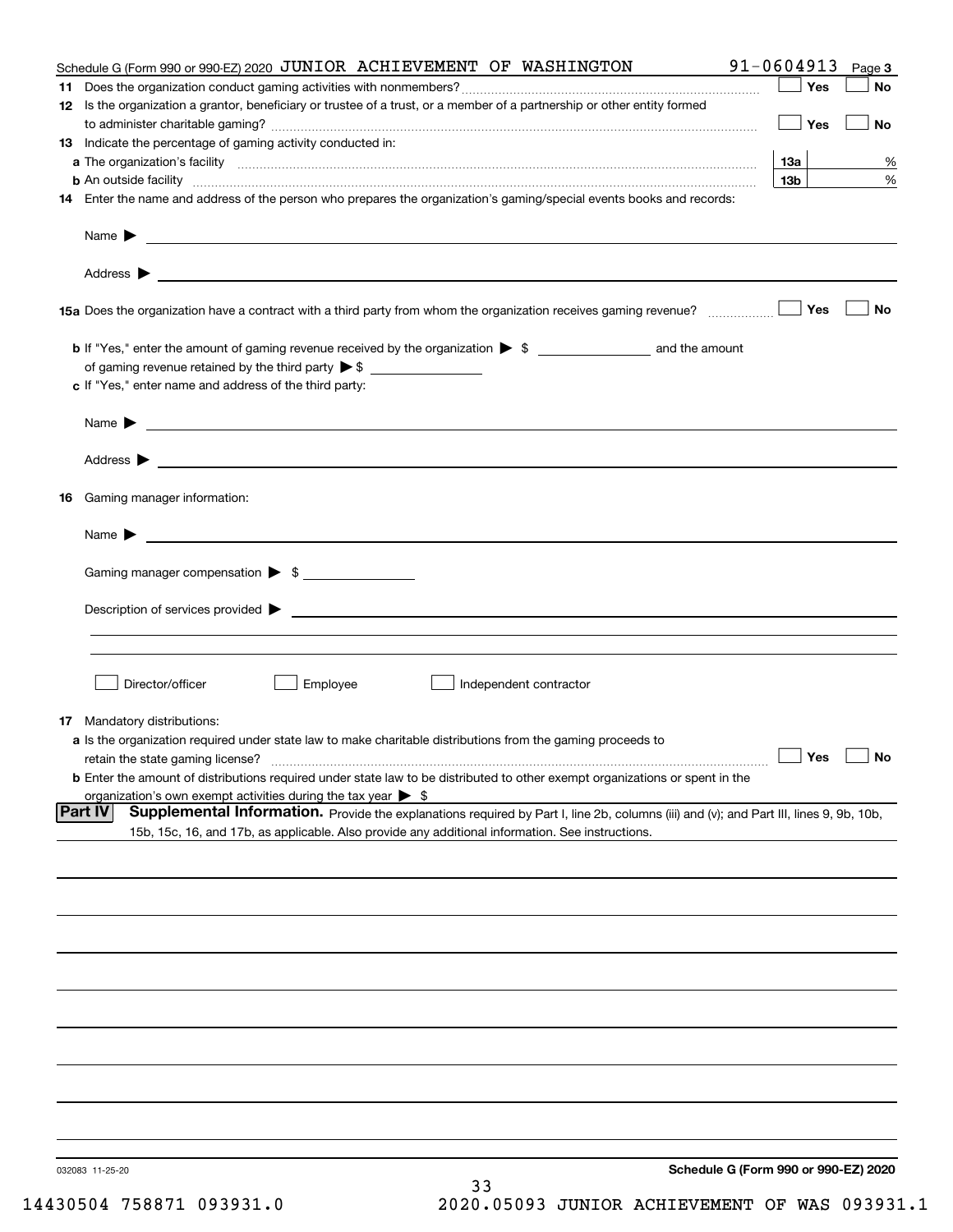| Schedule G (Form 990 or 990-EZ)                       | JUNIOR ACHIEVEMENT OF WASHINGTON |  | 1-0604913- | Page 4 |
|-------------------------------------------------------|----------------------------------|--|------------|--------|
| <b>Part IV   Supplemental Information</b> (continued) |                                  |  |            |        |

| communed) |  |                                 |
|-----------|--|---------------------------------|
|           |  |                                 |
|           |  |                                 |
|           |  |                                 |
|           |  |                                 |
|           |  |                                 |
|           |  |                                 |
|           |  |                                 |
|           |  |                                 |
|           |  |                                 |
|           |  |                                 |
|           |  |                                 |
|           |  |                                 |
|           |  |                                 |
|           |  |                                 |
|           |  |                                 |
|           |  |                                 |
|           |  |                                 |
|           |  |                                 |
|           |  |                                 |
|           |  |                                 |
|           |  |                                 |
|           |  |                                 |
|           |  |                                 |
|           |  |                                 |
|           |  |                                 |
|           |  |                                 |
|           |  |                                 |
|           |  |                                 |
|           |  |                                 |
|           |  |                                 |
|           |  | Schedule G (Form 990 or 990-EZ) |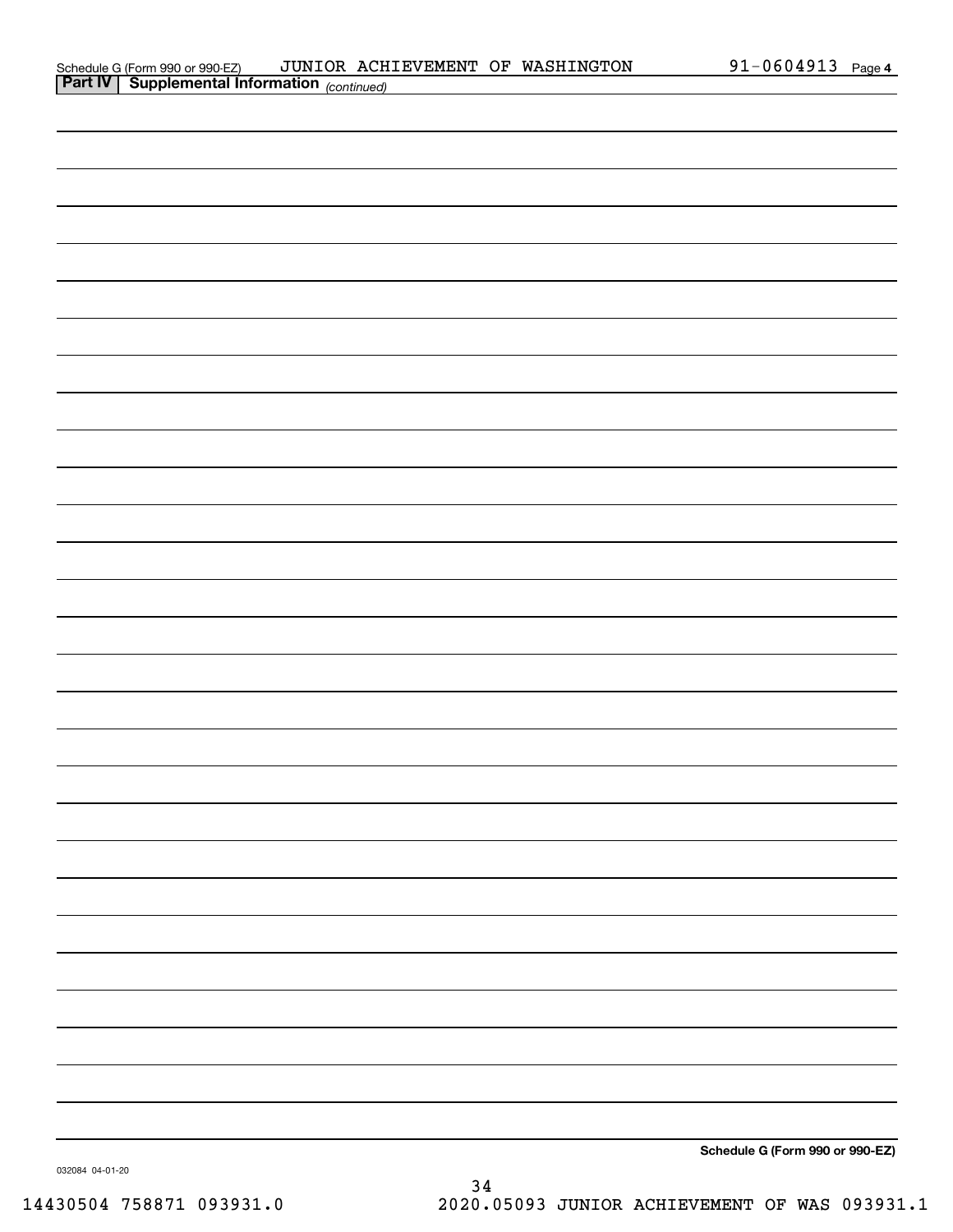|            | <b>SCHEDULE J</b>                                                                                                                                       | <b>Compensation Information</b>                                                                                                  |  | OMB No. 1545-0047     |     |                         |  |  |
|------------|---------------------------------------------------------------------------------------------------------------------------------------------------------|----------------------------------------------------------------------------------------------------------------------------------|--|-----------------------|-----|-------------------------|--|--|
| (Form 990) |                                                                                                                                                         | For certain Officers, Directors, Trustees, Key Employees, and Highest                                                            |  |                       |     |                         |  |  |
|            | <b>Compensated Employees</b>                                                                                                                            |                                                                                                                                  |  |                       |     |                         |  |  |
|            |                                                                                                                                                         | Complete if the organization answered "Yes" on Form 990, Part IV, line 23.                                                       |  | <b>Open to Public</b> |     |                         |  |  |
|            | Attach to Form 990.<br>Department of the Treasury<br>Go to www.irs.gov/Form990 for instructions and the latest information.<br>Internal Revenue Service |                                                                                                                                  |  |                       |     |                         |  |  |
|            | <b>Employer identification number</b><br>Name of the organization                                                                                       |                                                                                                                                  |  |                       |     |                         |  |  |
|            |                                                                                                                                                         | JUNIOR ACHIEVEMENT OF WASHINGTON                                                                                                 |  | 91-0604913            |     |                         |  |  |
|            | Part I                                                                                                                                                  | <b>Questions Regarding Compensation</b>                                                                                          |  |                       |     |                         |  |  |
|            |                                                                                                                                                         |                                                                                                                                  |  |                       | Yes | No                      |  |  |
|            |                                                                                                                                                         | <b>1a</b> Check the appropriate box(es) if the organization provided any of the following to or for a person listed on Form 990, |  |                       |     |                         |  |  |
|            |                                                                                                                                                         | Part VII, Section A, line 1a. Complete Part III to provide any relevant information regarding these items.                       |  |                       |     |                         |  |  |
|            | First-class or charter travel                                                                                                                           | Housing allowance or residence for personal use                                                                                  |  |                       |     |                         |  |  |
|            | Travel for companions                                                                                                                                   | Payments for business use of personal residence                                                                                  |  |                       |     |                         |  |  |
|            |                                                                                                                                                         | Health or social club dues or initiation fees<br>Tax indemnification and gross-up payments                                       |  |                       |     |                         |  |  |
|            |                                                                                                                                                         | Discretionary spending account<br>Personal services (such as maid, chauffeur, chef)                                              |  |                       |     |                         |  |  |
|            |                                                                                                                                                         |                                                                                                                                  |  |                       |     |                         |  |  |
|            |                                                                                                                                                         | <b>b</b> If any of the boxes on line 1a are checked, did the organization follow a written policy regarding payment or           |  |                       |     |                         |  |  |
|            |                                                                                                                                                         | reimbursement or provision of all of the expenses described above? If "No," complete Part III to explain                         |  | 1b                    |     |                         |  |  |
| 2          |                                                                                                                                                         | Did the organization require substantiation prior to reimbursing or allowing expenses incurred by all directors,                 |  |                       |     |                         |  |  |
|            |                                                                                                                                                         |                                                                                                                                  |  | $\mathbf{2}$          |     |                         |  |  |
| з          |                                                                                                                                                         | Indicate which, if any, of the following the organization used to establish the compensation of the organization's               |  |                       |     |                         |  |  |
|            |                                                                                                                                                         | CEO/Executive Director. Check all that apply. Do not check any boxes for methods used by a related organization to               |  |                       |     |                         |  |  |
|            |                                                                                                                                                         | establish compensation of the CEO/Executive Director, but explain in Part III.                                                   |  |                       |     |                         |  |  |
|            | Compensation committee                                                                                                                                  | Written employment contract                                                                                                      |  |                       |     |                         |  |  |
|            |                                                                                                                                                         | Compensation survey or study<br>Independent compensation consultant                                                              |  |                       |     |                         |  |  |
|            |                                                                                                                                                         | Approval by the board or compensation committee<br>Form 990 of other organizations                                               |  |                       |     |                         |  |  |
|            |                                                                                                                                                         |                                                                                                                                  |  |                       |     |                         |  |  |
|            |                                                                                                                                                         | During the year, did any person listed on Form 990, Part VII, Section A, line 1a, with respect to the filing                     |  |                       |     |                         |  |  |
|            | organization or a related organization:                                                                                                                 |                                                                                                                                  |  |                       |     |                         |  |  |
| а          |                                                                                                                                                         | Receive a severance payment or change-of-control payment?                                                                        |  | 4a                    |     | x                       |  |  |
|            |                                                                                                                                                         | Participate in or receive payment from a supplemental nonqualified retirement plan?                                              |  | 4b                    |     | $\overline{\textbf{X}}$ |  |  |
|            |                                                                                                                                                         | c Participate in or receive payment from an equity-based compensation arrangement?                                               |  | 4c                    |     | $\overline{\mathbf{x}}$ |  |  |
|            | If "Yes" to any of lines 4a-c, list the persons and provide the applicable amounts for each item in Part III.                                           |                                                                                                                                  |  |                       |     |                         |  |  |
|            |                                                                                                                                                         |                                                                                                                                  |  |                       |     |                         |  |  |
|            |                                                                                                                                                         | Only section 501(c)(3), 501(c)(4), and 501(c)(29) organizations must complete lines 5-9.                                         |  |                       |     |                         |  |  |
| 5          |                                                                                                                                                         | For persons listed on Form 990, Part VII, Section A, line 1a, did the organization pay or accrue any compensation                |  |                       |     |                         |  |  |
|            | contingent on the revenues of:                                                                                                                          |                                                                                                                                  |  |                       |     |                         |  |  |
|            |                                                                                                                                                         | a The organization? <b>Entitation</b> 2008 Communications and the organization of the organization?                              |  | 5a                    |     | x                       |  |  |
|            |                                                                                                                                                         |                                                                                                                                  |  | 5b                    |     | $\overline{\mathbf{x}}$ |  |  |
|            |                                                                                                                                                         | If "Yes" on line 5a or 5b, describe in Part III.                                                                                 |  |                       |     |                         |  |  |
|            |                                                                                                                                                         | 6 For persons listed on Form 990, Part VII, Section A, line 1a, did the organization pay or accrue any compensation              |  |                       |     |                         |  |  |
|            | contingent on the net earnings of:                                                                                                                      |                                                                                                                                  |  |                       |     |                         |  |  |
|            |                                                                                                                                                         |                                                                                                                                  |  | 6a                    |     | x                       |  |  |
|            |                                                                                                                                                         |                                                                                                                                  |  | 6b                    |     | $\overline{\mathbf{x}}$ |  |  |
|            |                                                                                                                                                         | If "Yes" on line 6a or 6b, describe in Part III.                                                                                 |  |                       |     |                         |  |  |
| 7          |                                                                                                                                                         | For persons listed on Form 990, Part VII, Section A, line 1a, did the organization provide any nonfixed payments                 |  |                       |     |                         |  |  |
|            |                                                                                                                                                         |                                                                                                                                  |  | 7                     |     | x                       |  |  |
| 8          |                                                                                                                                                         | Were any amounts reported on Form 990, Part VII, paid or accrued pursuant to a contract that was subject to the                  |  |                       |     |                         |  |  |
|            |                                                                                                                                                         |                                                                                                                                  |  | 8                     |     | х                       |  |  |
| 9.         |                                                                                                                                                         | If "Yes" on line 8, did the organization also follow the rebuttable presumption procedure described in                           |  |                       |     |                         |  |  |
|            |                                                                                                                                                         | and the Instruments of face Farme 000                                                                                            |  | 9                     |     |                         |  |  |

LHA For Paperwork Reduction Act Notice, see the Instructions for Form 990. Schedule J (Form 990) 2020

032111 12-07-20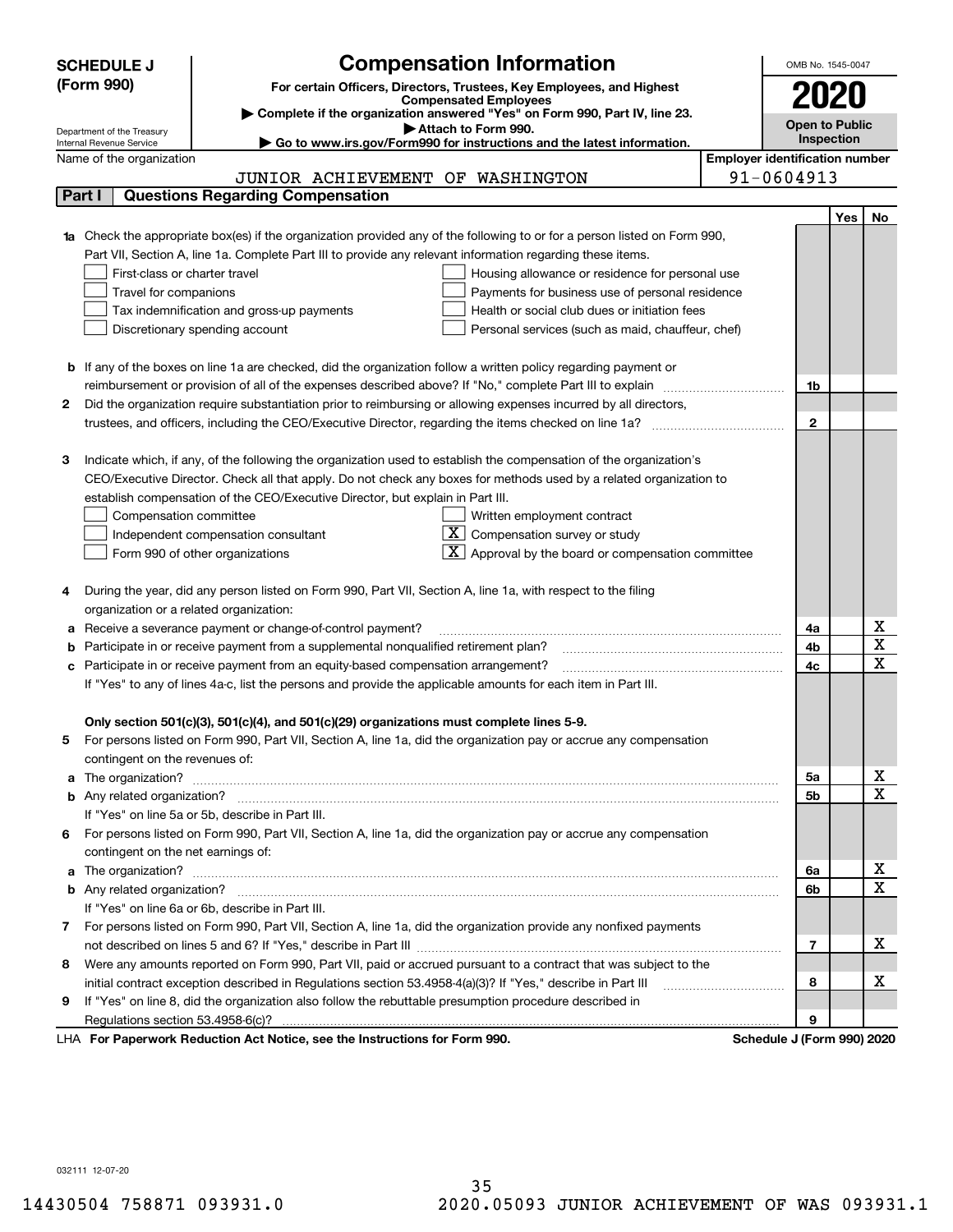| 020 | JUNIOR ACHIEVEMENT OF WASHINGTON |  |
|-----|----------------------------------|--|
|     |                                  |  |

**Part II Officers, Directors, Trustees, Key Employees, and Highest Compensated Employees.**  Schedule J (Form 990) 2020 Page Use duplicate copies if additional space is needed.

For each individual whose compensation must be reported on Schedule J, report compensation from the organization on row (i) and from related organizations, described in the instructions, on row (ii). Do not list any individuals that aren't listed on Form 990, Part VII.

**Note:**  The sum of columns (B)(i)-(iii) for each listed individual must equal the total amount of Form 990, Part VII, Section A, line 1a, applicable column (D) and (E) amounts for that individual.

| (i) Base<br>(ii) Bonus &<br>(iii) Other<br>compensation<br>(A) Name and Title<br>incentive<br>reportable<br>compensation<br>compensation<br>compensation<br>266,889.<br>283,730.<br>8,004.<br>8,837.<br>$\overline{0}$ .<br>$\overline{0}$ .<br>(1) NATALIE VEGA O'NEIL<br>(i)<br>$\overline{\mathfrak{o}}$ .<br>$\overline{\mathfrak{o}}$ .<br>$\overline{\mathfrak{o}}$ .<br>$\overline{\mathbf{0}}$ .<br>$\overline{\mathfrak{o}}$ .<br>$\overline{0}$ .<br>CEO PRESIDENT<br>(ii)<br>(i)<br>(ii)<br>$(\sf{i})$<br>(ii)<br>(i)<br>(ii)<br>(i)<br>(ii)<br>(i)<br>(ii)<br>(i)<br>(ii)<br>(i)<br>(ii)<br>(i)<br>(ii)<br>(i)<br>(ii)<br>(i)<br>(ii)<br>(i)<br>(ii)<br>(i)<br>(ii)<br>(i)<br>(ii)<br>(i) |  |      | (B) Breakdown of W-2 and/or 1099-MISC compensation |  |  | (C) Retirement and | (D) Nontaxable | (E) Total of columns | (F) Compensation                                           |
|-------------------------------------------------------------------------------------------------------------------------------------------------------------------------------------------------------------------------------------------------------------------------------------------------------------------------------------------------------------------------------------------------------------------------------------------------------------------------------------------------------------------------------------------------------------------------------------------------------------------------------------------------------------------------------------------------------|--|------|----------------------------------------------------|--|--|--------------------|----------------|----------------------|------------------------------------------------------------|
|                                                                                                                                                                                                                                                                                                                                                                                                                                                                                                                                                                                                                                                                                                       |  |      |                                                    |  |  | other deferred     | benefits       | $(B)(i)-(D)$         | in column (B)<br>reported as deferred<br>on prior Form 990 |
|                                                                                                                                                                                                                                                                                                                                                                                                                                                                                                                                                                                                                                                                                                       |  |      |                                                    |  |  |                    |                |                      | 0.                                                         |
|                                                                                                                                                                                                                                                                                                                                                                                                                                                                                                                                                                                                                                                                                                       |  |      |                                                    |  |  |                    |                |                      | $\overline{0}$ .                                           |
|                                                                                                                                                                                                                                                                                                                                                                                                                                                                                                                                                                                                                                                                                                       |  |      |                                                    |  |  |                    |                |                      |                                                            |
|                                                                                                                                                                                                                                                                                                                                                                                                                                                                                                                                                                                                                                                                                                       |  |      |                                                    |  |  |                    |                |                      |                                                            |
|                                                                                                                                                                                                                                                                                                                                                                                                                                                                                                                                                                                                                                                                                                       |  |      |                                                    |  |  |                    |                |                      |                                                            |
|                                                                                                                                                                                                                                                                                                                                                                                                                                                                                                                                                                                                                                                                                                       |  |      |                                                    |  |  |                    |                |                      |                                                            |
|                                                                                                                                                                                                                                                                                                                                                                                                                                                                                                                                                                                                                                                                                                       |  |      |                                                    |  |  |                    |                |                      |                                                            |
|                                                                                                                                                                                                                                                                                                                                                                                                                                                                                                                                                                                                                                                                                                       |  |      |                                                    |  |  |                    |                |                      |                                                            |
|                                                                                                                                                                                                                                                                                                                                                                                                                                                                                                                                                                                                                                                                                                       |  |      |                                                    |  |  |                    |                |                      |                                                            |
|                                                                                                                                                                                                                                                                                                                                                                                                                                                                                                                                                                                                                                                                                                       |  |      |                                                    |  |  |                    |                |                      |                                                            |
|                                                                                                                                                                                                                                                                                                                                                                                                                                                                                                                                                                                                                                                                                                       |  |      |                                                    |  |  |                    |                |                      |                                                            |
|                                                                                                                                                                                                                                                                                                                                                                                                                                                                                                                                                                                                                                                                                                       |  |      |                                                    |  |  |                    |                |                      |                                                            |
|                                                                                                                                                                                                                                                                                                                                                                                                                                                                                                                                                                                                                                                                                                       |  |      |                                                    |  |  |                    |                |                      |                                                            |
|                                                                                                                                                                                                                                                                                                                                                                                                                                                                                                                                                                                                                                                                                                       |  |      |                                                    |  |  |                    |                |                      |                                                            |
|                                                                                                                                                                                                                                                                                                                                                                                                                                                                                                                                                                                                                                                                                                       |  |      |                                                    |  |  |                    |                |                      |                                                            |
|                                                                                                                                                                                                                                                                                                                                                                                                                                                                                                                                                                                                                                                                                                       |  |      |                                                    |  |  |                    |                |                      |                                                            |
|                                                                                                                                                                                                                                                                                                                                                                                                                                                                                                                                                                                                                                                                                                       |  |      |                                                    |  |  |                    |                |                      |                                                            |
|                                                                                                                                                                                                                                                                                                                                                                                                                                                                                                                                                                                                                                                                                                       |  |      |                                                    |  |  |                    |                |                      |                                                            |
|                                                                                                                                                                                                                                                                                                                                                                                                                                                                                                                                                                                                                                                                                                       |  |      |                                                    |  |  |                    |                |                      |                                                            |
|                                                                                                                                                                                                                                                                                                                                                                                                                                                                                                                                                                                                                                                                                                       |  |      |                                                    |  |  |                    |                |                      |                                                            |
|                                                                                                                                                                                                                                                                                                                                                                                                                                                                                                                                                                                                                                                                                                       |  |      |                                                    |  |  |                    |                |                      |                                                            |
|                                                                                                                                                                                                                                                                                                                                                                                                                                                                                                                                                                                                                                                                                                       |  |      |                                                    |  |  |                    |                |                      |                                                            |
|                                                                                                                                                                                                                                                                                                                                                                                                                                                                                                                                                                                                                                                                                                       |  |      |                                                    |  |  |                    |                |                      |                                                            |
|                                                                                                                                                                                                                                                                                                                                                                                                                                                                                                                                                                                                                                                                                                       |  |      |                                                    |  |  |                    |                |                      |                                                            |
|                                                                                                                                                                                                                                                                                                                                                                                                                                                                                                                                                                                                                                                                                                       |  |      |                                                    |  |  |                    |                |                      |                                                            |
|                                                                                                                                                                                                                                                                                                                                                                                                                                                                                                                                                                                                                                                                                                       |  |      |                                                    |  |  |                    |                |                      |                                                            |
|                                                                                                                                                                                                                                                                                                                                                                                                                                                                                                                                                                                                                                                                                                       |  |      |                                                    |  |  |                    |                |                      |                                                            |
|                                                                                                                                                                                                                                                                                                                                                                                                                                                                                                                                                                                                                                                                                                       |  |      |                                                    |  |  |                    |                |                      |                                                            |
|                                                                                                                                                                                                                                                                                                                                                                                                                                                                                                                                                                                                                                                                                                       |  | (ii) |                                                    |  |  |                    |                |                      |                                                            |
| (i)                                                                                                                                                                                                                                                                                                                                                                                                                                                                                                                                                                                                                                                                                                   |  |      |                                                    |  |  |                    |                |                      |                                                            |
| (ii)                                                                                                                                                                                                                                                                                                                                                                                                                                                                                                                                                                                                                                                                                                  |  |      |                                                    |  |  |                    |                |                      |                                                            |

36

**Schedule J (Form 990) 2020**

91-0604913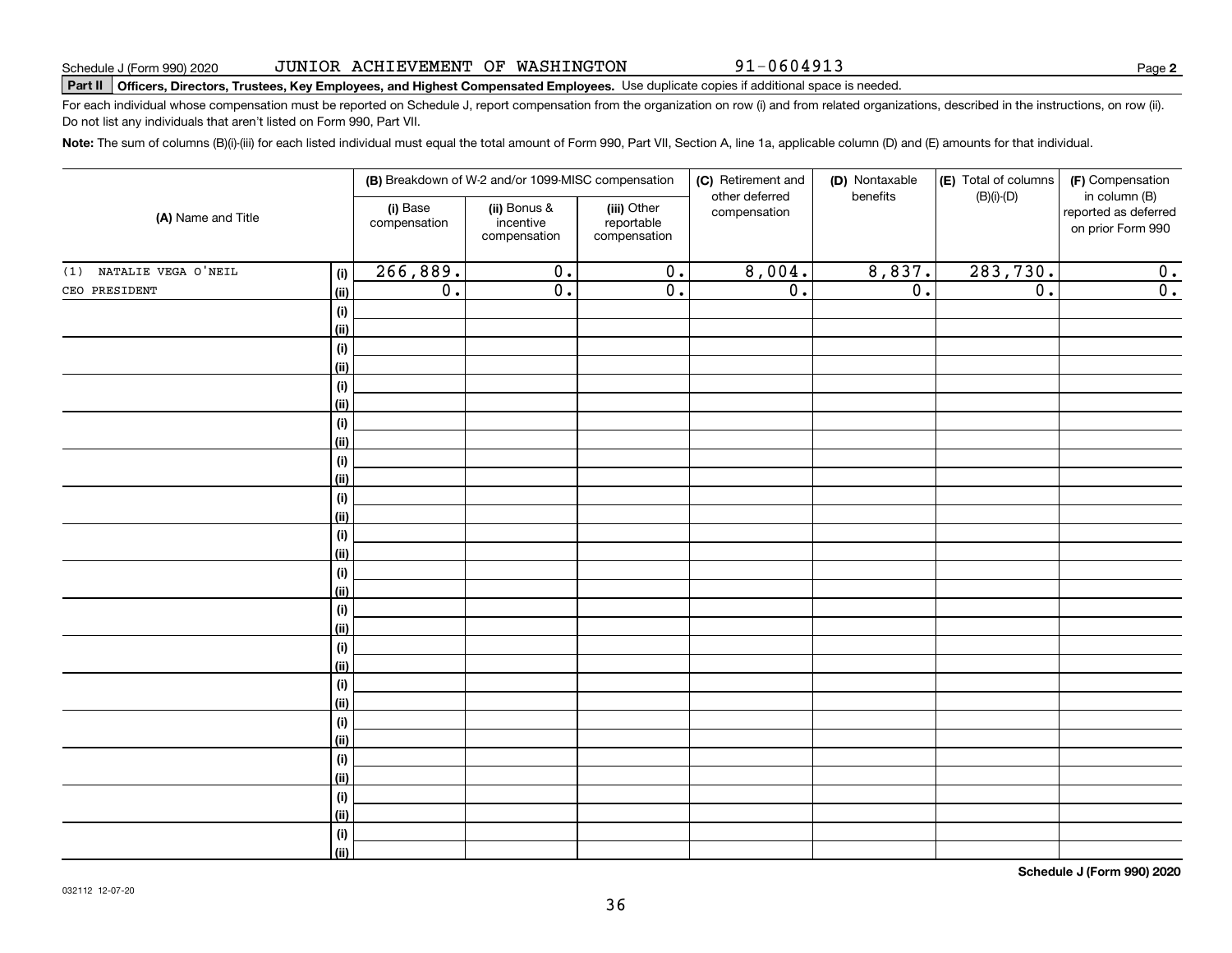## JUNIOR ACHIEVEMENT OF WASHINGTON

# **Part III Supplemental Information**

Schedule J (Form 990) 2020 JUNIOR ACHIEVEMENT OF WASHINGTON<br>Part III Supplemental Information<br>Provide the information, explanation, or descriptions required for Part I, lines 1a, 1b, 3, 4a, 4b, 4c, 5a, 5b, 6a, 6b, 7, and 8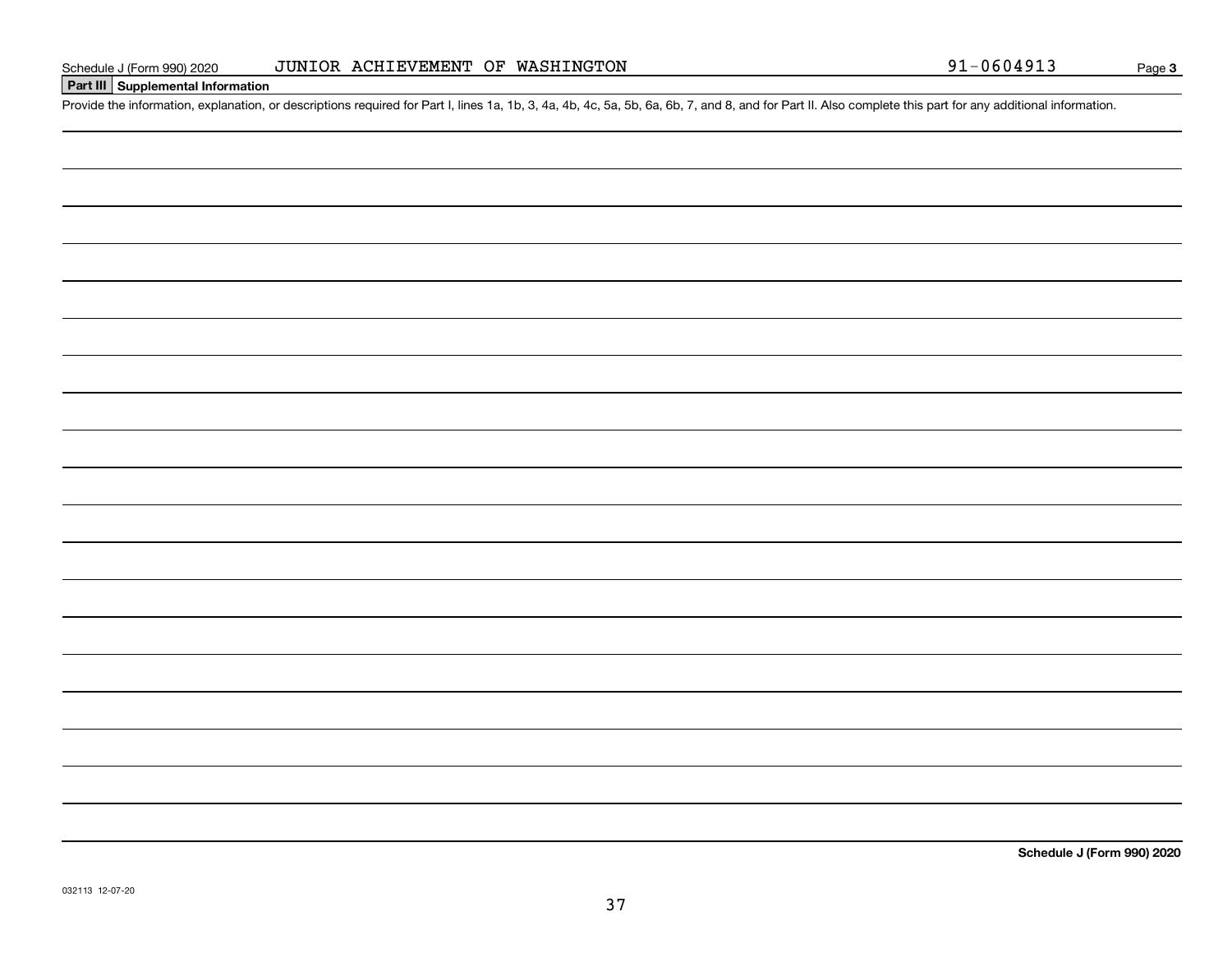**(Form 990 or 990-EZ)**

Department of the Treasury Internal Revenue Service Name of the organization

**Complete to provide information for responses to specific questions on Form 990 or 990-EZ or to provide any additional information. | Attach to Form 990 or 990-EZ. | Go to www.irs.gov/Form990 for the latest information. SCHEDULE O Supplemental Information to Form 990 or 990-EZ**



JUNIOR ACHIEVEMENT OF WASHINGTON 91-0604913

**Employer identification number**

FORM 990, PART I, LINE 1, DESCRIPTION OF ORGANIZATION MISSION:

BUSINESS AND ECONOMICS IN ORDER TO IMPROVE THE QUALITY OF THEIR LIVES

AND CREATE WORKFORCE READY ADULTS. JA PROVIDES IN-SCHOOL EDUCATIONAL

PROGRAMS WITH VOLUNTEER INSTRUCTORS FOR GRADES K-12 AND ON-SITE

LEARNING EXPERIENCES AT JA WORLD IN CENTRAL AND WESTERN WASHINGTON.

FORM 990, PART VI, SECTION A, LINE 6:

MEMBERS OF THE CORPORATION SHALL MEAN ALL PERSONS OR ORGANIZATIONS THAT

CONTRIBUTE ANNUALLY TO THIS CORPORATION A SUM OF \$1,000 OR MORE. SUCH

MEMBERS MAY ATTEND THE ANNUAL AND SPECIAL MEETINGS OF THE MEMBERS OF THIS

CORPORATION AND SHALL BE ENTITLED TO VOTE, IN PERSON OR BY PROXY, AND TO

RECEIVE NOTICE OF SUCH MEETINGS.

FORM 990, PART VI, SECTION A, LINE 7A:

APPROXIMATELY ONE THIRD OF THE MEMBERS OF THE BOARD OF DIRECTORS ARE ELECTED OR RATIFIED EACH YEAR AT THE ANNUAL MEETING OF THE MEMBERS OF THE CORPORATION. THIS MEETING IS USUALLY HELD IN JUNE.

FORM 990, PART VI, SECTION B, LINE 11B:

FORM 990 IS REVIEWED BY THE FINANCE COMMITTEE OF OFFICERS PRIOR TO FILING.

FORM 990, PART VI, SECTION B, LINE 12C:

THE CONFLICT OF INTEREST POLICY, ITS PURPOSE, DEFINITIONS OF AND PROCEDURES

FOR DISCLOSURE ARE ADDRESED AND REVIEWED AT THE ORGANIZATION'S INITIAL

BOARD MEETING OF THE YEAR. ALL BOARD MEMBERS ARE INFORMED OF THE DUTIES AND

PROCEDURES FOR DISCLOSURE OF ANY POTENTIAL CONFLICTS OF INTEREST.

032211 11-20-20 LHA For Paperwork Reduction Act Notice, see the Instructions for Form 990 or 990-EZ. Schedule O (Form 990 or 990-EZ) 2020

38